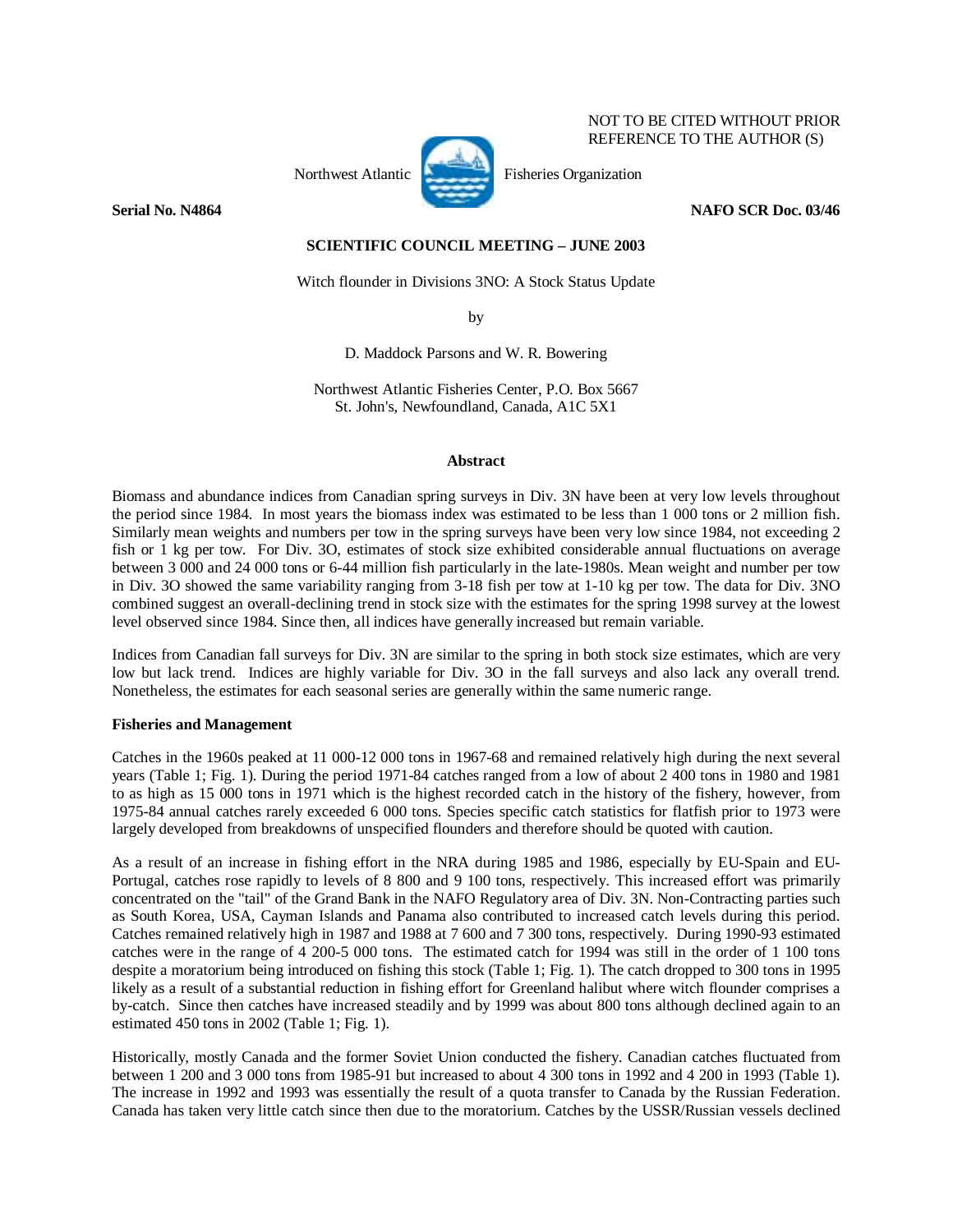from between 1 000 and 2 000 tons in the period 1982-88 to less than 100 tons in 1989-90 and little or no catch since then until 1999-2002 when Russia caught between 50 and 112 tons (Table 1).

The first total allowable catch (TAC) for this resource was introduced by ICNAF in 1974 at a level of 10 000 tons largely based on average historical catches (Fig. 1). This level remained in effect until 1979 when it was reduced to 7 000 tons in consideration of declining commercial catch rates. It was further reduced to 5 000 tons in 1981 and remained at that level to 1993. The Scientific Council advised that for 1994 catches from this stock should not exceed 3 000 tons. A TAC of 3 000 tons was agreed by the NAFO Fisheries Commission, however, it was also agreed that no directed fishery would be conducted for witch flounder in 1994 due to the poor state of the stock and to allow for rebuilding. The NAFO Fisheries Commission introduced a complete moratorium for directed fishing in 1995 which has continued through 2003.

### **Canadian Research Vessel Surveys**

Stratified-random research vessel surveys have been carried out by Canada on the Grand Bank (including Div. 3NO) during spring since 1971 although during the early period coverage was limited and, in fact, for most years only surveyed to 366 meters. Since 1990, on the other hand, depth coverage was extended to 720 meters, which should be more representative of the stock distribution. Nevertheless, this still may not cover the entire range of depth distribution of witch flounder when compared to its distribution observed in other stock areas during recent years. In addition to spring surveys, a time series of fall surveys was begun in 1990 to investigate seasonal variation in stock distribution and abundance of various groundfish species. In fall 1998 the survey depth range was further extended to 1 500 meters.

Beginning with the 1995 fall survey the survey gear was changed from an *Engel 145* groundfish trawl with steel bobbin footgear to a *Campelen 1800* shrimp trawl with rockhopper footgear. The data from these surveys have now been converted from Engel trawl catches to Campelen 1800 trawl catch equivalents. Only the converted survey data are presented here.

#### **Survey Biomass and Abundance Indices**

Biomass (Tables 2-5) and abundance (Tables 6-9) estimates by stratum are presented for the spring and fall surveys in NAFO Div. 3N and 3O, respectively. Mean numbers (Tables 10-13) and weights (Tables 14-17) per tow are also presented by stratum and Division for the spring and fall surveys. Graphical plots to better illustrate the comparative trends in stock biomass and abundance by season are presented by NAFO Div. 3N and 3O separately and combined in Fig. 2-4, respectively.

All indices derived from spring surveys (which are the longer time series) in Div. 3N have been at very low levels throughout the period since 1984. In most years, trawlable stock size was estimated to be less than 1 000 tons or 2 million fish, and less then 1.5 fish (0.60 kg) per tow were caught in the surveys (Fig. 2; Tables 2, 6, 10 and 14). Estimates for recent years remain low. For Div. 3O, estimates of stock size showed considerable annual fluctuations on average between 8 000 and 24 000 tons or 6-44 million fish particularly in the late-1980s (Fig. 2; Tables 3 and 7). Mean weight and number per tow also varied annually, ranging from about 10 kg (18 fish) per tow in 1985 to a low of less than 1 kg or 3 fish per tow in 1998 (Fig. 2; Tables 11 and 15). Peaks in the indices in some years may be related to distribution changes or single large catches, considering the wide confidence limits (see Fig. 6-8 for illustration). The indices show overall declining trends from the mid-80s to lowest values in 1998 and 1999. Although wide fluctuations continue to occur since then, some improvement in the estimates are indicated (Fig. 4).

Indices derived from the fall surveys in Div. 3N are, similar to the spring series, very low and lack trend (Fig. 3; Tables 4, 8, 12, and 16). The data trends for Div. 3O in the fall surveys are quite different than in the spring series (Fig. 3; Tables 5, 9, 13 and 17). There is an increasing trend for 1991-96, however, when the higher value for 1990 and the lower values for 1997 and 1998 are included the trend is removed (Fig. 3). Confidence limits depicted in Fig. 3 are wide for this time period as well, arguing against any significant trend in the indices. Nonetheless, the estimates for each seasonal series are generally within the same numeric range. With Div. 3NO combined, the most recent indices from the spring surveys, although variable, are improved since 1998 (Fig. 4). The fall survey series for Div. 3NO combined is less clear with no real trend in biomass, mean number or weight per tow. It should be emphasized as well that the more recent estimates are also based on more detailed survey coverage than in the earlier years.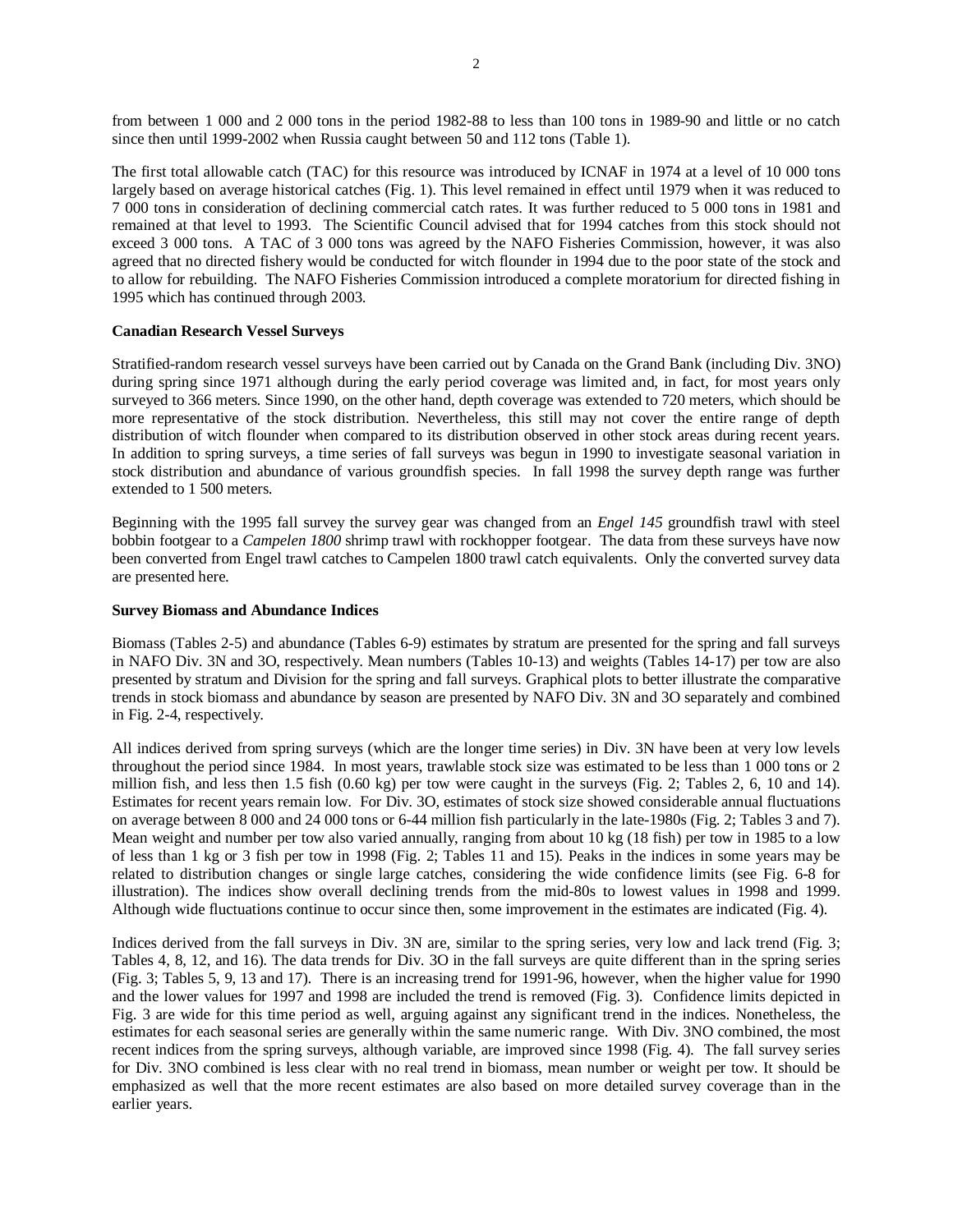## **Resource Status**

Based on the 1998 and 1999 spring survey estimates it is indicated that the resource reached its lowest level in the time series from 1984. The general trend in this longer (spring) survey series would in fact suggest that the stock showed some slight improvement since then. No aging data have been available since 1994 and are not expected to be available in the foreseeable future. Therefore, it is difficult to comment on any recruitment prospects for the resource. Population abundance at length from true *Campelen 1800* surveys in the fall of 1995-2002 indicated a higher proportion of smaller fish in the 1998-2000 surveys (Fig. 5), which may be contributing to the apparent improvement in the stock in recent years. The peak of smaller fish was absent from the 2001 fall survey, but 2002 showed a significant amount of fish at the smaller sizes.

|              |              | <b>USSR</b>    |              |              |                |
|--------------|--------------|----------------|--------------|--------------|----------------|
| Year         | Canada       | (Russia)       | Other        | Total        | <b>TAC</b>     |
| 1960         |              |                |              | 5799         |                |
| 1961         |              |                |              | 4627         |                |
| 1962         |              |                |              | 1228         |                |
| 1963         | 895          | 485            | 803          | 2183         |                |
| 1964         | 1055         |                | 11           | 1066         |                |
| 1965         | 1324         | 849            | 4            | 2177         |                |
| 1966         | 3644         | 3828           | 50           | 7522         |                |
| 1967         | 2863         | 8565           | 75           | 11503        |                |
| 1968         | 1503         | 9078           | 18           | 10599        |                |
| 1969         | 479          | 4215           | 6            | 4700         |                |
| 1970         | 723          | 6039           | 1            | 6763         |                |
| 1971         | 178          | 14774          | 13           | 14965        |                |
| 1972         | 3419         | 5738           | 20           | 9177         |                |
| 1973         | 4943         | 1714           | 34           | 6691         |                |
| 1974         | 2807         | 5235           | 3            | 8045         | 10000          |
| 1975         | 1137         | 5019           | 12           | 6168         | 10000          |
| 1976         | 3044         | 2991           | ÷            | 6035         | 10000          |
| 1977         | 3013         | 2742           | 4            | 5759         | 10000          |
| 1978         | 1165         | 2275           | 33           | 3473         | 10000          |
| 1979         | 1193         | 1868           | 16           | 3077         | 7000           |
| 1980         | 425          | 1994           | 1            | 2420         | 7000           |
| 1981         | 381          | 2044           |              | 2425         | 5000           |
| 1982         | 1760         | 1969           | 3            | 3732         | 5000           |
| 1983         | 1674         | 1942           | -            | 3616         | 5000           |
| 1984         | 834          | 1955           | 13           | 2802         | 5000           |
| 1985         | 2746         | 1908           | 4117         | 8771         | 5000           |
| 1986         | 2937         | 1724           | 4470         | 9131         | 5000           |
| 1987<br>1988 | 2829<br>1927 | 1425<br>1037   | 3342<br>4361 | 7596<br>7325 | 5000<br>5000   |
| 1989         | 1241         | 81             | 2366         | 3688         | 5000           |
| 1990         | 2654         | 9              | 1516         | 4179         | 5000           |
| 1991         | 2624         | $\overline{a}$ | 2223         | 4847         | 5000           |
| 1992         | 4328         |                | 632          | 4960         | 5000           |
| 1993         | 4337         | 3              | 250          | 4414         | 5000           |
| 1994         | 2            |                | 1117         | 1119         | 3000           |
| 1995         |              |                | 300          | 300          | 0              |
| 1996         | 64           |                | 294          | 358          | 0              |
| 1997         | 19           |                | 493          | 512          | 0              |
| 1998         | 2            | 5              | 605          | 612          | 0              |
| 1999         | 6            | 86             | 671          | 763          | 0              |
| 2000         | 12           | 50             | 483          | 545          | 0              |
| 2001         | 13           | 34             | 647          | 694          | 0              |
| 2002         | 26           | 112            | 312          | 450          | $\overline{0}$ |
| 2003         |              |                |              |              | $\overline{0}$ |

| Table 1. Catches and TACs (t) of Witch Flounder in Div. 3NO |  |  |
|-------------------------------------------------------------|--|--|
| from 1960-2003.                                             |  |  |

\*Note: Although a TAC of 3000 tons was agreed by the FC, it was also agreed that no directed fishing be conducted in 1994 due to the poor state of the stock.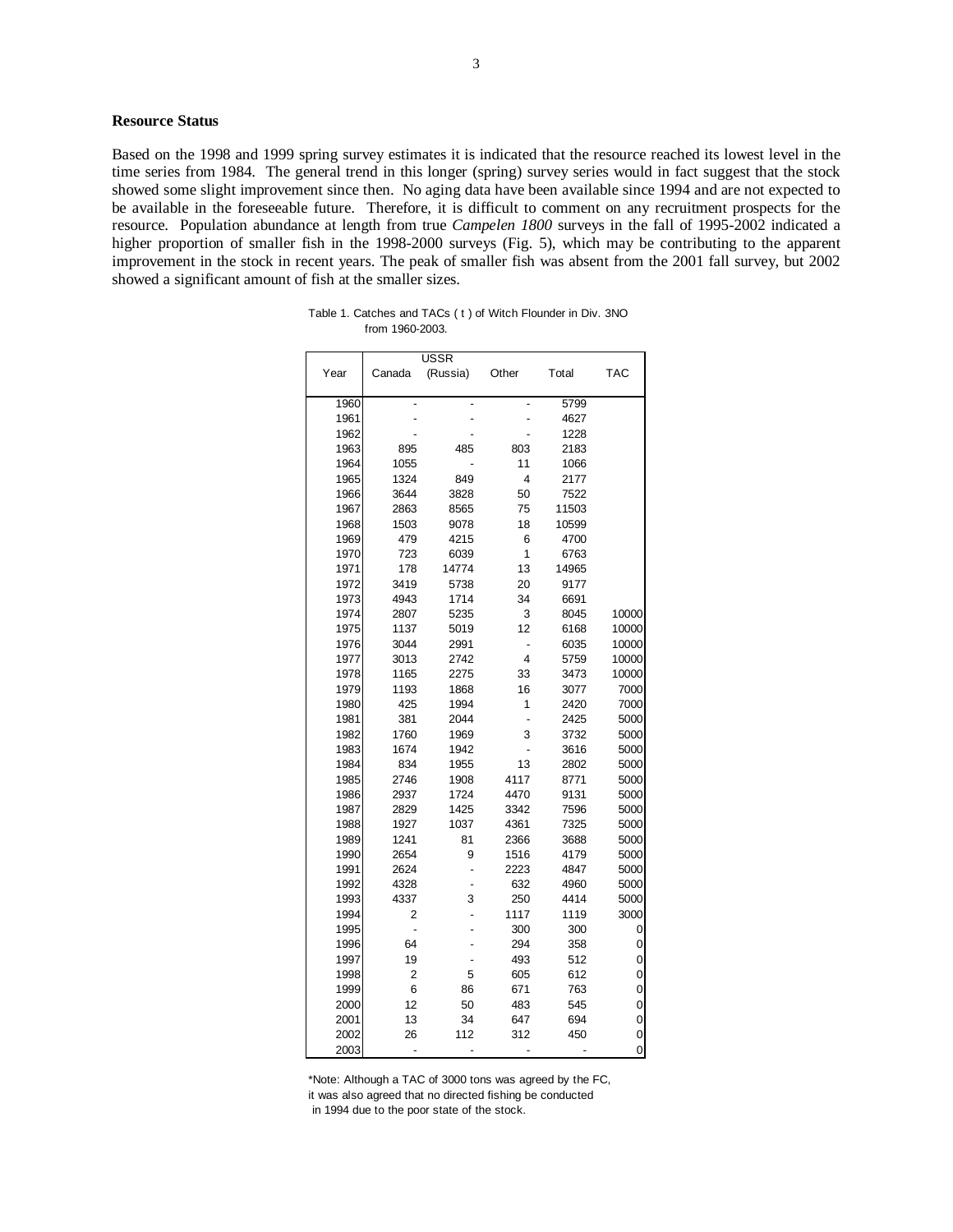| Depth              | Old     | <b>New</b> |         |      |          |             |          |             |          |          |     |             |             |          |                |          |          |             |          |             |                |                  |
|--------------------|---------|------------|---------|------|----------|-------------|----------|-------------|----------|----------|-----|-------------|-------------|----------|----------------|----------|----------|-------------|----------|-------------|----------------|------------------|
| Range              | Stratum | Stratum    |         |      |          |             |          |             |          |          |     |             |             |          |                |          |          |             |          |             |                |                  |
| (m)                | Area    | Area       | Stratum | 84   | 85       | 86          | 87       | 88          | 89       | 90       | 91  | 92          | 93          | 94       | 95             | 96       | 97       | 98          | 99       | 00          | 01             | 02               |
| 556                | 1593    | 1593       | 375     | 0    | $\Omega$ | $\mathbf 0$ | $\Omega$ | $\mathbf 0$ | 0        | $\Omega$ | 0   | $\Omega$    | $\mathbf 0$ | $\Omega$ | $\mathbf 0$    | $\Omega$ | $\Omega$ | $\mathbf 0$ | $\Omega$ | $\mathbf 0$ | 0              | 0                |
|                    | 1499    | 1499       | 376     | 0    | 0        | $\mathbf 0$ | 19       | 0           | 0        | 0        | 0   | 0           | 0           | 0        | 0              | 0        | 0        | 8           | 18       | 0           | 0              | 0                |
| $57 - 92$          | 2992    | 2992       | 360     | 1715 | 89       | 629         | 461      | 1519        | 175      | 0        | 0   | 29          | 165         | 0        | 0              | 0        | 115      | 33          | 120      | 266         | 0              | $\overline{0}$   |
|                    | 1853    | 1853       | 361     | 119  | 0        | $\mathbf 0$ | 39       | 50          | 0        | 20       | 0   | 0           | 0           | 0        | 39             | 0        | 0        | 0           | 0        | 242         | 45             | 0                |
|                    | 2520    | 2520       | 362     | 0    | 82       | 23          | 18       | 147         | 0        | 0        | 0   | 0           | 0           | 0        | 0              | 0        | 0        | 0           | 0        | 0           | 0              | 0                |
|                    | 2520    | 2520       | 373     | 0    | $\Omega$ | 43          | 0        | 0           | 0        | 0        | 0   | $\Omega$    | 0           | 0        | 0              | 0        | 0        | 0           | 0        | 0           | 0              | 0                |
|                    | 931     | 931        | 374     | 0    | 0        | 0           | $\Omega$ | 0           | $\Omega$ | 0        | 0   | 0           | 18          | 34       | 0              | $\Omega$ | 0        | 0           | 0        | 0           | 0              | 30               |
|                    | 674     | 674        | 383     | 0    | 57       | 0           | 37       | 0           | 0        | 0        | 0   | 0           | 0           | 0        | 0              | 0        | 0        | 0           | 0        | 0           | 0              | 0                |
| $93 - 183$         | 421     | 421        | 359     | 231  | 47       | 99          | 43       | 306         | 121      | $\Omega$ | 0   | 0           | 19          | $\Omega$ | 0              | $\Omega$ | 0        | 0           | 67       | 149         | 58             | $\overline{13}$  |
|                    | 100     | 100        | 377     | 8    | 0        | 0           | 72       | 3           | 32       | 0        | 0   | 0           | 0           | 0        | 0              | 0        | 0        | 0           | 0        | 0           | 0              | 0                |
|                    | 647     | 647        | 382     | 0    | $\Omega$ | 0           | 12       | 0           | 0        | 0        | 0   | $\Omega$    | $\Omega$    | 0        | 0              | 0        | $\Omega$ | 0           | 0        | 0           | 0              | 0                |
| 184 - 274          | 225     | 225        | 358     | 40   | 308      | 42          | 137      | 20          | 29       | 57       | 0   | 44          | 132         | 106      | $\overline{7}$ | 51       | 49       | 134         | 6        | 9           | 154            | 14               |
|                    | 139     | 139        | 378     | 22   | 19       | 32          | 155      | 31          | 42       | 0        | 0   | 29          | 0           | 0        | 0              | 0        | 3        | 0           | 0        | 0           | 5              | 8                |
|                    | 182     | 182        | 381     | 21   | 7        | 32          | 101      | 69          | 0        | 28       | 0   | $\mathbf 0$ | 0           | 0        | 0              | 0        | 0        | 0           | 0        | 0           | $\overline{7}$ | 0                |
| 275 - 366          | 164     | 164        | 357     | 8    | 87       | 154         |          | 4           | 60       | 21       | 0   | 31          | 49          | 81       | 20             | 36       | 12       | 159         | 21       | 75          | 17             | 26               |
|                    | 106     | 106        | 379     | 36   | 12       | 23          | 173      | 44          | 20       | 35       | 3   | 18          | 0           | 4        | 0              | 0        | 9        | 2           | 26       | 4           | 4              | 0                |
|                    | 116     | 116        | 380     | 6    | 53       | 0           | 134      | 24          | 7        | 4        | 0   | $\mathbf 0$ | 0           | $\Omega$ | 0              | 0        | 0        | 0           | 6        | 0           | 0              | 0                |
| 367 - 549          | 155     | 155        | 723     |      |          |             |          |             |          |          | 90  | 102         | 79          | 36       | 51             | 16       | 25       | 53          | 33       | 36          | 23             | 130              |
|                    | 105     | 105        | 725     |      |          |             |          |             |          |          | 62  |             | 40          | 44       | 0              | 5        | 28       | 4           | 20       | 32          | 8              | 3                |
|                    | 160     | 160        | 727     |      |          |             |          |             |          |          | 0   | 5           | 38          | 17       | 0              | $\Omega$ | 3        | 9           | 13       | 12          | 3              | $\boldsymbol{0}$ |
| 550 - 731          | 124     | 124        | 724     |      |          |             |          |             |          |          | 327 | 181         | 218         | 51       | 36             | 29       | 157      | 53          | 105      | 106         | 127            | 96               |
|                    | 72      | 72         | 726     |      |          |             |          |             |          |          | 81  | 25          | 22          | 28       | 3              | 12       | 42       | 96          | 59       | 65          | 84             | 18               |
|                    | 156     | 156        | 728     |      |          |             |          |             |          |          | 92  | 19          | 82          | 22       | 152            | 21       |          | 15          | 32       | 45          | 98             | 43               |
| 732 - 914          |         | 134        | 752     |      |          |             |          |             |          |          |     |             |             | 27       |                |          |          |             |          |             |                |                  |
|                    |         | 106        | 756     |      |          |             |          |             |          |          |     |             |             | 33       |                |          |          |             |          |             |                |                  |
|                    |         | 154        | 760     |      |          |             |          |             |          |          |     |             |             | 26       |                |          |          |             |          |             |                |                  |
| <b>Grand Total</b> |         |            |         | 2205 | 761      | 1078        | 1401     | 2218        | 485      | 164      | 655 | 484         | 862         | 510      | 308            | 170      | 443      | 566         | 525      | 1042        | 632            | 380              |

| Table 2. | Estimated biomass (tons) of Witch flounder (M+F) in each stratum from surveys in Div. 3N during spring of 1984-2002. (Engel 145 data converted to Campelen units |
|----------|------------------------------------------------------------------------------------------------------------------------------------------------------------------|
|          | for 1984-95).                                                                                                                                                    |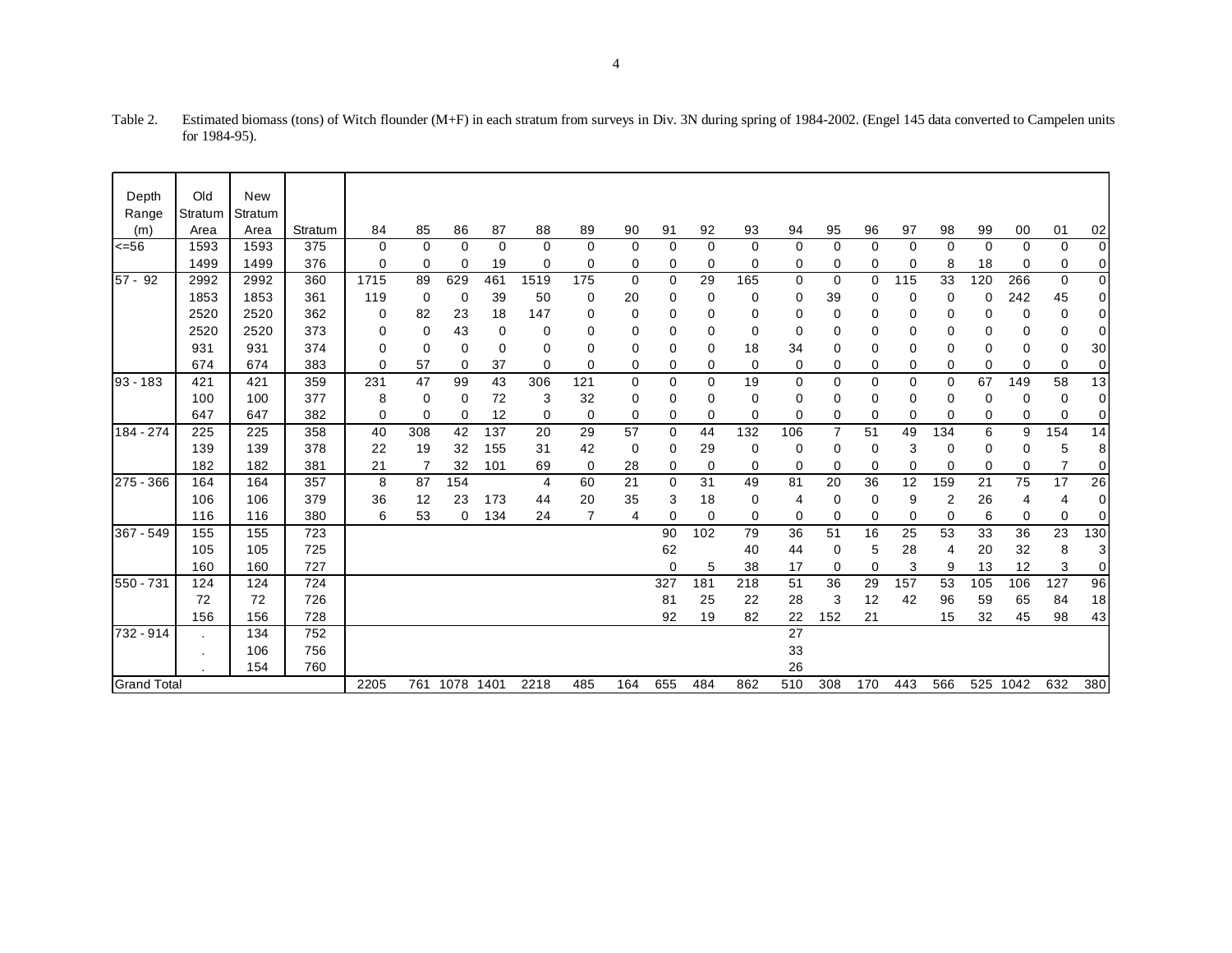| Depth       | Old                | New     |         |                             |          |             |          |      |          |                      |           |             |          |            |          |      |          |                |                |      |                                         |             |
|-------------|--------------------|---------|---------|-----------------------------|----------|-------------|----------|------|----------|----------------------|-----------|-------------|----------|------------|----------|------|----------|----------------|----------------|------|-----------------------------------------|-------------|
| Range       | Stratum            | Stratum |         |                             |          |             |          |      |          |                      |           |             |          |            |          |      |          |                |                |      |                                         |             |
| (m)         | Area               | Area    | Stratum | 84                          | 85       | 86          | 87       | 88   | 89       | 90                   | 91        | 92          | 93       | 94         | 95       | 96   | 97       | 98             | 99             | 00   | 01                                      | 02          |
| $57 - 92$   | 2089               | 2089    | 330     | 0                           | $\Omega$ | $\mathbf 0$ | $\Omega$ | 22   | $\Omega$ | $\Omega$             | 0         | $\Omega$    | $\Omega$ | $\Omega$   | $\Omega$ | 0    | 0        | 21             | 121            | 111  | $\Omega$                                | $\mathbf 0$ |
|             | 456                | 456     | 331     | 1912                        | 302      | 36          | 18       | 444  | $\Omega$ |                      | 0         | 0           | 0        | 0          | 0        | 74   | 0        | 36             | 537            | 28   | 375                                     | 102         |
|             | 1898               | 1898    | 338     | 134                         | 7806     | 1108        | 1184     | 3075 | 1827     | 434                  | 0         | 109         | 295      | 0          | 228      | 870  | 0        | 357            | 780            | 183  | 1354                                    | 121         |
|             | 1716               | 1716    | 340     | 40                          | 146      | $\Omega$    | 21       | 0    | 0        | 15                   | 0         | 147         | 0        | 0          | 0        | 0    | 0        | 0              | 0              | 83   | 0                                       | 0           |
|             | 2520               | 2520    | 351     | 688                         | 211      | 385         | 222      | 978  | 217      | 109                  | 0         | $\mathbf 0$ | 0        | $\Omega$   | 0        | 0    | 0        | 0              | 21             | 22   | $\Omega$                                | 0           |
|             | 2580               | 2580    | 352     | 82                          | 951      | 225         | 1275     | 1330 | 664      | 1426                 | 40        | 105         | 60       | 40         | 63       | 59   | 100      | 53             | 1196           | 130  | 53                                      | 693         |
|             | 1282               | 1282    | 353     | 4519                        | 1122     | 1067        | 1609     | 7208 | 2486     | 1637                 | 0         | 243         | 209      | 0          | 42       | 23   | 2        | 272            | 2209           | 1300 | 469                                     | 688         |
| 93 - 183    | 1721               | 1721    | 329     | 0                           | $\Omega$ | $\Omega$    | $\Omega$ | 789  | 48       | 27                   | 494       | $\mathbf 0$ | 0        | 5071       | 193      | 0    | 11       | 51             | 240            | 26   | $\Omega$                                | $\mathbf 0$ |
|             | 1047               | 1047    | 332     | 3779                        | 8589     | 2485        | 3367     | 6829 | 1485     |                      | 4599 2426 | 2182        | 359      | 58         | 1791     | 1180 | 235      | 460            | 981            | 407  | 3025                                    | 2458        |
|             | 948                | 948     | 337     | 50                          | 4129     | 1415        | 1506     | 1061 | 1543     | 1627                 | 1581      | 580         | 675      | 50         | 654      | 330  | 163      | 321            | 879            | 936  | 1823                                    | 752         |
|             | 585                | 585     | 339     | 335                         | $\Omega$ | 16          | 223      | 136  | 0        | C                    | 0         | $\mathbf 0$ | 0        | $\Omega$   | 0        |      | $\Omega$ | $\mathbf 0$    |                | 0    | 5                                       | 2           |
|             | 474                | 474     | 354     | 495                         | 105      | 1231        | 233      | 345  | 47       | 240                  | 144       | 149         | 841      | $\Omega$   | 0        | 36   | 0        | 226            | 1062           | 826  | 914                                     | 553         |
| 184 - 274   | 151                | 147     | 333     | 10                          | 48       | 10          | 0        | 67   | 16       | 129                  | 498       | 79          | 80       | 5196       | 162      | 7    | 109      | 25             | 27             | 30   | 122                                     | 375         |
|             | 121                | 121     | 336     | 12                          | 7        | 43          | 25       | 63   | 0        | 53                   | 492       | 1374        | 100      | 1057       | 62       | 180  | 293      | 23             | 47             | 27   | 163                                     | 598         |
|             | 103                | 103     | 355     | 45                          | 181      | 38          | 71       | 0    | 97       | 126                  | 136       | 16          | 34       | 129        | 43       | 86   | 48       | 50             | 18             | 14   | 87                                      | 193         |
| $275 - 366$ | 92                 | 96      | 334     | 0                           | 42       | 42          | 18       | 22   | 23       | 26                   | 20        | 108         | 20       | 860        | 15       | 150  | 362      | 4              | $\overline{7}$ | 11   | $\overline{2}$                          | 143         |
|             | 58                 | 58      | 335     | 0                           | 98       | 18          | 2        | 51   | 22       | 92                   | 42        | 1107        | 65       | 103        | 43       | 78   | 109      | $\overline{2}$ | 62             | 128  | 8                                       | 8           |
|             | 61                 | 61      | 356     | 5                           | 83       | 17          | 23       | 18   | 29       | 55                   | 39        | 129         | 77       | 75         | 62       | 40   | 11       | 29             | 23             | 14   | 34                                      | 38          |
| 367 - 549   | 93                 | 166     | 717     |                             |          |             |          |      |          |                      | 11        | 120         | 35       | 2375       | 53       | 465  | 4353     | 44             | 19             | 17   | 41                                      | 201         |
|             | 76                 | 76      | 719     |                             |          |             |          |      |          |                      | 148       | 1024        | 49       | 14         | 18       | 137  | 601      | 15             | 16             | 25   | 12                                      | 95          |
|             | 76                 | 76      | 721     |                             |          |             |          |      |          |                      | 76        | 48          | 31       | 72         | 18       | 16   | 19       | 38             | 37             | 28   | 85                                      | 38          |
| 550 - 731   | 111                | 134     | 718     |                             |          |             |          |      |          |                      | 35        | 29          | 104      | 221        | 80       | 71   | 37       | 33             | 38             | 15   | 57                                      | 55          |
|             | 105                | 105     | 720     |                             |          |             |          |      |          |                      | 217       | 134         | 182      | 95         | 15       | 21   | 150      | 32             | 21             | 40   | 38                                      | 7           |
|             | 93                 | 93      | 722     |                             |          |             |          |      |          |                      | 18        | 49          | 150      | 217        | 206      | 89   | 87       | 31             | 71             | 47   | 121                                     | 62          |
| 732 - 914   |                    | 105     | 764     |                             |          |             |          |      |          |                      |           |             |          | 60         |          |      |          |                |                |      |                                         |             |
|             | 772<br>135         |         |         |                             |          |             |          |      |          |                      |           |             |          | 75         |          |      |          |                |                |      |                                         |             |
|             | <b>Grand Total</b> |         |         | 12108 23820 8136 9799 22438 |          |             |          |      |          | 8503 10594 6415 7734 |           |             |          | 3364 15769 |          |      |          |                |                |      | 3748 3915 6691 2121 8411 4448 8786 7182 |             |

Table 3. Estimated biomass (tons) of Witch flounder (M+F) in each stratum from surveys in Div. 3O during spring of 1984-2002. (Engel 145 data converted to Campelen Units for 1984-95).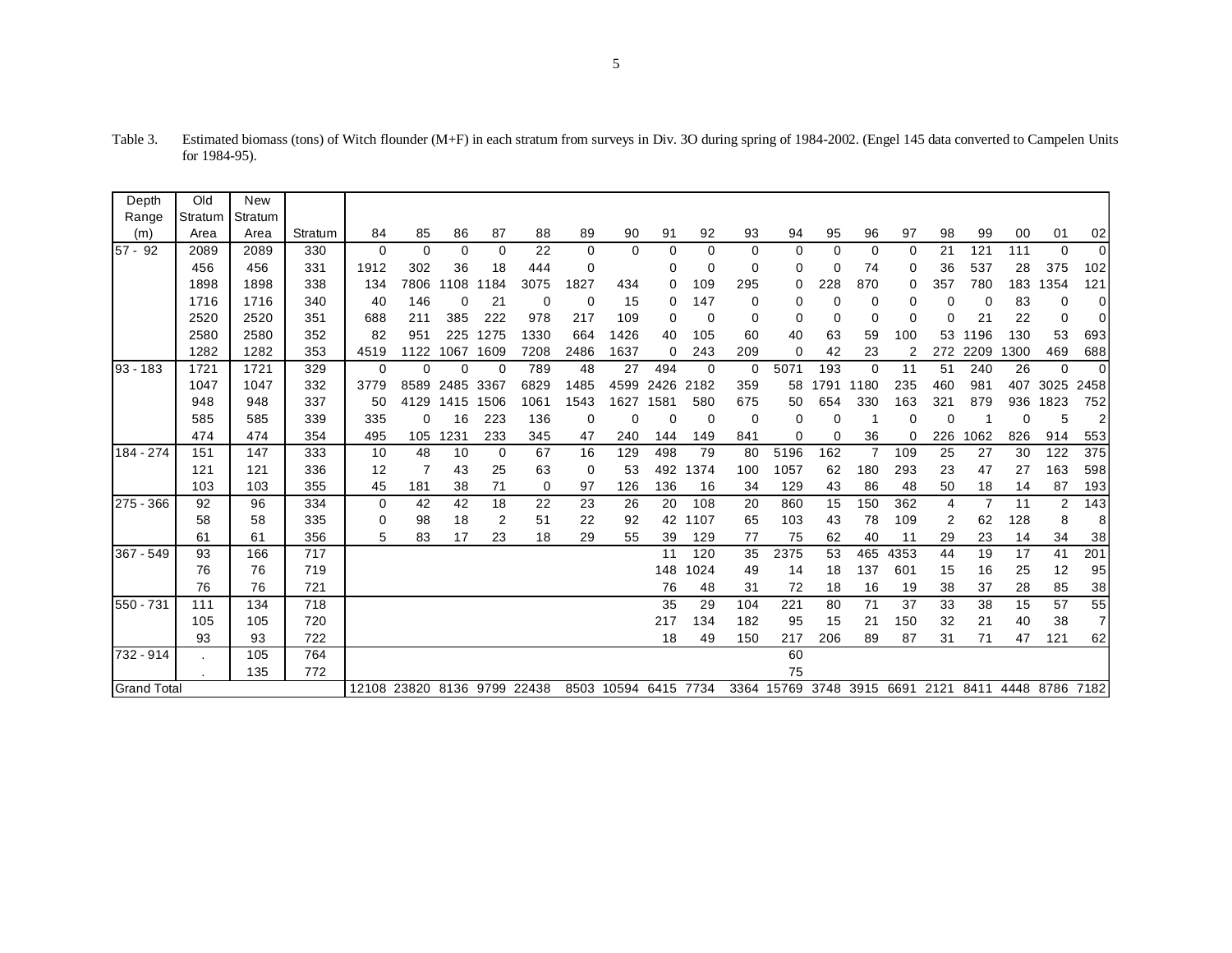| Depth              | Old     | New     |         |             |             |                |                 |             |                 |              |                |                |              |                  |                |                  |
|--------------------|---------|---------|---------|-------------|-------------|----------------|-----------------|-------------|-----------------|--------------|----------------|----------------|--------------|------------------|----------------|------------------|
| Range              | Stratum | Stratum |         |             |             |                |                 |             |                 |              |                |                |              |                  |                |                  |
| (m)                | Area    | Area    | Stratum | 90          | 91          | 92             | 93              | 94          | 95              | 96           | 97             | 98             | 99           | 00               | 01             | 02               |
| 556                | 1593    | 1593    | 375     | 0           | 73          |                | $\mathbf 0$     | $\mathbf 0$ | $\mathbf 0$     | $\mathbf 0$  | $\mathbf 0$    | $\mathbf 0$    | $\mathbf 0$  | $\mathbf 0$      | $\mathbf 0$    | $\overline{35}$  |
|                    | 1499    | 1499    | 376     | $\mathbf 0$ | $\mathbf 0$ | 0              | 0               | 0           | 14              | $\mathbf 0$  | 22             | $\mathbf 0$    | 0            | $\mathbf 0$      | 0              | 38               |
| $57 - 92$          | 2992    | 2992    | 360     | 265         | 171         | 1297           | 173             | 75          | 888             | 23           | 427            | 431            | 177          | 535              | 326            | 520              |
|                    | 1853    | 1853    | 361     | 28          | 467         | 463            | $\mathbf 0$     | 32          | $\mathbf 0$     | $\pmb{0}$    | 14             | $\mathbf 0$    | 268          | 28               | 170            | 148              |
|                    | 2520    | 2520    | 362     | 400         | 221         | 87             | 0               | 0           | 0               | 0            | $\mathbf 0$    | $\mathbf 0$    | 32           | 0                | 0              | $\mathbf 0$      |
|                    | 2520    | 2520    | 373     | 0           | $\mathbf 0$ | $\mathbf 0$    | 0               | 0           | 0               | 0            | 0              | 0              | 0            | 0                | 0              | $\mathbf 0$      |
|                    | 931     | 931     | 374     | 0           | $\mathbf 0$ |                | 0               | 0           | 0               | 0            | 0              | 0              | 0            | 0                | $\mathbf 0$    | $\mathbf 0$      |
|                    | 674     | 674     | 383     | 0           | $\mathbf 0$ |                | 0               | 0           | $\mathbf 0$     | 0            | $\mathbf 0$    | $\mathbf 0$    | 0            | $\mathbf 0$      | 0              | $\mathbf 0$      |
| $93 - 183$         | 421     | 421     | 359     | 0           | $\mathbf 0$ | 278            | $\mathbf 0$     | $\mathbf 0$ | $\overline{22}$ | $\mathbf 0$  | $\mathbf 0$    | 1213           | $\mathbf{1}$ | $\mathbf 0$      | 121            | 42               |
|                    | 100     | 100     | 377     | 0           |             | $\mathbf 0$    | $\mathbf 0$     | 8           | $\pmb{0}$       | 0            | $\mathbf 0$    | $\mathbf 0$    | 0            | $\mathbf 0$      | $\mathbf 0$    | $\mathbf 0$      |
|                    | 647     | 647     | 382     | 0           | $\mathbf 0$ | 0              | 0               | 0           | 0               | 0            | $\mathbf 0$    | $\mathbf 0$    | 0            | $\mathbf 0$      | 0              | $\pmb{0}$        |
| 184 - 274          | 225     | 225     | 358     | $\pmb{0}$   | 20          | 66             | $\overline{24}$ | $\mathbf 0$ | $\overline{74}$ | $\mathbf 0$  | 11             | 30             | 19           | 40               | 45             | $\overline{0}$   |
|                    | 139     | 139     | 378     | $\mathbf 0$ | 41          | 15             | $\mathbf 0$     | 0           | 0               | 0            | 1              | 0              | 0            | $\mathbf 0$      | 3              | $\sqrt{5}$       |
|                    | 182     | 182     | 381     |             | $\mathbf 0$ |                | 0               | 0           | $\mathbf 0$     | 0            | $\mathbf{1}$   | 0              | 0            | $\mathbf 0$      | $\overline{7}$ | $\pmb{0}$        |
| 275 - 366          | 164     | 164     | 357     | 0           | 234         | 9              | 187             | 43          | 85              | $\mathbf 0$  | 27             | $\mathbf 0$    |              | 52               | 18             | $\overline{21}$  |
|                    | 106     | 106     | 379     | 4           |             | $\overline{4}$ | $\mathbf 0$     | $\mathbf 0$ | $\mathbf 0$     | $\mathbf{1}$ | $\overline{7}$ | $\mathbf 0$    | 0            | $\boldsymbol{2}$ | 111            | 33               |
|                    | 116     | 116     | 380     |             | $\mathbf 0$ |                | 0               | 0           | 0               | 0            | $\mathbf 0$    | 1              | 2            | 5                | 0              | $\boldsymbol{0}$ |
| 367 - 549          | 155     | 155     | 723     |             | 41          |                | 163             | 180         | 57              | 15           | 28             | 74             | 27           | 28               | 66             | 16               |
|                    | 105     | 105     | 725     |             |             | 15             | 376             | 46          | 19              | $\mathbf 0$  | 135            | 10             | 33           | 19               | $\overline{7}$ | $\sqrt{5}$       |
|                    | 160     | 160     | 727     |             |             |                | $\mathbf 0$     | 38          | $\mathbf 0$     | $\mathbf 0$  | 29             | $\overline{7}$ | 4            | $\mathbf 0$      | 10             | $\mathbf 0$      |
| $550 - 731$        | 124     | 124     | 724     |             | 172         |                | 414             | 180         | 104             | 60           | 197            | 72             | 181          | 87               | 70             | 90               |
|                    | 72      | 72      | 726     |             |             |                | 310             | 54          | 48              | 40           | 21             | 38             | 34           | 16               | 22             | 59               |
|                    | 156     | 156     | 728     |             |             |                |                 | 153         | 35              | 21           | 76             | 78             | 106          | 153              | 103            | 286              |
| 732 - 914          |         | 134     | 752     |             |             |                |                 |             |                 |              |                | 120            |              | 23               | $\mathbf 0$    | $\mathbf{1}$     |
|                    |         | 106     | 756     |             |             |                |                 |             |                 |              |                | 124            |              | 51               | 83             | 9                |
|                    |         | 154     | 760     |             |             |                |                 |             |                 |              |                | 88             |              | 41               | 78             | 173              |
| 915-1097           |         | 138     | 753     |             |             |                |                 |             |                 |              |                | $\mathbf 0$    |              | $\mathbf 0$      | $\mathbf 0$    | 3                |
|                    | ÷.      | 102     | 757     |             |             |                |                 |             |                 |              |                | 0              |              | $\mathbf 0$      | 37             | 7                |
|                    |         | 171     | 761     |             |             |                |                 |             |                 |              |                | 46             |              | 147              | 42             | 10               |
| 1098-128           |         | 180     | 754     |             |             |                |                 |             |                 |              |                | $\pmb{0}$      |              | $\mathbf 0$      | $\mathbf 0$    | $\overline{0}$   |
|                    |         | 99      | 758     |             |             |                |                 |             |                 |              |                | 0              |              | 0                | 0              | $\mathbf 0$      |
|                    |         | 212     | 762     |             |             |                |                 |             |                 |              |                |                |              | 0                | 109            | 0                |
| 1281-146           |         | 385     | 755     |             |             |                |                 |             |                 |              |                | $\overline{0}$ |              | $\overline{0}$   | $\mathbf 0$    | $\overline{0}$   |
|                    |         | 127     | 759     |             |             |                |                 |             |                 |              |                | 0              |              | $\mathbf 0$      | $\overline{c}$ | 0                |
|                    |         | 261     | 763     |             |             |                |                 |             |                 |              |                |                |              | 19               | 5              | 10               |
| <b>Grand Total</b> |         |         |         | 696         |             | 1441 2235 1647 |                 | 808         | 1346            | 160          | 993            | 2333           | 884          | 1244             | 1435           | 1511             |

Table 4. Estimated Biomass (tons) of Witch flounder (M+F) in each stratum from surveys in Div. 3N during fall of 1990-2002. (Engel 145 data converted to Campelen Units for 1990-94).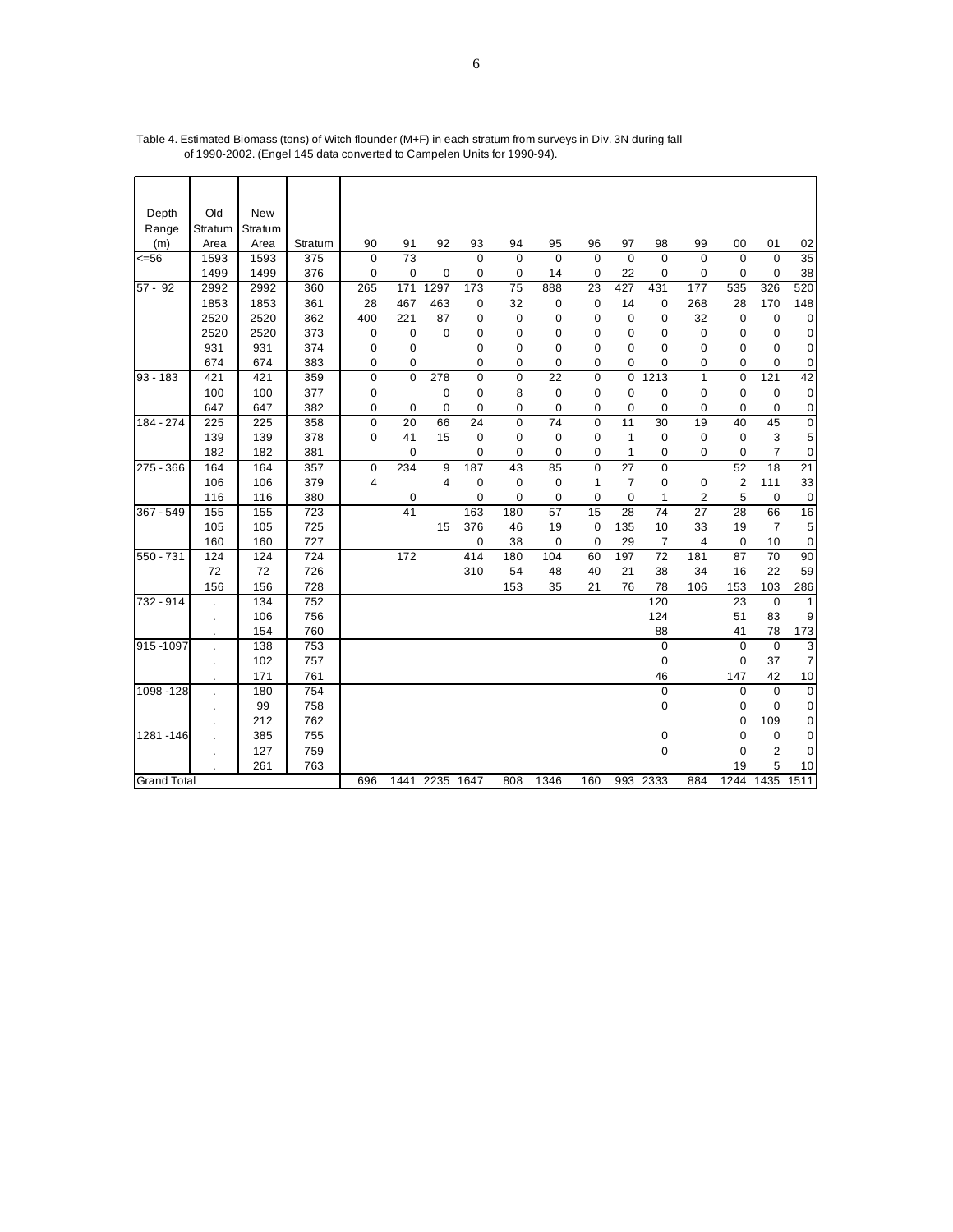| Depth                | Old       | <b>New</b> |            |                 |     |                |             |             |          |                                  |                 |                      |                |                     |                |                |
|----------------------|-----------|------------|------------|-----------------|-----|----------------|-------------|-------------|----------|----------------------------------|-----------------|----------------------|----------------|---------------------|----------------|----------------|
| Range                | Stratum   | Stratum    |            |                 |     |                |             |             |          |                                  |                 |                      |                |                     |                |                |
| (m)                  | Area      | Area       | Stratum    | 90              | 91  | 92             | 93          | 94          | 95       | 96                               | 97              | 98                   | 99             | 00                  | 01             | 02             |
| $\overline{57}$ - 92 | 2089      | 2089       | 330        | 122             | 67  | 79             | $\pmb{0}$   | $\mathbf 0$ | 247      | $\mathbf 0$                      | $\overline{72}$ | 168                  | 208            | 48                  | 284            | 342            |
|                      | 456       | 456        | 331        | 22              | 315 | 134            | 0           | 0           | 108      | 0                                | $\mathbf 0$     | 256                  | 946            | 243                 | 468            | 775            |
|                      | 1898      | 1898       | 338        | 2226            | 438 |                | 837 3966    | 2193        | 4684     | 503                              | 1329            | 483                  | 2736           | 375                 | 943            | 976            |
|                      | 1716      | 1716       | 340        | 173             | 280 | 63             | 0           | 0           | 204      | 0                                | 22              | $\mathbf 0$          | 415            | 104                 | 172            | 123            |
|                      | 2520      | 2520       | 351        | 1690            | 284 | 72             | 0           | 0           | 0        | $\mathbf 0$                      | $\mathbf 0$     | 37                   | 205            | $\mathbf 0$         | 172            | $\mathbf 0$    |
|                      | 2580      | 2580       | 352        | 1415            | 896 | 1352           | 946         | 228         | 379      | 273                              | 573             | 374                  | 1491           | 920                 | 430            | 789            |
|                      | 1282      | 1282       | 353        | 2405            | 343 | 477            | $\mathbf 0$ | 732         | 538      | 789                              | 168             | 1066                 | 2996           | 2379                | 1360           | 1490           |
| $93 - 183$           | 1721      | 1721       | 329        | 99              | 85  | $\mathbf 0$    | 18          | 0           | 417      | $\mathbf 0$                      | 173             | 305                  | 0              | $\mathbf 0$         | 282            | 732            |
|                      | 1047      | 1047       | 332        | 2102            | 155 | 1724           | 813         | 321         | 1114     | 4569                             | 190             | 245                  | 1664           | 544                 |                | 343 1155       |
|                      | 948       | 948        | 337        | 1333            | 188 | 954            | 563         | 2132        | 421      | 492                              | 322             | 479                  | 978            | 344                 | 67             | 211            |
|                      | 585       | 585        | 339        | 1132            | 224 | 651            | 119         | 742         | 1911     | $\pmb{0}$                        | 481             | 261                  |                | 344                 | 338            | 1927           |
|                      | 474       | 474        | 354        | 1291            | 23  | 316            | 75          | 210         | 191      | 4647                             | 215             | 201                  | 103            | 766                 | 258            | 470            |
| 184 - 274            | 151       | 147        | 333        | 221             | 11  | 22             | 30          | 92          | 26       |                                  | 4               | 6                    | 33             | $\overline{4}$      | 20             | 17             |
|                      | 121       | 121        | 336        | 82              | 151 | 76             | 298         | 13          | 35       | 32                               | 19              | 19                   | 67             | 31                  | 37             | 23             |
|                      | 103       | 103        | 355        |                 | 497 | 93             | 120         | 25          | 16       | 343                              | 6               | 14                   | 110            | 35                  | 5              | 6              |
| 275 - 366            | 92        | 96         | 334        | $\overline{24}$ | 16  | $\mathbf 0$    | 9           | 17          | 4        |                                  | $\overline{5}$  | $\mathbf{1}$         | $\overline{7}$ | 5                   | 14             | $\overline{9}$ |
|                      | 58        | 58         | 335        | 194             | 25  | 25             | 30          | 18          | 1        | 23                               | 0               | 1                    | 23             | 8                   | 3              | 9              |
|                      | 61        | 61         | 356        |                 | 11  | $\overline{7}$ | 430         | 98          | 7        | 60                               | 3               | 4                    | 32             | 22                  | 7              | 3              |
| $367 - 549$          | 93        | 166        | 717        | 30              |     |                | $\pmb{0}$   | 32          | 37       |                                  | 12              | 42                   | 260            | $\mathbf 0$         | 13             | 11             |
|                      | 76        | 76         | 719        | 110             | 2   |                | 65          | 6           | 1        | 226                              | 19              | 9                    | 10             | 14                  | 29             | 6              |
|                      | 76        | 76         | 721        |                 | 18  |                | 169         | 67          | 21       | 54                               | 6               | 14                   | 67             | 17                  | 2              | 14             |
| 550 - 731            | 111       | 134        | 718        |                 |     |                | 22          | 68          | 8        |                                  | 68              | 47                   | 53             | 34                  | 50             | 54             |
|                      | 105<br>93 | 105<br>93  | 720<br>722 |                 | 9   |                | 73<br>81    | 0<br>21     | 13<br>14 | 68<br>39                         | 12              | $\overline{2}$<br>12 | 17<br>26       | $\overline{4}$<br>8 | 83<br>15       | 26             |
| 732 - 914            |           | 105        | 764        |                 |     |                |             |             |          |                                  |                 | $\overline{75}$      |                | 12                  | 21             | 5<br>36        |
|                      |           | 99         | 768        |                 |     |                |             |             |          |                                  |                 | 18                   |                | 7                   | 18             | 38             |
|                      |           | 135        | 772        |                 |     |                |             |             |          |                                  |                 | 173                  |                | 62                  |                | 49             |
| 915-1097             |           | 124        | 765        |                 |     |                |             |             |          |                                  |                 | 24                   |                | 3                   | 20             | 55             |
|                      |           | 138        | 769        |                 |     |                |             |             |          |                                  |                 | 17                   |                | 5                   | 28             | 59             |
|                      |           | 128        | 773        |                 |     |                |             |             |          |                                  |                 | 4                    |                | 13                  | 32             | 89             |
| 1098-128             |           | 144        | 766        |                 |     |                |             |             |          |                                  |                 |                      |                | 24                  | 2              | 37             |
|                      | $\cdot$   | 128        | 770        |                 |     |                |             |             |          |                                  |                 |                      |                | $\overline{4}$      | 23             | 67             |
|                      |           | 135        | 774        |                 |     |                |             |             |          |                                  |                 |                      |                | 4                   | 31             | 15             |
| 1281-146             |           | 158        | 767        |                 |     |                |             |             |          |                                  |                 |                      |                | 15                  | $\mathbf 0$    | $\mathbf 0$    |
|                      |           | 175        | 771        |                 |     |                |             |             |          |                                  |                 |                      |                | 0                   | 17             | $\mathbf 0$    |
|                      |           | 155        | 775        |                 |     |                |             |             |          |                                  |                 |                      |                | 0                   | 0              | 0              |
| <b>Grand Total</b>   |           |            |            | 14671           |     | 4036 6884 7827 |             |             |          | 7013 10397 12117 3698 4356 12446 |                 |                      |                |                     | 6396 5586 9619 |                |

Table 5. Estimated Biomass (tons) of Witch flounder (M+F) in each stratum from surveys in Div. 3O during fall of 1990-2002. (Engel 145 data converted to Campelen Units for 1990-94).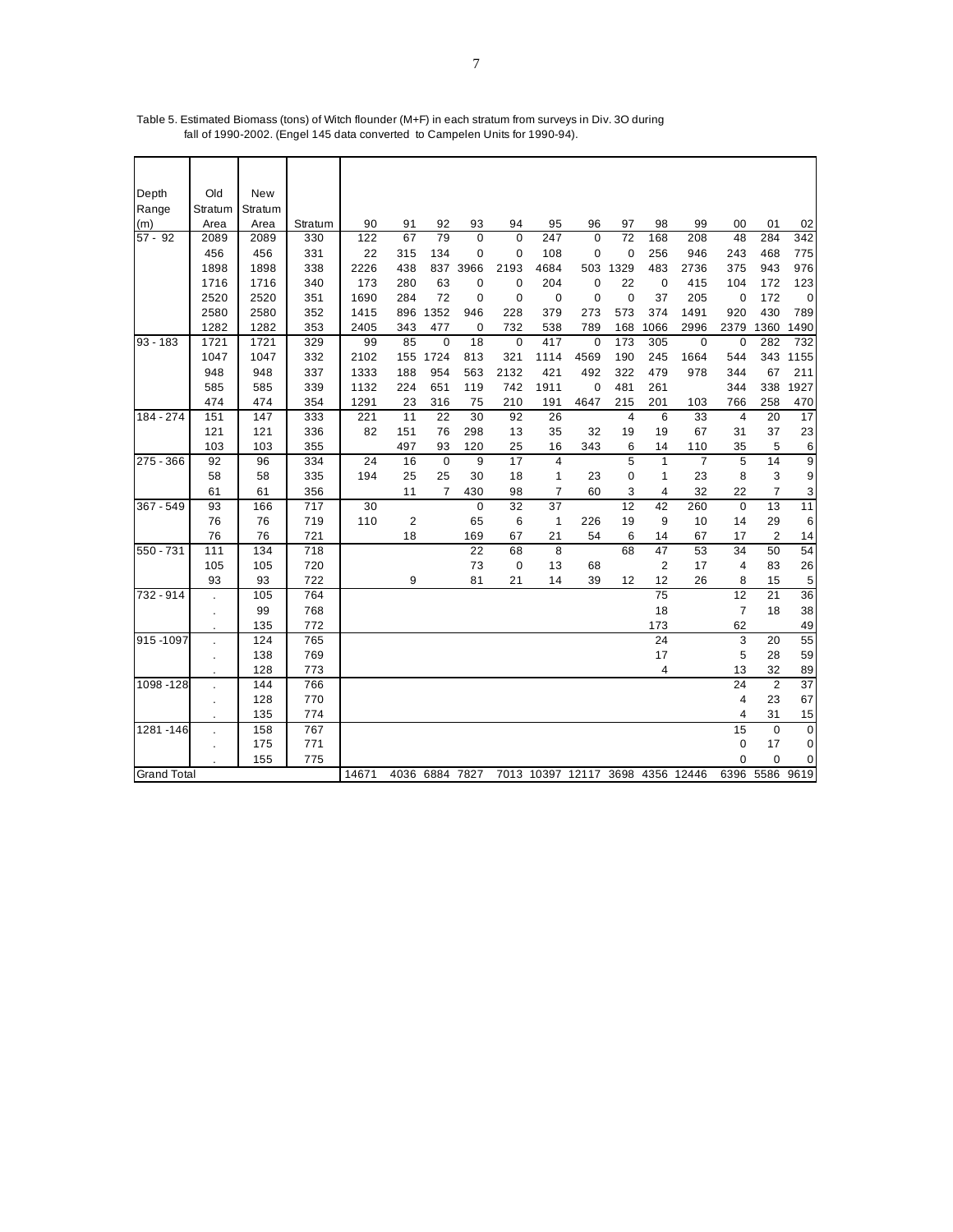| Depth              | Old            | <b>New</b> |         |      |             |             |             |          |     |             |             |             |             |                 |          |             |             |          |          |          |             |                |
|--------------------|----------------|------------|---------|------|-------------|-------------|-------------|----------|-----|-------------|-------------|-------------|-------------|-----------------|----------|-------------|-------------|----------|----------|----------|-------------|----------------|
| Range              | Stratum        | Stratum    |         |      |             |             |             |          |     |             |             |             |             |                 |          |             |             |          |          |          |             |                |
| (m)                | Area           | Area       | Stratum | 84   | 85          | 86          | 87          | 88       | 89  | 90          | 91          | 92          | 93          | 94              | 95       | 96          | 97          | 98       | 99       | 00       | 01          | 02             |
| 556                | 1593           | 1593       | 375     | 0    | 0           | 0           | $\mathbf 0$ | 0        | 0   | 0           | $\mathbf 0$ | 0           | 0           | 0               | 0        | 0           | 0           | 0        | 0        | 0        | 0           | $\overline{0}$ |
|                    | 1499           | 1499       | 376     | 0    | $\mathbf 0$ | $\mathbf 0$ | 26          | $\Omega$ | 0   | 0           | 0           | $\Omega$    | $\mathbf 0$ | 0               | 0        | 0           | $\mathbf 0$ | 34       | 34       | 0        | 0           | $\overline{0}$ |
| $57 - 92$          | 2992           | 2992       | 360     | 2234 | 129         | 728         | 741         | 2641     | 220 | 0           | $\mathbf 0$ | 59          | 224         | 0               | 0        | $\mathbf 0$ | 132         | 65       | 224      | 613      | 0           | $\overline{0}$ |
|                    | 1853           | 1853       | 361     | 153  | 0           | 0           | 32          | 36       | 0   | 28          | 0           | 0           | $\mathbf 0$ | 0               | 36       | 0           | $\mathbf 0$ | 0        | 0        | 212      | 85          | $\overline{0}$ |
|                    | 2520           | 2520       | 362     | 0    | 95          | 25          | 27          | 173      | 0   | 0           | $\mathbf 0$ | 0           | 0           | 0               | 0        | 0           | 0           | $\Omega$ | 0        | 0        | 0           | $\overline{0}$ |
|                    | 2520           | 2520       | 373     | 0    | $\mathbf 0$ | 50          | 0           | 0        | 0   | 0           | 0           | 0           | $\mathbf 0$ | 0               | 0        | $\mathbf 0$ | $\Omega$    | 0        | 0        | 0        | $\mathbf 0$ | $\overline{0}$ |
|                    | 931            | 931        | 374     | 0    | $\Omega$    | 0           | $\mathbf 0$ | 0        | 0   | 0           | $\mathbf 0$ | $\Omega$    | 43          | 43              | 0        | $\mathbf 0$ | 0           | 0        | 0        | 0        | 0           | 85             |
|                    | 674            | 674        | 383     | 0    | 62          | 0           | 31          | $\Omega$ | 0   | 0           | 0           | 0           | $\mathbf 0$ | 0               | 0        | 0           | 0           | 0        | $\Omega$ | 0        | 0           | $\overline{0}$ |
| $93 - 183$         | 421            | 421        | 359     | 405  | 58          | 232         | 58          | 985      | 203 | $\mathbf 0$ | $\mathbf 0$ | $\mathbf 0$ | 29          | 0               | 0        | $\mathbf 0$ | 0           | $\Omega$ | 203      | 405      | 58          | 29             |
|                    | 100            | 100        | 377     | 14   | 0           | 0           | 186         | 7        | 83  | 0           | 0           | 0           | 0           | 0               | 0        | 0           | 0           | 0        | 0        | 0        | 0           | $\overline{0}$ |
|                    | 647            | 647        | 382     | 0    | 0           | 0           | 30          | 0        | 0   | $\Omega$    | 0           | $\Omega$    | $\Omega$    | 0               | $\Omega$ | $\mathbf 0$ | $\mathbf 0$ | $\Omega$ | 0        | 0        | $\mathbf 0$ | $\overline{0}$ |
| 184 - 274          | 225            | 225        | 358     | 77   | 557         | 93          | 279         | 31       | 46  | 93          | 0           | 93          | 294         | 232             | 31       | 77          | 83          | 261      | 15       | 41       | 325         | 28             |
|                    | 139            | 139        | 378     | 48   | 29          | 48          | 354         | 86       | 115 | 0           | 0           | 96          | $\mathbf 0$ | 0               | 0        | $\mathbf 0$ | 8           | 0        | 0        | 0        | 8           | 33             |
|                    | 182            | 182        | 381     | 25   | 13          | 42          | 163         | 75       | 0   | 25          | 0           | $\Omega$    | $\Omega$    | $\Omega$        | $\Omega$ | $\mathbf 0$ | $\Omega$    | 13       | $\Omega$ | $\Omega$ | 11          | $\overline{0}$ |
| 275 - 366          | 164            | 164        | 357     | 23   | 180         | 553         |             | 11       | 237 | 56          | $\mathbf 0$ | 90          | 124         | 102             | 23       | 40          | 30          | 373      | 259      | 293      | 63          | 55             |
|                    | 106            | 106        | 379     | 66   | 36          | 68          | 423         | 102      | 44  | 109         | 7           | 44          | $\Omega$    | 22              | 0        | 0           | 18          | 6        | 102      | 28       | 13          | $\overline{0}$ |
|                    | 116            | 116        | 380     | 8    | 88          | $\mathbf 0$ | 247         | 32       | 8   | 8           | $\Omega$    | $\Omega$    | $\mathbf 0$ | 0               | $\Omega$ | 0           | $\Omega$    | $\Omega$ | 8        | 0        | 0           | $\overline{0}$ |
| 367 - 549          | 155            | 155        | 723     |      |             |             |             |          |     |             | 288         | 341         | 256         | 53              | 181      | 45          | 51          | 149      | 96       | 171      | 88          | 322            |
|                    | 105            | 105        | 725     |      |             |             |             |          |     |             | 166         |             | 101         | 87              | 0        | 13          | 235         | 26       | 51       | 72       | 19          | 6              |
|                    | 160            | 160        | 727     |      |             |             |             |          |     |             | $\Omega$    | 11          | 55          | 22              | 0        | 0           | 11          | 33       | 33       | 21       | 10          | $\overline{0}$ |
| 550 - 731          | 124            | 124        | 724     |      |             |             |             |          |     |             | 1134        | 580         | 597         | 188             | 119      | 128         | 432         | 144      | 550      | 500      | 516         | 267            |
|                    | 72             | 72         | 726     |      |             |             |             |          |     |             | 213         | 59          | 30          | 114             | 5        | 33          | 183         | 322      | 213      | 198      | 346         | 65             |
|                    | 156            | 156        | 728     |      |             |             |             |          |     |             | 182         | 21          | 139         | 29              | 172      | 134         |             | 64       | 158      | 145      | 258         | 136            |
| 732 - 914          |                | 134        | 752     |      |             |             |             |          |     |             |             |             |             | $\overline{37}$ |          |             |             |          |          |          |             |                |
|                    | $\blacksquare$ | 106        | 756     |      |             |             |             |          |     |             |             |             |             | 87              |          |             |             |          |          |          |             |                |
|                    | 154<br>760     |            |         |      |             |             |             |          |     |             |             |             |             | 95              |          |             |             |          |          |          |             |                |
| <b>Grand Total</b> |                |            |         | 3053 | 1246        | 1837        | 2595        | 4180     | 954 | 320         | 1991        | 1394        | 1892        | 1110            | 567      | 470         | 1184 1491   |          | 1947     | 2701     | 1799        | 1027           |

Table 6. Abundance (000s) of Witch flounder (M+F) in each stratum from surveys in Div. 3N during spring of 1984-2002. (Engel 145 data converted to Campelen Units for 1984-95).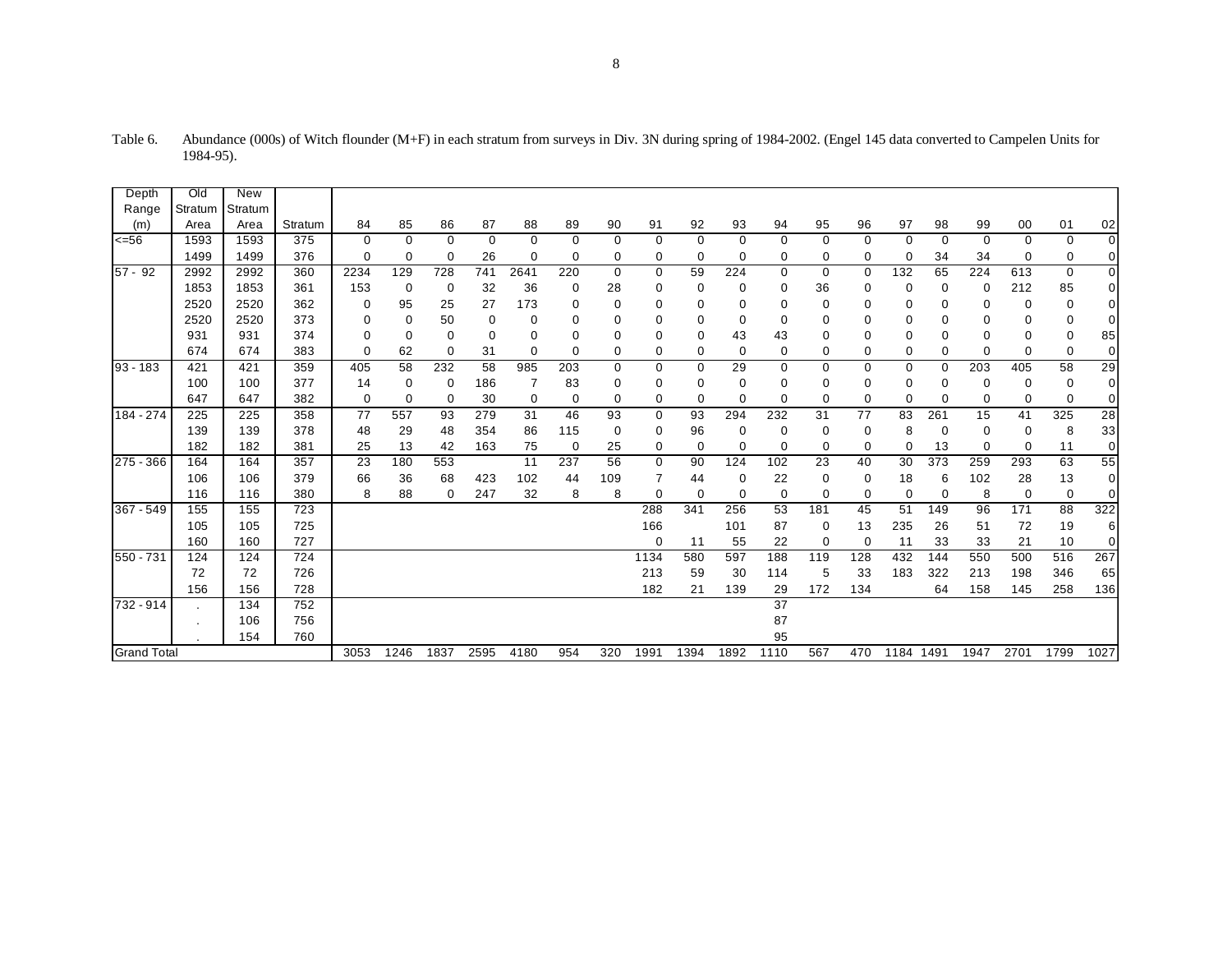| Depth       | Old                | New     |         |             |                                           |          |             |          |          |          |             |          |          |            |          |             |          |                |                                         |      |          |          |
|-------------|--------------------|---------|---------|-------------|-------------------------------------------|----------|-------------|----------|----------|----------|-------------|----------|----------|------------|----------|-------------|----------|----------------|-----------------------------------------|------|----------|----------|
| Range       | Stratum            | Stratum |         |             |                                           |          |             |          |          |          |             |          |          |            |          |             |          |                |                                         |      |          |          |
| (m)         | Area               | Area    | Stratum | 84          | 85                                        | 86       | 87          | 88       | 89       | 90       | 91          | 92       | 93       | 94         | 95       | 96          | 97       | 98             | 99                                      | 00   | 01       | 02       |
| $57 - 92$   | 2089               | 2089    | 330     | $\Omega$    | $\Omega$                                  | $\Omega$ | $\Omega$    | 32       | $\Omega$ | $\Omega$ | $\mathbf 0$ | $\Omega$ | $\Omega$ | 0          | $\Omega$ | 0           | 73       | 36             | 210                                     | 242  | $\Omega$ | $\Omega$ |
|             | 456                | 456     | 331     | 3555        | 376                                       | 94       | 31          | 1004     | 0        |          | 0           | 0        | 0        | 0          | $\Omega$ | 63          | 0        | 94             | 1104                                    | 63   | 721      | 94       |
|             | 1898               | 1898    | 338     | 209         | 1894                                      | 1509     | 1944        | 5418     | 2480     | 587      | 0           | 131      | 479      | 0          | 305      | 1417        | $\Omega$ | 671            | 1973                                    | 348  | 2263     | 305      |
|             | 1716               | 1716    | 340     | 59          | 210                                       | 0        | 26          | $\Omega$ | 0        | 52       | 0           | 142      | 0        | 0          | 0        | 0           |          |                | 0                                       | 142  | 0        | $\Omega$ |
|             | 2520               | 2520    | 351     | 924         | 231                                       | 495      | 267         | 1317     | 240      | 116      | 0           | 0        | 0        | 0          | 0        | $\mathbf 0$ | 0        | 0              | 39                                      | 43   | $\Omega$ | $\Omega$ |
|             | 2580               | 2580    | 352     | 101         | 1807                                      | 431      | 2048        | 1839     | 928      | 1775     | 51          | 89       | 51       | 44         | 71       | 79          | 197      | 35             | 1814                                    | 197  | 44       | 1952     |
|             | 1282               | 1282    | 353     | 9347        | 1234                                      | 1713     | 2146        | 13050    | 3880     | 2910     | 0           | 265      | 353      | 0          | 35       | 35          | 265      | 459            | 5055                                    | 2539 | 901      | 831      |
| $93 - 183$  | 1721               | 1721    | 329     | $\mathbf 0$ | $\Omega$                                  | $\Omega$ | 0           | 1454     | 53       | 34       | 763         | 0        | $\Omega$ | 12263      | 521      | $\mathbf 0$ | 35       | 68             | 623                                     | 47   | $\Omega$ | $\Omega$ |
|             | 1047               | 1047    | 332     | 11018       | 16592                                     | 6529     | 7230        | 16023    | 2852     | 10572    | 4513        | 5761     | 504      | 432        | 3925     | 2927        | 5665     | 1085           | 5045                                    | 2232 | 8354     | 6769     |
|             | 948                | 948     | 337     | 130         | 9181                                      | 2634     | 3543        | 2641     | 2556     | 2608     | 3182        | 815      | 2087     | 87         | 1239     | 826         | 469      | 848            | 3709                                    | 3260 | 6738     | 1826     |
|             | 585                | 585     | 339     | 443         | $\mathbf 0$                               | 80       | 268         | 134      | 0        | $\Omega$ | $\mathbf 0$ | $\Omega$ | $\Omega$ | 0          | 0        | 161         | 36       | 80             | 36                                      | 80   | 282      | 241      |
|             | 474                | 474     | 354     | 1174        | 239                                       | 3282     | 456         | 619      | 196      | 359      | 261         | 261      | 1663     | 0          | $\Omega$ | 98          | 33       | 563            | 3208                                    | 2739 | 2100     | 1467     |
| 184 - 274   | 151                | 147     | 333     | 21          | 156                                       | 35       | $\mathbf 0$ | 145      | 52       | 332      | 1361        | 187      | 301      | 13447      | 425      | 30          | 277      | 140            | 267                                     | 261  | 576      | 940      |
|             | 121                | 121     | 336     | 25          | 17                                        | 175      | 67          | 208      | 0        | 158      | 1365        | 3287     | 266      | 3029       | 125      | 432         | 682      | 150            | 173                                     | 219  | 583      | 1273     |
|             | 103                | 103     | 355     | 92          | 418                                       | 128      | 135         | 0        | 383      | 510      | 340         | 28       | 99       | 340        | 99       | 168         | 195      | 157            | 38                                      | 41   | 220      | 569      |
| $275 - 366$ | 92                 | 96      | 334     | 0           | 95                                        | 165      | 63          | 95       | 44       | 51       | 38          | 272      | 63       | 2238       | 40       | 462         | 880      | $\overline{7}$ | 161                                     | 167  | 30       | 376      |
|             | 58                 | 58      | 335     | 0           | 203                                       | 40       | 8           | 148      | 68       | 331      | 109         | 2340     | 223      | 215        | 108      | 192         | 243      | 12             | 169                                     | 368  | 60       | 47       |
|             | 61                 | 61      | 356     | 17          | 214                                       | 38       | 55          | 109      | 80       | 126      | 92          | 348      | 319      | 189        | 126      | 88          | 40       | 90             | 54                                      | 50   | 67       | 78       |
| 367 - 549   | 93                 | 166     | 717     |             |                                           |          |             |          |          |          | 32          | 371      | 166      | 5960       | 228      | 1362        | 1566     | 710            | 237                                     | 162  | 273      | 651      |
|             | 76                 | 76      | 719     |             |                                           |          |             |          |          |          | 288         | 2535     | 267      | 37         | 42       | 364         | 1161     | 150            | 112                                     | 228  | 97       | 268      |
|             | 76                 | 76      | 721     |             |                                           |          |             |          |          |          | 235         | 209      | 94       | 193        | 42       | 42          | 63       | 214            | 152                                     | 112  | 204      | 139      |
| 550 - 731   | 111                | 134     | 718     |             |                                           |          |             |          |          |          | 282         | 122      | 512      | 1161       | 535      | 518         | 507      | 517            | 324                                     | 138  | 525      | 1189     |
|             | 105                | 105     | 720     |             |                                           |          |             |          |          |          | 361         | 376      | 1026     | 498        | 43       | 101         | 518      | 186            | 104                                     | 351  | 309      | 50       |
|             | 93                 | 93      | 722     |             |                                           |          |             |          |          |          | 45          | 166      | 512      | 518        | 601      | 274         | 819      | 177            | 364                                     | 207  | 361      | 198      |
| 732 - 914   |                    | 105     | 764     |             |                                           |          |             |          |          |          |             |          |          | 217        |          |             |          |                |                                         |      |          |          |
|             |                    | 135     | 772     |             |                                           |          |             |          |          |          |             |          |          | 501        |          |             |          |                |                                         |      |          |          |
|             | <b>Grand Total</b> |         |         |             | 27114 42867 17347 18286 44236 13811 20520 |          |             |          |          |          | 13317 17705 |          |          | 8983 41372 | 8508     |             |          |                | 9639 23724 6449 24969 14238 24707 19265 |      |          |          |

Table 7. Abundance (000s) of Witch flounder (M+F) in each stratum from surveys in Div. 3O during spring of 1984-2002. (Engel 145 data converted to Campelen Units for 1984-95).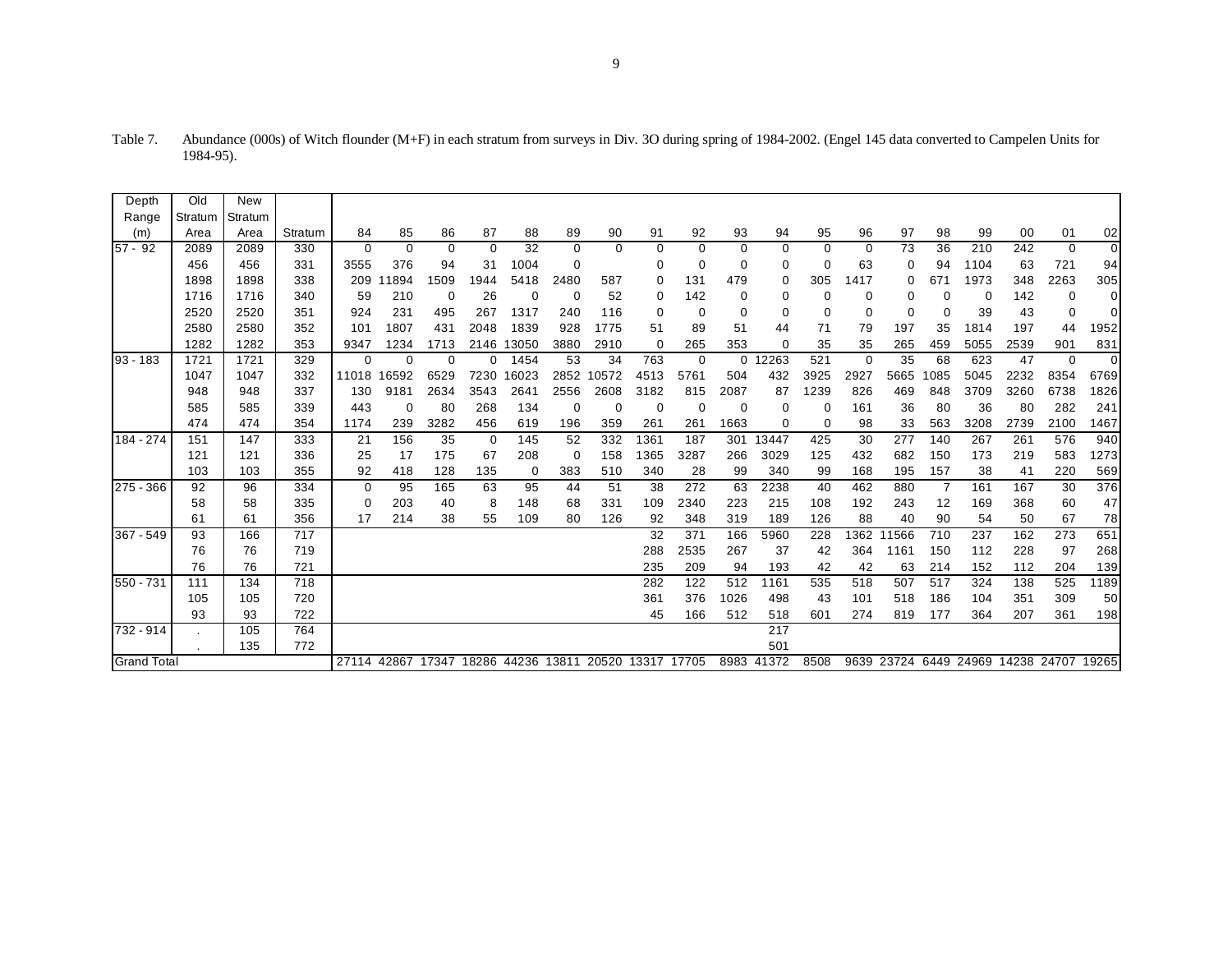| Depth              | Old       | New     |         |                |          |             |             |             |             |             |                |             |             |             |             |                |
|--------------------|-----------|---------|---------|----------------|----------|-------------|-------------|-------------|-------------|-------------|----------------|-------------|-------------|-------------|-------------|----------------|
| Range              | Stratum   | Stratum |         |                |          |             |             |             |             |             |                |             |             |             |             |                |
| (m)                | Area      | Area    | Stratum | 90             | 91       | 92          | 93          | 94          | 95          | 96          | 97             | 98          | 99          | 00          | 01          | 02             |
| 556                | 1593      | 1593    | 375     | $\mathbf 0$    | 55       |             | $\Omega$    | $\Omega$    | $\Omega$    | $\Omega$    | $\Omega$       | $\Omega$    | $\mathbf 0$ | $\mathbf 0$ | $\mathbf 0$ | 55             |
|                    | 1499      | 1499    | 376     | $\mathbf 0$    | 0        | 0           | 0           | 0           | 23          | 0           | 19             | 0           | 0           | 0           | 0           | 59             |
| $57 - 92$          | 2992      | 2992    | 360     | 382            | 206      | 1646        | 320         | 103         | 1232        | 41          | 672            | 755         | 360         | 926         | 514         | 1080           |
|                    | 1853      | 1853    | 361     | 32             | 425      | 701         | 0           | 42          | 0           | 0           | 23             | 0           | 306         | 51          | 204         | 255            |
|                    | 2520      | 2520    | 362     | 441            | 277      | 116         | 0           | 0           | 0           | 0           | 0              | 0           | 50          | $\mathbf 0$ | 0           | 0              |
|                    | 2520      | 2520    | 373     | 0              | 0        | $\mathbf 0$ | 0           | $\mathbf 0$ | 0           | 0           | $\mathbf 0$    | $\mathbf 0$ | $\mathbf 0$ | $\mathbf 0$ | 0           | 0              |
|                    | 931       | 931     | 374     | 0              | 0        |             | 0           | 0           | 0           | 0           | 0              | $\mathbf 0$ | 0           | 0           | 0           | 0              |
|                    | 674       | 674     | 383     | 0              | 0        |             | 0           | 0           | $\mathbf 0$ | 0           | $\mathbf 0$    | $\mathbf 0$ | 0           | 0           | 0           | $\pmb{0}$      |
| 93 - 183           | 421       | 421     | 359     | 0              | $\Omega$ | 608         | $\Omega$    | $\Omega$    | 87          | 0           | $\mathbf 0$    | 2722        | 29          | $\mathbf 0$ | 405         | 116            |
|                    | 100       | 100     | 377     | 0              |          | 0           | 0           | 7           | 0           | 0           | 0              | 0           | 0           | 0           | 0           | 0              |
|                    | 647       | 647     | 382     | 0              | 0        | $\mathbf 0$ | $\mathbf 0$ | 0           | 0           | 0           | 0              | $\mathbf 0$ | 0           | $\mathbf 0$ | 0           | $\mathbf 0$    |
| 184 - 274          | 225       | 225     | 358     | $\mathbf 0$    | 46       | 108         | 31          | $\mathbf 0$ | 234         | $\mathbf 0$ | 31             | 93          | 46          | 69          | 136         | $\overline{0}$ |
|                    | 139       | 139     | 378     | 0              | 105      | 19          | 0           | $\mathbf 0$ | $\mathbf 0$ | 0           | 8              | 10          | 0           | $\mathbf 0$ | 8           | 10             |
|                    | 182       | 182     | 381     |                | 0        |             | 0           | 0           | 0           | 0           | $\overline{7}$ | 13          | 0           | 0           | 11          | $\mathbf 0$    |
| 275 - 366          | 164       | 164     | 357     | $\mathbf 0$    | 384      | 23          | 338         | 135         | 180         | $\Omega$    | 60             | $\mathbf 0$ |             | 124         | 33          | 20             |
|                    | 106       | 106     | 379     | $\overline{7}$ |          | 15          | 0           | 0           | 0           | 19          | 22             | 0           | 0           | 6           | 296         | 91             |
|                    | 116       | 116     | 380     |                | 0        |             | 0           | 0           | 0           | $\mathbf 0$ | $\mathbf 0$    | 8           | 8           | 24          | $\mathbf 0$ | 0              |
| $367 - 549$        | 155       | 155     | 723     |                | 53       |             | 330         | 394         | 117         | 21          | 88             | 313         | 85          | 104         | 190         | 57             |
|                    | 105       | 105     | 725     |                |          | 36          | 701         | 173         | 49          | $\mathbf 0$ | 237            | 29          | 101         | 71          | 22          | 14             |
|                    | 160       | 160     | 727     |                |          |             | 0           | 44          | 11          | $\mathbf 0$ | 55             | 11          | 11          | $\mathbf 0$ | 13          | 0              |
| $550 - 731$        | 124       | 124     | 724     |                | 443      |             | 1126        | 512         | 223         | 178         | 571            | 326         | 640         | 337         | 264         | 270            |
|                    | 72        | 72      | 726     |                |          |             | 669         | 114         | 119         | 99          | 40             | 92          | 125         | 40          | 37          | 176            |
|                    | 156       | 156     | 728     |                |          |             |             | 268         | 195         | 129         | 212            | 215         | 311         | 417         | 223         | 633            |
| $732 - 914$        |           | 134     | 752     |                |          |             |             |             |             |             |                | 165         |             | 28          | $\mathbf 0$ | 74             |
|                    |           | 106     | 756     |                |          |             |             |             |             |             |                | 255         |             | 149         | 182         | 22             |
|                    |           | 154     | 760     |                |          |             |             |             |             |             |                | 244         |             | 229         | 409         | 530            |
| 915-1097           |           | 138     | 753     |                |          |             |             |             |             |             |                | $\mathbf 0$ |             | 9           | $\mathbf 0$ | 33             |
|                    | $\bullet$ | 102     | 757     |                |          |             |             |             |             |             |                | 0           |             | $\mathbf 0$ | 96          | 92             |
|                    |           | 171     | 761     |                |          |             |             |             |             |             |                | 106         |             | 578         | 202         | 24             |
| 1098-128           |           | 180     | 754     |                |          |             |             |             |             |             |                | $\mathbf 0$ |             | $\pmb{0}$   | $\mathbf 0$ | 12             |
|                    |           | 99      | 758     |                |          |             |             |             |             |             |                | 0           |             | 0           | 0           | 8              |
|                    |           | 212     | 762     |                |          |             |             |             |             |             |                |             |             | $\mathbf 0$ | 483         | 0              |
| 1281-146           | ä,        | 385     | 755     |                |          |             |             |             |             |             |                | $\pmb{0}$   |             | $\mathbf 0$ | $\mathbf 0$ | $\pmb{0}$      |
|                    |           | 127     | 759     |                |          |             |             |             |             |             |                | $\mathbf 0$ |             | $\mathbf 0$ | 9           | $\mathbf 0$    |
|                    |           | 261     | 763     |                |          |             |             |             |             |             |                |             |             | 72          | 18          | 88             |
| <b>Grand Total</b> |           |         |         |                | 1995     | 3272        | 3515        | 1793        | 2470        | 488         | 2046           | 5355        | 2073        | 3233        | 3756        | 3717           |

Table 8. Abundance (000s) of Witch flounder (M+F) in each stratum from surveys in Div. 3N during fall of 1990-2002. (Engel 145 data converted to Campelen Units for 1990-94).

 $\overline{\phantom{a}}$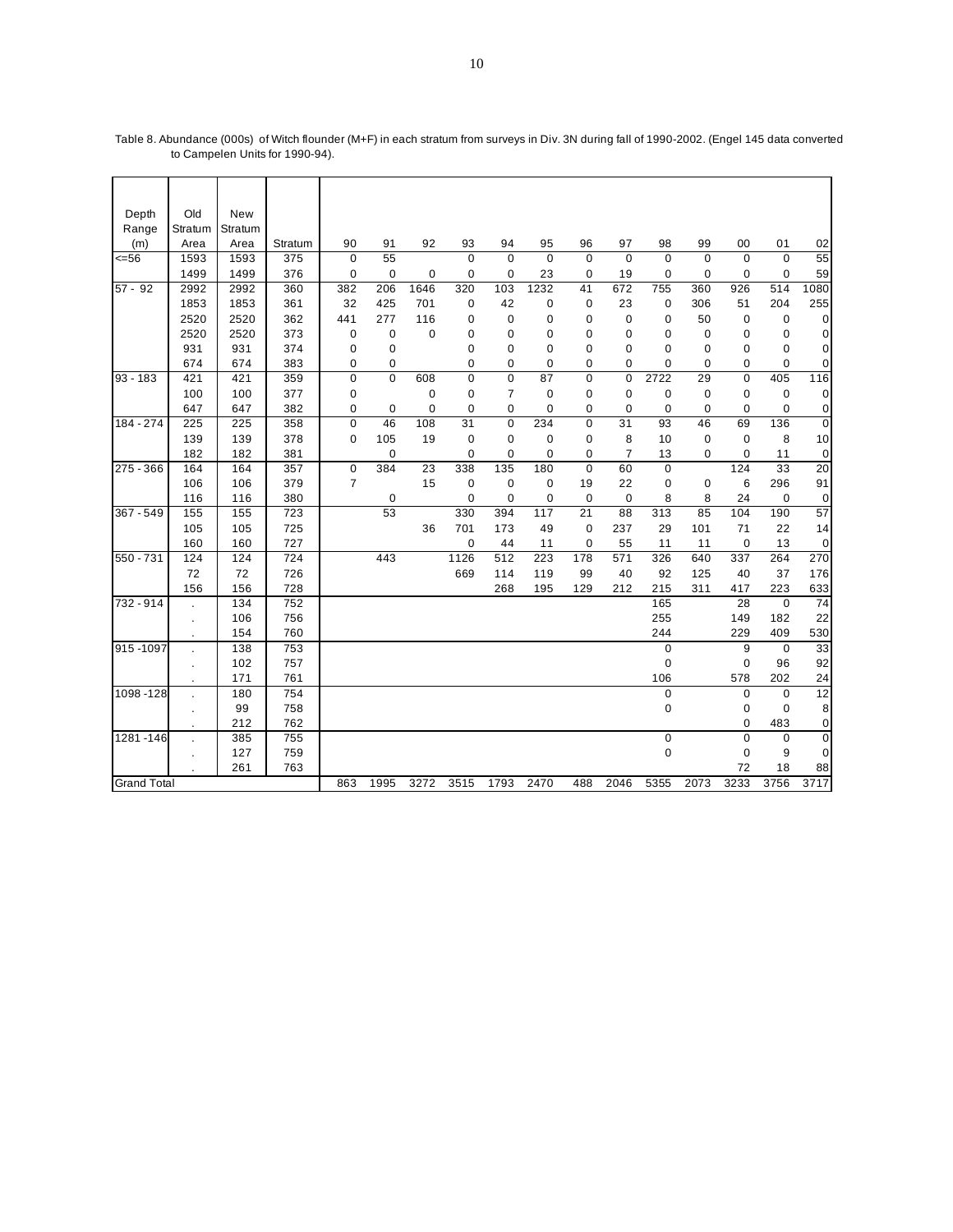| Depth              | Old            | New     |                  |       |      |                |             |             |      |             |                |             |                                                                  |                 |          |             |
|--------------------|----------------|---------|------------------|-------|------|----------------|-------------|-------------|------|-------------|----------------|-------------|------------------------------------------------------------------|-----------------|----------|-------------|
| Range              | Stratum        | Stratum |                  |       |      |                |             |             |      |             |                |             |                                                                  |                 |          |             |
| (m)                | Area           | Area    | Stratum          | 90    | 91   | 92             | 93          | 94          | 95   | 96          | 97             | 98          | 99                                                               | 00              | 01       | 02          |
| $57 - 92$          | 2089           | 2089    | 330              | 131   | 144  | 72             | $\mathbf 0$ | $\mathbf 0$ | 517  | $\mathbf 0$ | 96             | 335         | 383                                                              | 192             | 575      | 588         |
|                    | 456            | 456     | 331              | 42    | 502  | 125            | 0           | $\mathbf 0$ | 408  | $\mathbf 0$ | $\mathbf 0$    | 596         | 4799                                                             | 533             | 1066     | 1850        |
|                    | 1898           | 1898    | 338              | 3264  | 627  | 1436           | 6893        | 4700        | 8459 | 522         | 2872           | 1723        | 7572                                                             | 609             | 1984     | 2245        |
|                    | 1716           | 1716    | 340              | 262   | 330  | 118            | 0           | 0           | 295  | $\mathbf 0$ | 47             | $\mathbf 0$ | 1652                                                             | 189             | 378      | 189         |
|                    | 2520           | 2520    | 351              | 1837  | 347  | 58             | 0           | 0           | 0    | 0           | 0              | 50          | 347                                                              | $\mathbf 0$     | 198      | 0           |
|                    | 2580           | 2580    | 352              | 1597  | 1242 | 2011           | 1115        | 355         | 371  | 355         | 1141           | 754         | 1825                                                             | 1668            | 1065     | 1448        |
|                    | 1282           | 1282    | 353              | 2822  | 485  | 941            | 0           | 1176        | 999  | 882         | 573            | 5467        | 5996                                                             | 6172            | 2954     | 9523        |
| $93 - 183$         | 1721           | 1721    | 329              | 132   | 101  | $\overline{0}$ | 47          | $\mathbf 0$ | 663  | $\mathbf 0$ | 616            | 852         | $\mathbf 0$                                                      | $\overline{0}$  | 805      | 1989        |
|                    | 1047           | 1047    | 332              | 3625  | 396  | 5281           | 2064        | 960         |      | 5233 11954  | 1248           | 2544        | 7393                                                             | 3249            | 1392     | 4342        |
|                    | 948            | 948     | 337              | 2347  | 424  | 2347           | 1043        | 5216        | 1434 | 717         | 1130           | 1613        | 3738                                                             | 1623            | 348      | 714         |
|                    | 585            | 585     | 339              | 1556  | 241  | 724            | 121         | 966         | 2776 | $\mathbf 0$ | 1086           | 356         |                                                                  | 3943            | 563      | 3822        |
|                    | 474            | 474     | 354              | 1891  | 33   | 685            | 359         | 424         | 489  | 8955        | 489            | 782         | 391                                                              | 2478            | 630      | 1415        |
| 184 - 274          | 151            | 147     | 333              | 582   | 52   | 83             | 62          | 312         | 187  |             | 192            | 147         | 152                                                              | 27              | 118      | 90          |
|                    | 121            | 121     | 336              | 222   | 466  | 216            | 633         | 42          | 549  | 208         | 100            | 215         | 300                                                              | 141             | 150      | 58          |
|                    | 103            | 103     | 355              |       | 1459 | 298            | 425         | 85          | 63   | 768         | 28             | 170         | 411                                                              | 85              | 21       | 28          |
| $275 - 366$        | 92             | 96      | 334              | 76    | 70   | $\overline{0}$ | 21          | 57          | 56   |             | 33             | 20          | 58                                                               | $\overline{18}$ | 36       | 35          |
|                    | 58             | 58      | 335              | 371   | 100  | 112            | 68          | 52          | 64   | 64          | $\overline{4}$ | 40          | 48                                                               | 37              | 8        | 39          |
|                    | 61             | 61      | 356              |       | 25   | 8              | 1254        | 252         | 40   | 113         | 13             | 34          | 75                                                               | 55              | 19       | 17          |
| 367 - 549          | 93             | 166     | 717              | 122   |      |                | $\pmb{0}$   | 96          | 703  |             | 46             | 833         | 2166                                                             | $\mathbf 0$     | 91       | 203         |
|                    | 76             | 76      | 719              | 209   | 42   |                | 277         | 10          | 52   | 612         | 183            | 178         | 99                                                               | 75              | 183      | 37          |
|                    | 76             | 76      | 721              |       | 47   |                | 444         | 183         | 102  | 131         | 17             | 125         | 311                                                              | 98              | 10       | 84          |
| 550 - 731          | 111            | 134     | $\overline{718}$ |       |      |                | 107         | 428         | 164  |             | 535            | 618         | 581                                                              | 396             | 488      | 1432        |
|                    | 105            | 105     | 720              |       |      |                | 339         | 0           | 105  | 316         |                | 29          | 202                                                              | 39              | 762      | 298         |
|                    | 93             | 93      | 722              |       | 26   |                | 243         | 58          | 64   | 134         | 51             | 103         | 122                                                              | 70              | 94       | 34          |
| 732 - 914          |                | 105     | 764              |       |      |                |             |             |      |             |                | 357         |                                                                  | $\overline{72}$ | 144      | 217         |
|                    | ÷,             | 99      | 768              |       |      |                |             |             |      |             |                | 217         |                                                                  | 24              | 163      | 374         |
|                    |                | 135     | 772              |       |      |                |             |             |      |             |                | 1514        |                                                                  | 669             |          | 383         |
| 915-1097           |                | 124     | 765              |       |      |                |             |             |      |             |                | 165         |                                                                  | 31              | 119      | 289         |
|                    |                | 138     | 769              |       |      |                |             |             |      |             |                | 180         |                                                                  | 38              | 237      | 380         |
|                    |                | 128     | 773              |       |      |                |             |             |      |             |                | 35          |                                                                  | 136             | 346      | 708         |
| 1098-128           |                | 144     | 766              |       |      |                |             |             |      |             |                |             |                                                                  | 113             | 11       | 146         |
|                    | $\blacksquare$ | 128     | 770              |       |      |                |             |             |      |             |                |             |                                                                  | 36              | 185      | 460         |
|                    |                | 135     | 774              |       |      |                |             |             |      |             |                |             |                                                                  | 28              | 241      | 119         |
| 1281-146           |                | 158     | 767              |       |      |                |             |             |      |             |                |             |                                                                  | 65              | $\Omega$ | $\mathbf 0$ |
|                    | $\cdot$        | 175     | 771              |       |      |                |             |             |      |             |                |             |                                                                  | $\mathbf 0$     | 132      | $\mathbf 0$ |
|                    |                | 155     | 775              |       |      |                |             |             |      |             |                |             |                                                                  | $\mathbf 0$     | 0        | 0           |
| <b>Grand Total</b> |                |         |                  | 21086 |      |                |             |             |      |             |                |             | 7158 14515 15517 15369 23795 25731 10499 20054 38620 22908 15520 |                 |          | 33557       |

Table 9. Abundance (000s) of Witch flounder (M+F) in each stratum from surveys in Div. 3O during fall of 1990-2002. (Engel 145 data converted to Campelen Units for 1990-94).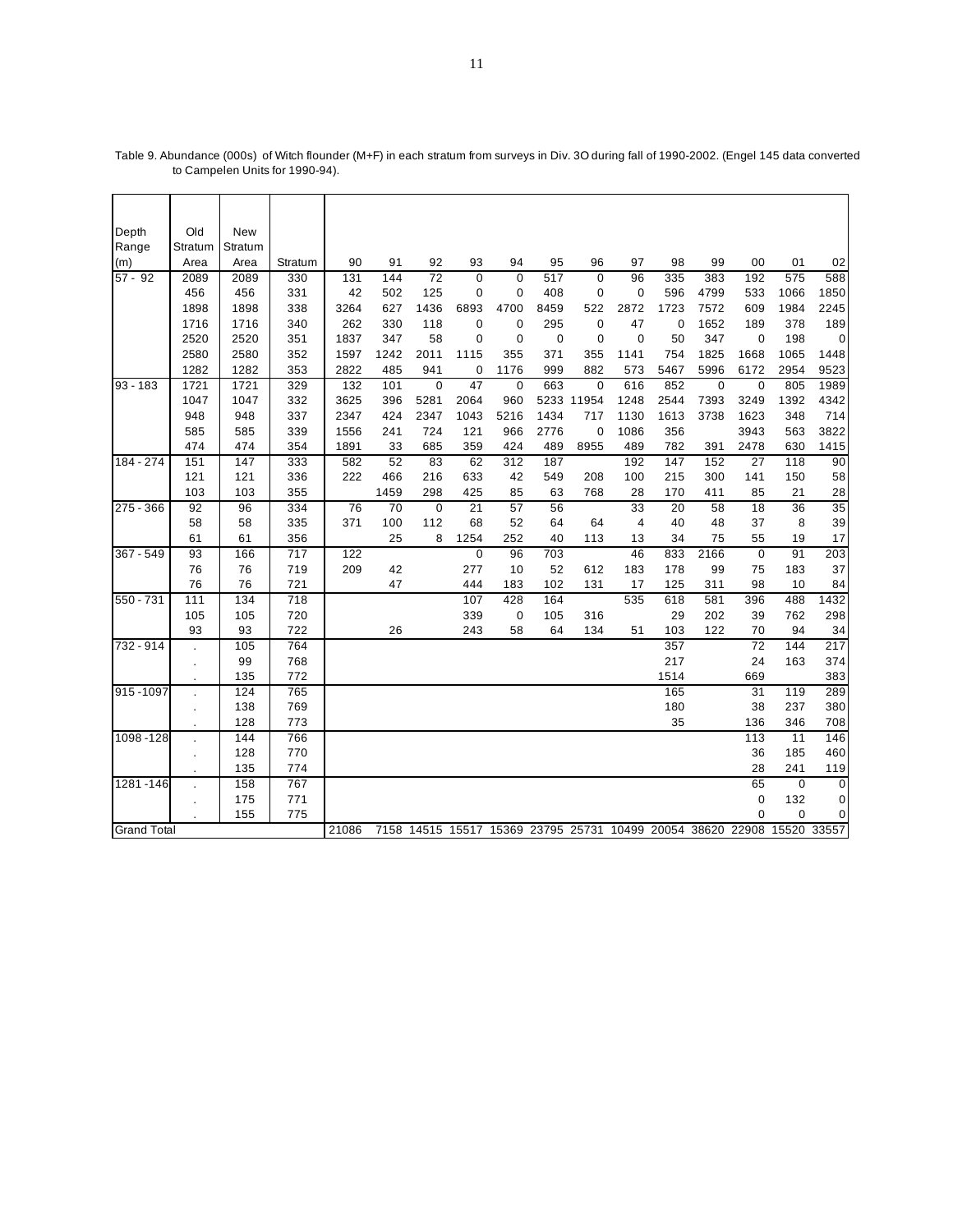| Depth              | Old     | New     |         |      |       |       |       |       |       |      |       |       |       |       |      |      |       |       |                         |             |            |       |
|--------------------|---------|---------|---------|------|-------|-------|-------|-------|-------|------|-------|-------|-------|-------|------|------|-------|-------|-------------------------|-------------|------------|-------|
| Range              | Stratum | Stratum |         |      |       |       |       |       |       |      |       |       |       |       |      |      |       |       |                         |             |            |       |
| (m)                | Area    | Area    | Stratum | 84   | 85    | 86    | 87    | 88    | 89    | 90   | 91    | 92    | 93    | 94    | 95   | 96   | 97    | 98    | 99                      | 00          | 01         | 02    |
| $<=56$             | 1593    | 1593    | 375     | 0.00 | 0.00  | 0.00  | 0.00  | 0.00  | 0.00  | 0.00 | 0.00  | 0.00  | 0.00  | 0.00  | 0.00 | 0.00 | 0.00  | 0.00  | 0.00                    | 0.00        | 0.00       | 0.00  |
|                    | 1499    | 1499    | 376     | 0.00 | 0.00  | 0.00  | 0.13  | 0.00  | 0.00  | 0.00 | 0.00  | 0.00  | 0.00  | 0.00  | 0.00 | 0.00 | 0.00  | 0.17  | 0.17                    | 0.00        | 0.00       | 0.00  |
| $57 - 92$          | 2992    | 2992    | 360     | 5.43 | 0.31  | 1.77  | 1.80  | 6.42  | 0.53  | 0.00 | 0.00  | 0.14  | 0.55  | 0.00  | 0.00 | 0.00 | 0.32  | 0.16  | 0.55                    | 1.49        | 0.00       | 0.00  |
|                    | 1853    | 1853    | 361     | 0.60 | 0.00  | 0.00  | 0.13  | 0.14  | 0.00  | 0.11 | 0.00  | 0.00  | 0.00  | 0.00  | 0.14 | 0.00 | 0.00  | 0.00  | 0.00                    | 0.83        | 0.33       | 0.00  |
|                    | 2520    | 2520    | 362     | 0.00 | 0.27  | 0.07  | 0.08  | 0.50  | 0.00  | 0.00 | 0.00  | 0.00  | 0.00  | 0.00  | 0.00 | 0.00 | 0.00  | 0.00  | 0.00                    | 0.00        | 0.00       | 0.00  |
|                    | 2520    | 2520    | 373     | 0.00 | 0.00  | 0.14  | 0.00  | 0.00  | 0.00  | 0.00 | 0.00  | 0.00  | 0.00  | 0.00  | 0.00 | 0.00 | 0.00  | 0.00  | 0.00                    | 0.00        | 0.00       | 0.00  |
|                    | 931     | 931     | 374     | 0.00 | 0.00  | 0.00  | 0.00  | 0.00  | 0.00  | 0.00 | 0.00  | 0.00  | 0.33  | 0.33  | 0.00 | 0.00 | 0.00  | 0.00  | 0.00                    | 0.00        | 0.00       | 0.67  |
|                    | 674     | 674     | 383     | 0.00 | 0.67  | 0.00  | 0.33  | 0.00  | 0.00  | 0.00 | 0.00  | 0.00  | 0.00  | 0.00  | 0.00 | 0.00 | 0.00  | 0.00  | 0.00                    | 0.00        | 0.00       | 0.00  |
| $93 - 183$         | 421     | 421     | 359     | 7.00 | 1.00  | 4.00  | 1.00  | 17.00 | 3.50  | 0.00 | 0.00  | 0.00  | 0.50  | 0.00  | 0.00 | 0.00 | 0.00  | 0.00  | 3.50                    | 7.00        | 1.00       | 0.50  |
|                    | 100     | 100     | 377     | 1.00 | 0.00  | 0.00  | 13.50 | 0.50  | 6.00  | 0.00 | 0.00  | 0.00  | 0.00  | 0.00  | 0.00 | 0.00 | 0.00  | 0.00  | 0.00                    | 0.00        | 0.00       | 0.00  |
|                    | 647     | 647     | 382     | 0.00 | 0.00  | 0.00  | 0.33  | 0.00  | 0.00  | 0.00 | 0.00  | 0.00  | 0.00  | 0.00  | 0.00 | 0.00 | 0.00  | 0.00  | 0.00                    | 0.00        | 0.00       | 0.00  |
| 184 - 274          | 225     | 225     | 358     | 2.50 | 18.00 | 3.00  | 9.00  | 1.00  | 1.50  | 3.00 | 0.00  | 3.00  | 9.50  | 7.50  | 1.00 | 2.50 | 2.67  | 8.44  | 0.50                    | 1.33        | 10.50      | 0.89  |
|                    | 139     | 139     | 378     | 2.50 | 1.50  | 2.50  | 18.50 | 4.50  | 6.00  | 0.00 | 0.00  | 5.00  | 0.00  | 0.00  | 0.00 | 0.00 | 0.44  | 0.00  | 0.00                    | 0.00        | 0.44       | 1.71  |
|                    | 182     | 182     | 381     | 1.00 | 0.50  | 1.67  | 6.50  | 3.00  | 0.00  | 1.00 | 0.00  | 0.00  | 0.00  | 0.00  | 0.00 | 0.00 | 0.00  | 0.50  | 0.00                    | 0.00        | 0.44       | 0.00  |
| 275 - 366          | 164     | 164     | 357     | 1.00 | 8.00  | 24.50 |       | 0.50  | 10.50 | 2.50 | 0.00  | 4.00  | 5.50  | 4.50  | 1.00 | 1.78 | 1.33  | 16.56 | 11.50                   | 13.00       | 2.78       | 2.44  |
|                    | 106     | 106     | 379     | 4.50 | 2.50  | 4.67  | 29.00 | 7.00  | 3.00  | 7.50 | 0.50  | 3.00  | 0.00  | 1.50  | 0.00 | 0.00 | 1.24  | 0.44  | 7.00                    | 1.94        | 0.89       | 0.00  |
|                    | 116     | 116     | 380     | 0.50 | 5.50  | 0.00  | 15.50 | 2.00  | 0.50  | 0.50 | 0.00  | 0.00  | 0.00  | 0.00  | 0.00 | 0.00 | 0.00  | 0.00  | 0.50                    | 0.00        | 0.00       | 0.00  |
| $367 - 549$        | 155     | 155     | 723     |      |       |       |       |       |       |      | 13.50 | 16.00 | 12.00 | 2.50  | 8.50 | 2.13 | 2.40  | 7.00  | 4.50                    | 8.00        | 4.11       | 15.11 |
|                    | 105     | 105     | 725     |      |       |       |       |       |       |      | 11.50 |       | 7.00  | 6.00  | 0.00 | 0.89 | 16.30 | 1.78  | 3.50                    | 5.00        | 1.33       | 0.44  |
|                    | 160     | 160     | 727     |      |       |       |       |       |       |      | 0.00  | 0.50  | 2.50  | 1.00  | 0.00 | 0.00 | 0.50  | 1.50  | 1.50                    | 0.94        | 0.44       | 0.00  |
| 550 - 731          | 124     | 124     | 724     |      |       |       |       |       |       |      | 66.50 | 34.00 | 35.00 | 11.00 | 7.00 | 7.50 | 25.35 | 8.44  | 32.22                   | 29.33 30.22 |            | 15.67 |
|                    | 72      | 72      | 726     |      |       |       |       |       |       |      | 21.50 | 6.00  | 3.00  | 11.50 | 0.50 | 3.33 | 18.49 |       | 32.50 21.50 20.00 34.94 |             |            | 6.58  |
|                    | 156     | 156     | 728     |      |       |       |       |       |       |      | 8.50  | 1.00  | 6.50  | 1.33  | 8.00 | 6.22 |       | 3.00  | 7.37                    |             | 6.76 12.00 | 6.33  |
| 732 - 914          |         | 134     | 752     |      |       |       |       |       |       |      |       |       |       | 2.00  |      |      |       |       |                         |             |            |       |
|                    | $\sim$  | 106     | 756     |      |       |       |       |       |       |      |       |       |       | 6.00  |      |      |       |       |                         |             |            |       |
|                    |         | 154     | 760     |      |       |       |       |       |       |      |       |       |       | 4.50  |      |      |       |       |                         |             |            |       |
| <b>Grand Total</b> |         |         |         | 1.33 | 0.54  | 0.80  | 1.14  | 1.82  | 0.42  | 0.14 | 0.83  | 0.58  | 0.79  | 0.45  | 0.24 | 0.20 | 0.50  | 0.62  | 0.81                    | 1.12        | 0.75       | 0.43  |

Table 10. Mean numbers per tow of Witch flounder (M+F) in each stratum from surveys in Div. 3N during spring of 1984-2002. (Engel 145 data converted to Campelen Units for 1984.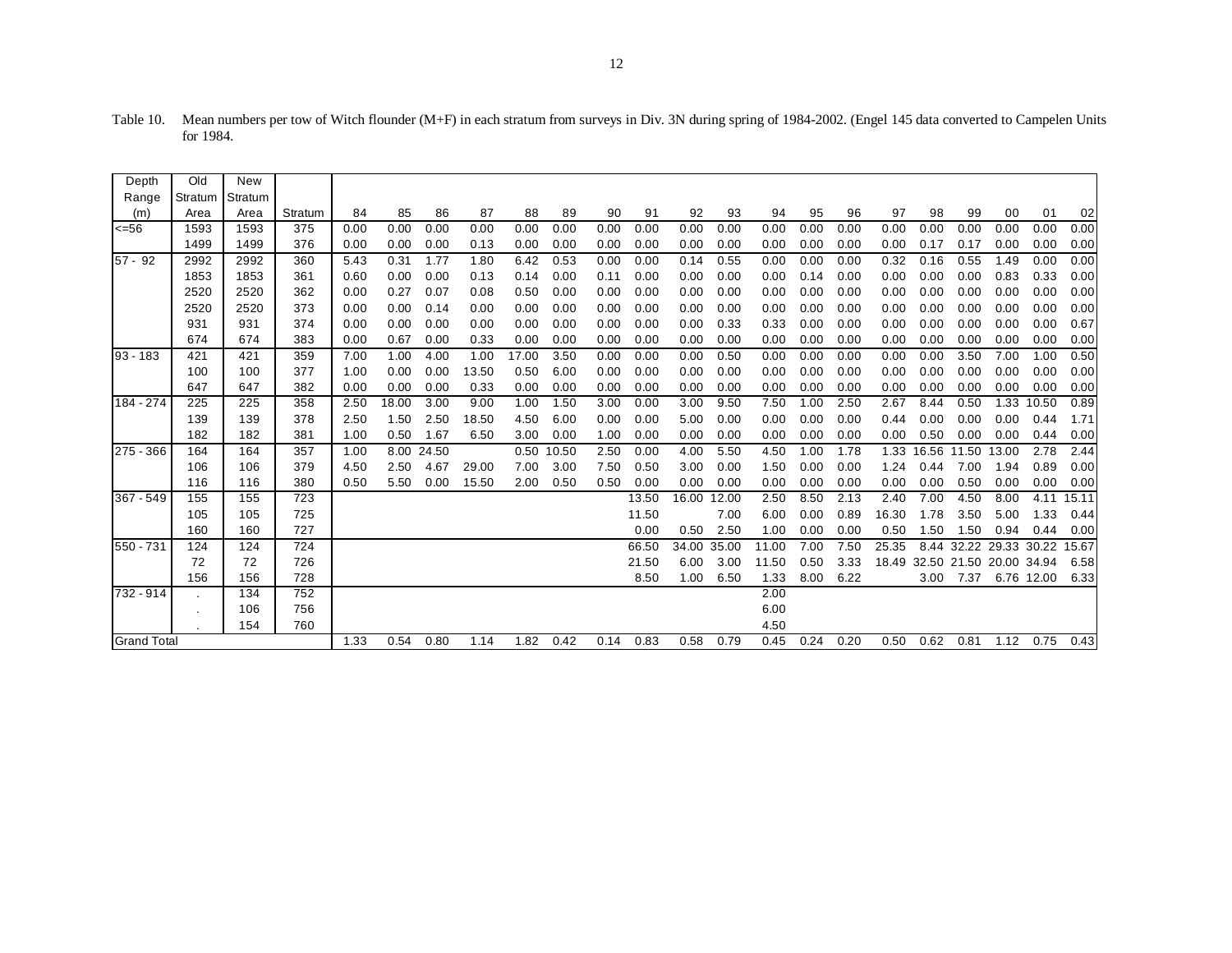| Depth       | Old     | New     |         |       |             |            |       |              |            |             |       |                                |             |        |                   |                   |                                                   |                   |                  |      |                                     |            |
|-------------|---------|---------|---------|-------|-------------|------------|-------|--------------|------------|-------------|-------|--------------------------------|-------------|--------|-------------------|-------------------|---------------------------------------------------|-------------------|------------------|------|-------------------------------------|------------|
| Range       | Stratum | Stratum |         |       |             |            |       |              |            |             |       |                                |             |        |                   |                   |                                                   |                   |                  |      |                                     |            |
| (m)         | Area    | Area    | Stratum | 84    | 85          | 86         | 87    | 88           | 89         | 90          | 91    | 92                             | 93          | 94     | 95                | 96                | 97                                                | 98                | 99               | 00   | 01                                  | 02         |
| 57 - 92     | 2089    | 2089    | 330     | 0.00  | 0.00        | 0.00       | 0.00  | 0.11         | 0.00       | 0.00        | 0.00  | 0.00                           | 0.00        | 0.00   | 0.00              | 0.00              | 0.25                                              | 0.13              | 0.73             | 0.84 | 0.00                                | 0.00       |
|             | 456     | 456     | 331     | 56.67 | 6.00        | 1.50       | 0.50  | 16.00        | 0.00       |             | 0.00  | 0.00                           | 0.00        | 0.00   | 0.00              | 1.00              | 0.00                                              |                   | 1.50 17.60       | 1.00 | 11.50                               | 1.50       |
|             | 1898    | 1898    | 338     | 0.80  | 45.56       | 5.78       | 7.44  | 20.75        | 9.50       | 2.25        | 0.00  | 0.50                           | 1.83        | 0.00   | 1.17              | 5.43              | 0.00                                              | 2.57              | 7.56             | 1.33 | 8.67                                | 1.17       |
|             | 1716    | 1716    | 340     | 0.25  | 0.89        | 0.00       | 0.11  | 0.00         | 0.00       | 0.22        | 0.00  | 0.60                           | 0.00        | 0.00   | 0.00              | 0.00              | 0.00                                              | 0.00              | 0.00             | 0.60 | 0.00                                | 0.00       |
|             | 2520    | 2520    | 351     | 2.67  | 0.67        | 1.43       | 0.77  | 3.80         | 0.69       | 0.33        | 0.00  | 0.00                           | 0.00        | 0.00   | 0.00              | 0.00              | 0.00                                              | 0.00              | 0.11             | 0.13 | 0.00                                | 0.00       |
|             | 2580    | 2580    | 352     | 0.29  | 5.09        | 1.21       | 5.77  | 5.18         | 2.62       | 5.00        | 0.14  | 0.25                           | 0.14        | 0.13   | 0.20              | 0.22              | 0.56                                              | 0.10              | 5.11             | 0.56 | 0.13                                | 5.50       |
|             | 1282    | 1282    | 353     | 53.00 | 7.00        | 9.71       | 12.17 | 74.00 22.00  |            | 16.50       | 0.00  | 1.50                           | 2.00        | 0.00   | 0.20              | 0.20              | 1.50                                              |                   | 2.60 28.66 14.40 |      | 5.11                                | 4.71       |
| $93 - 183$  | 1721    | 1721    | 329     | 0.00  | 0.00        | 0.00       | 0.00  | 6.14         | 0.22       | 0.14        | 3.22  | 0.00                           | 0.00        | 51.80  | 2.20              | 0.00              | 0.15                                              | 0.29              | 2.63             | 0.20 | 0.00                                | 0.00       |
|             | 1047    | 1047    | 332     | 76.50 | 115.20      | 45.33      | 50.20 | 111.25 19.80 |            | 73.40 31.33 |       | 40.00                          | 3.50        |        | 3.00 27.25        | 20.32             | 39.33                                             | 7.54              |                  |      | 35.03 15.50 58.00 47.00             |            |
|             | 948     | 948     | 337     | 1.00  | 70.40 20.20 |            | 27.17 | 20.25 19.60  |            | 20.00 24.40 |       |                                | 6.25 16.00  | 0.67   | 9.50              | 6.33              | 3.59                                              |                   |                  |      | 6.50 28.44 25.00 51.67 14.00        |            |
|             | 585     | 585     | 339     | 5.50  | 0.00        | 1.00       | 3.33  | 1.67         | 0.00       | 0.00        | 0.00  | 0.00                           | 0.00        | 0.00   | 0.00              | 2.00              | 0.44                                              | 1.00              | 0.44             | 1.00 | 3.50                                | 3.00       |
|             | 474     | 474     | 354     | 18.00 |             | 3.67 50.33 | 7.00  | 9.50         | 3.00       | 5.50        | 4.00  |                                | 4.00 25.50  | 0.00   | 0.00              | 1.50              | 0.50                                              |                   |                  |      | 8.64 49.20 42.00 32.21 22.50        |            |
| $184 - 274$ | 151     | 147     | 333     | 1.00  | 7.50        | 1.67       | 0.00  | 7.00         | 2.50       | 16.00 65.50 |       |                                | 9.00 14.50  | 665.00 | 21.00             | 1.50              | 13.72                                             |                   |                  |      | 6.93 13.20 12.93 28.50 46.50        |            |
|             | 121     | 121     | 336     | 1.50  | 1.00        | 10.50      | 4.00  | 12.50        | 0.00       |             |       | 9.50 82.00 197.50 16.00 182.00 |             |        |                   | 7.50 25.93        | 41.00                                             |                   |                  |      | 9.00 10.40 13.14 35.00 76.50        |            |
|             | 103     | 103     | 355     | 6.50  | 29.50       | 9.00       | 9.50  |              | 0.00 27.00 | 36.00 24.00 |       | 2.00                           | 7.00        | 24.00  |                   | 7.00 11.83        | 13.78 11.11                                       |                   | 2.67             |      | 2.89 15.50 40.13                    |            |
| 275 - 366   | 92      | 96      | 334     | 0.00  | 7.50        | 13.00      | 5.00  | 7.50         | 3.50       | 4.00        | 3.00  | 21.50                          | 5.00        | 169.50 |                   | 3.00 35.00        | 66.67                                             |                   | 0.50 12.18 12.67 |      |                                     | 2.28 28.50 |
|             | 58      | 58      | 335     | 0.00  | 25.50       | 5.00       | 1.00  | 18.50        | 8.50       | 41.50       | 13.67 | 293.33 28.00                   |             |        | 27.00 13.50 24.06 |                   | 30.40                                             |                   | 1.50 21.22 46.14 |      | 7.50                                | 5.94       |
|             | 61      | 61      | 356     | 2.00  | 25.50       | 4.50       | 6.50  | 13.00        | 9.50       | 15.00 11.00 |       | 41.50 38.00                    |             |        | 22.50 15.00 10.50 |                   |                                                   | 4.80 10.67        | 6.44             | 6.00 | 7.94                                | 9.33       |
| 367 - 549   | 93      | 166     | 717     |       |             |            |       |              |            |             | 2.50  |                                |             |        |                   |                   | 29.00 13.00 261.00 10.00 59.67 506.49 31.11 10.40 |                   |                  | 7.11 | 11.94 28.50                         |            |
|             | 76      | 76      | 719     |       |             |            |       |              |            |             |       | 27.50 242.50 25.50             |             | 3.50   |                   |                   | 4.00 34.84 111.07 14.33 10.67 21.80               |                   |                  |      |                                     | 9.27 25.67 |
|             | 76      | 76      | 721     |       |             |            |       |              |            |             | 22.50 | 20.00                          | 9.00        | 18.50  | 4.00              | 4.00              |                                                   |                   |                  |      | 6.04 20.50 14.55 10.67 19.56 13.33  |            |
| 550 - 731   | 111     | 134     | 718     |       |             |            |       |              |            |             | 18.50 | 8.00                           | 33.50       | 63.00  | 29.00             | 28.09             |                                                   | 27.52 28.02 17.56 |                  |      | 7.50 28.50 64.50                    |            |
|             | 105     | 105     | 720     |       |             |            |       |              |            |             | 25.00 |                                | 26.00 71.00 | 34.50  | 3.00              | 6.98              |                                                   | 35.83 12.84       |                  |      | 7.20 24.28 21.39                    | 3.43       |
|             | 93      | 93      | 722     |       |             |            |       |              |            |             | 3.50  |                                | 13.00 40.00 |        |                   | 40.50 47.00 21.44 |                                                   |                   |                  |      | 64.06 13.83 28.44 16.21 28.22 15.49 |            |
| $732 - 914$ |         | 105     | 764     |       |             |            |       |              |            |             |       |                                |             | 15.00  |                   |                   |                                                   |                   |                  |      |                                     |            |

Grand Total 11.01 17.41 7.04 7.43 17.96 5.61 8.55 5.25 6.97 3.54 16.00 3.33 3.78 9.30 2.53 9.78 5.58 9.68 7.55

27.00

. 135 772

Table 11. Mean numbers per tow of Witch flounder (M+F) in each stratum from surveys in Div. 3O during spring of 1984-2002. (Engel 145 data converted to Campelen Units for 1984-95).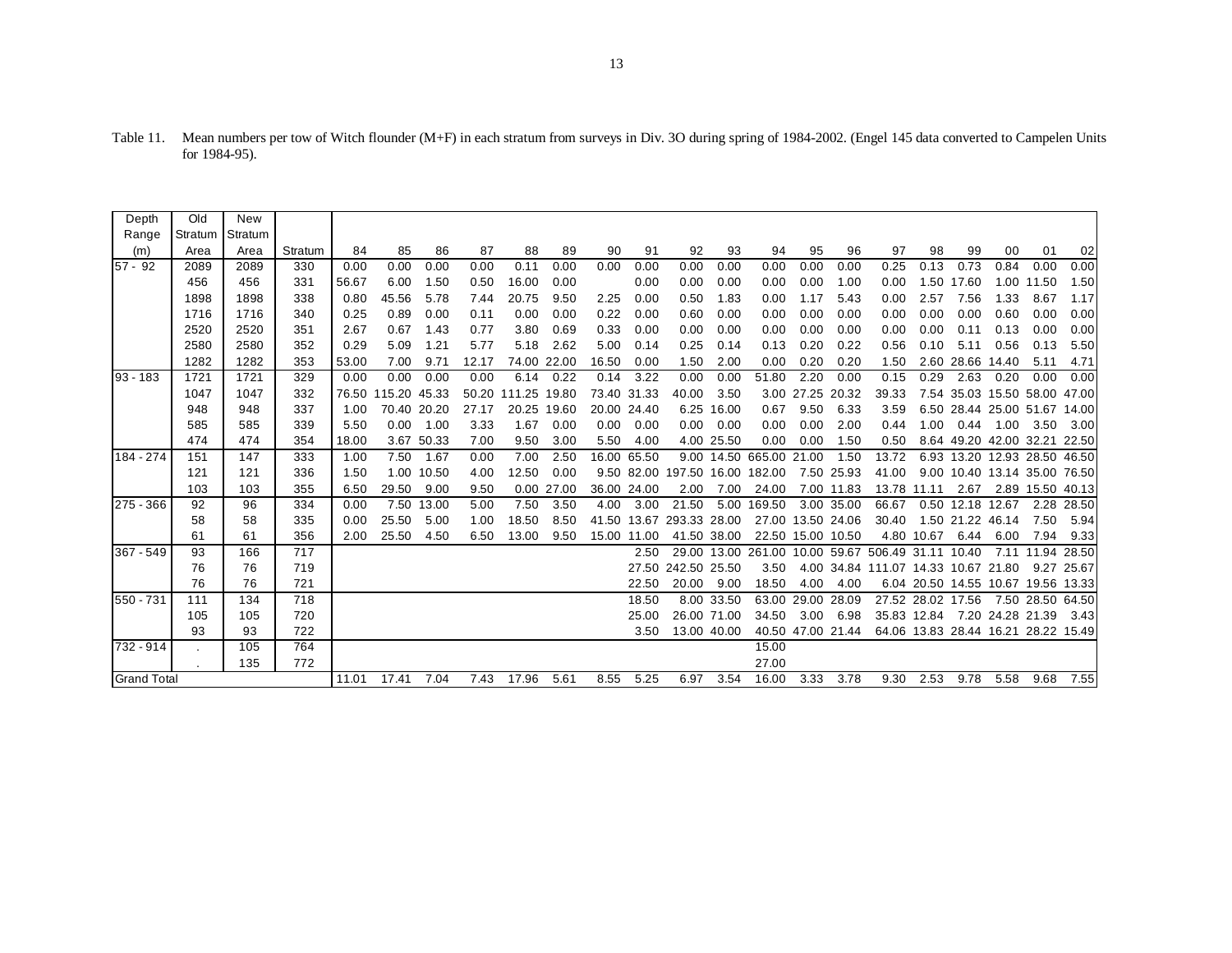| Depth              | Old                  | <b>New</b> |         |      |       |       |       |             |             |       |            |       |             |       |                   |            |
|--------------------|----------------------|------------|---------|------|-------|-------|-------|-------------|-------------|-------|------------|-------|-------------|-------|-------------------|------------|
| Range              | Stratum              | Stratum    |         |      |       |       |       |             |             |       |            |       |             |       |                   |            |
| (m)                | Area                 | Area       | Stratum | 90   | 91    | 92    | 93    | 94          | 95          | 96    | 97         | 98    | 99          | 00    | 01                | 02         |
| 556                | 1593                 | 1593       | 375     | 0.00 | 0.25  |       | 0.00  | 0.00        | 0.00        | 0.00  | 0.00       | 0.00  | 0.00        | 0.00  | 0.00              | 0.25       |
|                    | 1499                 | 1499       | 376     | 0.00 | 0.00  | 0.00  | 0.00  | 0.00        | 0.11        | 0.00  | 0.09       | 0.00  | 0.00        | 0.00  | 0.00              | 0.29       |
| $57 - 92$          | 2992                 | 2992       | 360     | 0.93 | 0.50  | 4.00  | 0.78  | 0.25        | 2.99        | 0.10  | 1.63       | 1.83  | 0.88        | 2.25  | 1.25              | 2.63       |
|                    | 1853                 | 1853       | 361     | 0.13 | 1.67  | 2.75  | 0.00  | 0.17        | 0.00        | 0.00  | 0.09       | 0.00  | 1.20        | 0.20  | 0.80              | 1.00       |
|                    | 2520                 | 2520       | 362     | 1.27 | 0.80  | 0.33  | 0.00  | 0.00        | 0.00        | 0.00  | 0.00       | 0.00  | 0.14        | 0.00  | 0.00              | 0.00       |
|                    | 2520                 | 2520       | 373     | 0.00 | 0.00  | 0.00  | 0.00  | 0.00        | 0.00        | 0.00  | 0.00       | 0.00  | 0.00        | 0.00  | 0.00              | 0.00       |
|                    | 931                  | 931        | 374     | 0.00 | 0.00  |       | 0.00  | 0.00        | 0.00        | 0.00  | 0.00       | 0.00  | 0.00        | 0.00  | 0.00              | 0.00       |
|                    | 674                  | 674        | 383     | 0.00 | 0.00  |       | 0.00  | 0.00        | 0.00        | 0.00  | 0.00       | 0.00  | 0.00        | 0.00  | 0.00              | 0.00       |
| $93 - 183$         | 421                  | 421        | 359     | 0.00 | 0.00  | 10.50 | 0.00  | 0.00        | 1.50        | 0.00  | 0.00       | 47.00 | 0.50        | 0.00  | 7.00              | 2.00       |
|                    | 100                  | 100        | 377     | 0.00 |       | 0.00  | 0.00  | 0.50        | 0.00        | 0.00  | 0.00       | 0.00  | 0.00        | 0.00  | 0.00              | 0.00       |
|                    | 647                  | 647        | 382     | 0.00 | 0.00  | 0.00  | 0.00  | 0.00        | 0.00        | 0.00  | 0.00       | 0.00  | 0.00        | 0.00  | 0.00              | 0.00       |
| 184 - 274          | 225                  | 225        | 358     | 0.00 | 1.50  | 3.50  | 1.00  | 0.00        | 7.56        | 0.00  | 1.00       | 3.00  | 1.50        | 2.22  | 4.39              | 0.00       |
|                    | 139                  | 139        | 378     | 0.00 | 5.50  | 1.00  | 0.00  | 0.00        | 0.00        | 0.00  | 0.44       | 0.50  | 0.00        | 0.00  | 0.44              | 0.50       |
|                    | 182                  | 182        | 381     |      | 0.00  |       | 0.00  | 0.00        | 0.00        | 0.00  | 0.30       | 0.50  | 0.00        | 0.00  | 0.44              | 0.00       |
| 275 - 366          | 164                  | 164        | 357     | 0.00 | 17.00 | 1.00  | 15.00 | 6.00        | 8.00        | 0.00  | 2.67       | 0.00  |             | 5.50  | 1.44              | 0.89       |
|                    | 106                  | 106        | 379     | 0.50 |       | 1.00  | 0.00  | 0.00        | 0.00        | 1.33  | 1.50       | 0.00  | 0.00        |       | 0.44 20.33        | 6.21       |
|                    | 116                  | 116        | 380     |      | 0.00  |       | 0.00  | 0.00        | 0.00        | 0.00  | 0.00       | 0.50  | 0.50        | 1.50  | 0.00              | 0.00       |
| 367 - 549          | 155                  | 155        | 723     |      | 2.50  |       | 15.50 | 18.50       | 5.50        | 1.00  | 4.12       | 14.67 | 4.00        | 4.89  | 8.93              | 2.67       |
|                    | 105                  | 105        | 725     |      |       | 2.50  | 48.50 | 12.00       | 3.40        |       | 0.00 16.40 | 2.00  | 7.00        | 4.89  | 1.50              | 1.00       |
|                    | 160                  | 160        | 727     |      |       |       | 0.00  | 2.00        | 0.50        | 0.00  | 2.50       | 0.50  | 0.50        | 0.00  | 0.57              | 0.00       |
| 550 - 731          | 124                  | 124        | 724     |      | 26.00 |       | 66.00 | 30.00 13.07 |             | 10.44 | 33.50      |       | 19.11 37.50 | 19.73 | 15.50             | 15.82      |
|                    | 72                   | 72         | 726     |      |       |       | 67.50 |             | 11.50 12.00 | 10.00 | 4.00       |       | 9.33 12.67  | 4.00  |                   | 3.71 17.78 |
|                    | 156                  | 156        | 728     |      |       |       |       | 12.50       | 9.07        | 6.00  | 9.90       |       | 10.00 14.50 |       | 19.43 10.40 29.50 |            |
| 732 - 914          |                      | 134        | 752     |      |       |       |       |             |             |       |            | 8.94  |             | 1.50  | 0.00              | 4.00       |
|                    | $\ddot{\phantom{a}}$ | 106        | 756     |      |       |       |       |             |             |       |            | 17.50 |             |       | 10.21 12.50       | 1.50       |
|                    |                      | 154        | 760     |      |       |       |       |             |             |       |            | 11.50 |             |       | 10.79 19.29 25.00 |            |
| 915-1097           |                      | 138        | 753     |      |       |       |       |             |             |       |            | 0.00  |             | 0.50  | 0.00              | 1.71       |
|                    |                      | 102        | 757     |      |       |       |       |             |             |       |            | 0.00  |             | 0.00  | 6.86              | 6.57       |
|                    |                      | 171        | 761     |      |       |       |       |             |             |       |            | 4.50  |             | 24.57 | 8.57              | 1.00       |
| 1098-128           |                      | 180        | 754     |      |       |       |       |             |             |       |            | 0.00  |             | 0.00  | 0.00              | 0.50       |
|                    |                      | 99         | 758     |      |       |       |       |             |             |       |            | 0.00  |             | 0.00  | 0.00              | 0.57       |
|                    |                      | 212        | 762     |      |       |       |       |             |             |       |            |       |             |       | 0.00 16.57        | 0.00       |
| 1281-146           |                      | 385        | 755     |      |       |       |       |             |             |       |            | 0.00  |             | 0.00  | 0.00              | 0.00       |
|                    | $\bullet$            | 127        | 759     |      |       |       |       |             |             |       |            | 0.00  |             | 0.00  | 0.50              | 0.00       |
|                    |                      | 261        | 763     |      |       |       |       |             |             |       |            |       |             | 2.00  | 0.50              | 2.44       |
| <b>Grand Total</b> |                      |            |         | 0.38 | 0.87  | 1.79  | 1.48  | 0.75        | 1.03        | 0.20  | 0.85       | 2.04  | 0.87        | 1.20  | 1.40              | 1.38       |

Table 12. Mean numbers per tow for Witch flounder (M+F) in each stratum from surveys in Div. 3N during fall of 1990-2002. (Engel 145 data converte to Campelen Units for 1990-94).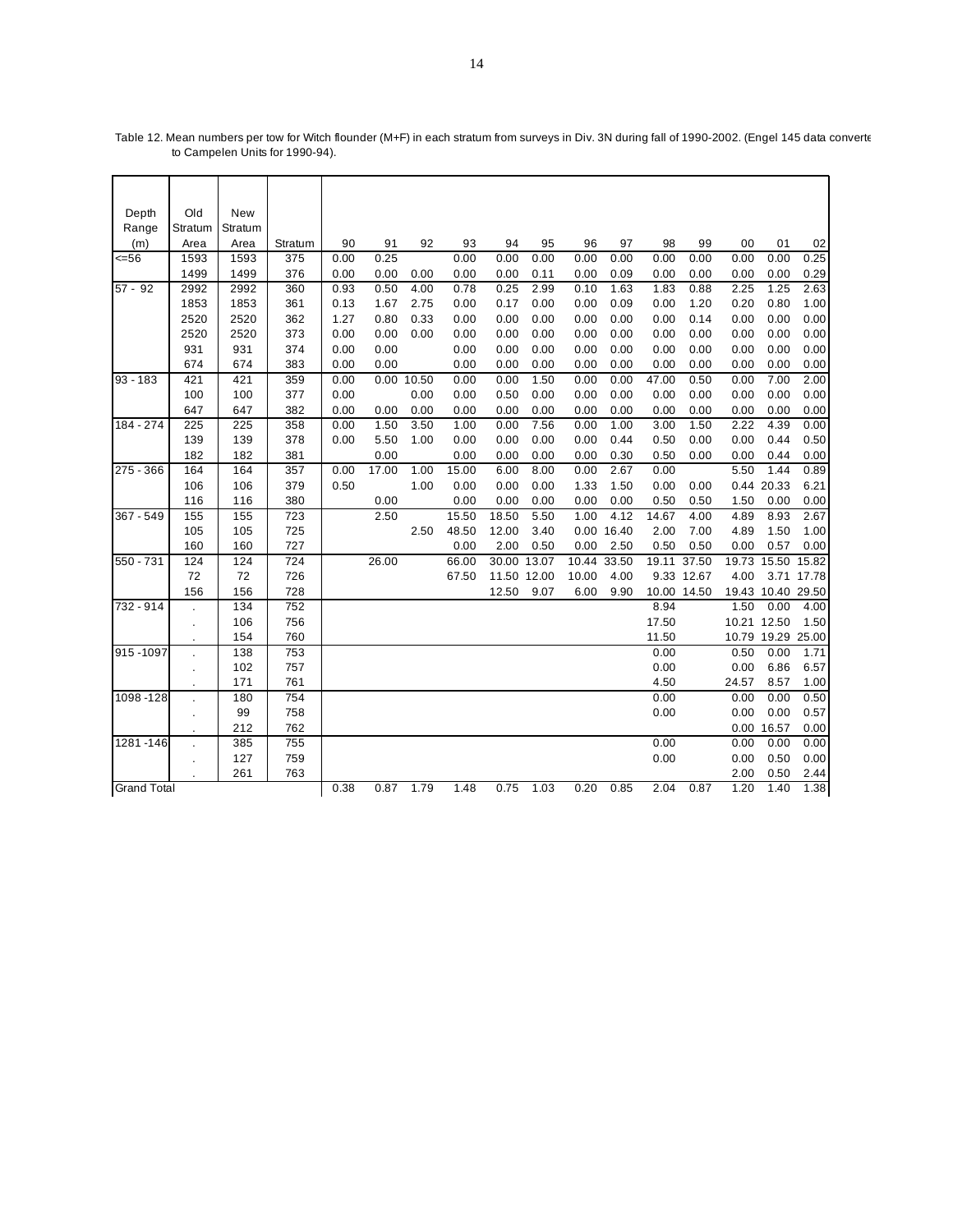| Depth                | Old                  | New     |                  |       |              |             |             |       |             |             |             |       |             |       |                   |             |
|----------------------|----------------------|---------|------------------|-------|--------------|-------------|-------------|-------|-------------|-------------|-------------|-------|-------------|-------|-------------------|-------------|
| Range                | Stratum              | Stratum |                  |       |              |             |             |       |             |             |             |       |             |       |                   |             |
| (m)                  | Area                 | Area    | Stratum          | 90    | 91           | 92          | 93          | 94    | 95          | 96          | 97          | 98    | 99          | 00    | 01                | 02          |
| $\overline{57}$ - 92 | 2089                 | 2089    | 330              | 0.46  | 0.50         | 0.25        | 0.00        | 0.00  | 1.80        | 0.00        | 0.33        | 1.17  | 1.33        | 0.67  | 2.00              | 2.05        |
|                      | 456                  | 456     | 331              | 0.67  | 8.00         | 2.00        | 0.00        | 0.00  | 6.50        | 0.00        | 0.00        |       | 9.50 76.50  | 8.50  |                   | 17.00 29.50 |
|                      | 1898                 | 1898    | 338              | 12.50 | 2.40         | 5.50        | 26.40       |       | 18.00 32.40 |             | 2.00 11.00  |       | 6.60 29.00  | 2.33  | 7.60              | 8.60        |
|                      | 1716                 | 1716    | 340              | 1.11  | 1.40         | 0.50        | 0.00        | 0.00  | 1.25        | 0.00        | 0.20        | 0.00  | 7.00        | 0.80  | 1.60              | 0.80        |
|                      | 2520                 | 2520    | 351              | 5.30  | 1.00         | 0.17        | 0.00        | 0.00  | 0.00        | 0.00        | 0.00        | 0.14  | 1.00        | 0.00  | 0.57              | 0.00        |
|                      | 2580                 | 2580    | 352              | 4.50  | 3.50         | 5.67        | 3.14        | 1.00  | 1.05        | 1.00        | 3.21        | 2.13  | 5.14        | 4.70  | 3.00              | 4.08        |
|                      | 1282                 | 1282    | 353              | 16.00 | 2.75         | 5.33        | 0.00        | 6.67  | 5.67        | 5.00        | 3.25        |       | 31.00 34.00 | 35.00 |                   | 16.75 54.00 |
| $93 - 183$           | 1721                 | 1721    | 329              | 0.56  | 0.43         | 0.00        | 0.20        | 0.00  | 2.80        | 0.00        | 2.60        | 3.60  | 0.00        | 0.00  | 3.40              | 8.40        |
|                      | 1047                 | 1047    | 332              | 25.17 |              | 2.75 36.67  | 14.33       |       | 6.67 36.33  | 83.00       | 8.67        |       | 17.67 51.33 | 22.56 |                   | 9.67 30.15  |
|                      | 948                  | 948     | 337              | 18.00 |              | 3.25 18.00  | 8.00        |       | 40.00 11.00 | 5.50        | 8.67        |       | 12.37 28.67 | 12.44 | 2.67              | 5.48        |
|                      | 585                  | 585     | 339              | 19.33 | 3.00         | 9.00        | 1.50        |       | 12.00 34.50 |             | 0.00 13.50  | 4.43  |             | 49.00 |                   | 7.00 47.50  |
|                      | 474                  | 474     | 354              | 29.00 |              | 0.50 10.50  | 5.50        | 6.50  |             | 7.50 137.33 | 7.50        | 12.00 | 6.00        | 38.00 |                   | 9.67 21.70  |
| 184 - 274            | 151                  | 147     | 333              | 28.00 | 2.50         | 4.00        | 3.00        | 15.00 | 9.00        |             | 9.50        | 7.28  | 7.50        | 1.33  | 5.83              | 4.44        |
|                      | 121                  | 121     | 336              | 13.33 |              | 28.00 13.00 | 38.00       |       | 2.50 33.00  | 12.50       | 6.00        |       | 12.94 18.00 | 8.50  | 9.00              | 3.50        |
|                      | 103                  | 103     | 355              |       | 103.00 21.00 |             | 30.00       | 6.00  | 4.44        | 54.20       | 2.00        |       | 12.00 29.00 | 6.00  | 1.50              | 2.00        |
| 275 - 366            | 92                   | 96      | 334              | 6.00  | 5.50         | 0.00        | 1.67        | 4.50  | 4.43        |             | 2.50        | 1.50  | 4.43        | 1.33  | 2.72              | 2.67        |
|                      | 58                   | 58      | 335              | 46.50 |              | 12.50 14.00 | 8.50        | 6.50  | 8.00        | 8.00        | 0.50        | 5.00  | 6.00        | 4.61  | 1.00              | 4.89        |
|                      | 61                   | 61      | 356              |       | 3.00         |             | 1.00 149.50 | 30.00 | 4.78        | 13.50       | 1.50        | 4.00  | 8.89        | 6.50  | 2.28              | 2.00        |
| 367 - 549            | 93                   | 166     | $\overline{717}$ | 9.50  |              |             | 0.00        |       | 7.50 54.95  |             | 2.00        |       | 36.50 94.83 | 0.00  | 4.00              | 8.89        |
|                      | 76                   | 76      | 719              | 20.00 | 4.00         |             | 26.50       | 1.00  | 5.00        |             | 58.50 17.50 | 17.00 | 9.50        |       | 7.15 17.50        | 3.56        |
|                      | 76                   | 76      | 721              |       | 4.50         |             | 42.50       | 17.50 | 9.80        | 12.50       | 1.60        |       | 12.00 29.71 | 9.33  | 1.00              | 8.00        |
| 550 - 731            | 111                  | 134     | 718              |       |              |             | 7.00        |       | 28.00 10.72 |             | 29.00       |       | 33.50 31.50 |       | 21.50 26.50 77.67 |             |
|                      | 105                  | 105     | 720              |       |              |             | 23.50       | 0.00  | 7.28        | 21.89       |             |       | 2.00 14.00  |       | 2.67 52.76 20.62  |             |
|                      | 93                   | 93      | 722              |       | 2.00         |             | 19.00       | 4.50  | 5.00        | 10.50       | 4.00        | 8.06  | 9.50        | 5.50  | 7.33              | 2.67        |
| 732 - 914            |                      | 105     | 764              |       |              |             |             |       |             |             |             | 24.71 |             |       | 5.00 10.00 15.00  |             |
|                      | $\blacksquare$       | 99      | 768              |       |              |             |             |       |             |             |             | 15.94 |             |       | 1.78 12.00 27.43  |             |
|                      |                      | 135     | 772              |       |              |             |             |       |             |             |             | 81.50 |             | 36.00 |                   | 20.63       |
| 915-1097             |                      | 124     | 765              |       |              |             |             |       |             |             |             | 9.67  |             | 1.83  |                   | 7.00 16.93  |
|                      | $\ddot{\phantom{a}}$ | 138     | 769              |       |              |             |             |       |             |             |             | 9.50  |             |       | 2.00 12.50 20.00  |             |
|                      |                      | 128     | 773              |       |              |             |             |       |             |             |             | 2.00  |             |       | 7.71 19.67 40.20  |             |
| 1098-128             |                      | 144     | 766              |       |              |             |             |       |             |             |             |       |             | 5.71  | 0.57              | 7.39        |
|                      | $\bullet$            | 128     | 770              |       |              |             |             |       |             |             |             |       |             |       | 2.07 10.50 26.14  |             |
|                      |                      | 135     | 774              |       |              |             |             |       |             |             |             |       |             |       | 1.50 13.00        | 6.43        |
| 1281-146             | $\ddot{\phantom{a}}$ | 158     | 767              |       |              |             |             |       |             |             |             |       |             | 3.00  | 0.00              | 0.00        |
|                      |                      | 175     | 771              |       |              |             |             |       |             |             |             |       |             | 0.00  | 5.50              | 0.00        |
|                      |                      | 155     | 775              |       |              |             |             |       |             |             |             |       |             | 0.00  | 0.00              | 0.00        |
| <b>Grand Total</b>   |                      |         |                  | 8.56  | 2.87         | 5.89        | 6.11        | 6.05  | 9.37        | 10.39       | 4.14        |       | 7.56 15.63  | 8.25  |                   | 5.63 12.09  |

Table 13. Mean numbers per tow for Witch flounder (M+F) in each stratum from surveys in Div. 3O during fall of 1990-2002. (Engel 145 data converte to Campelen Units for 1990-94).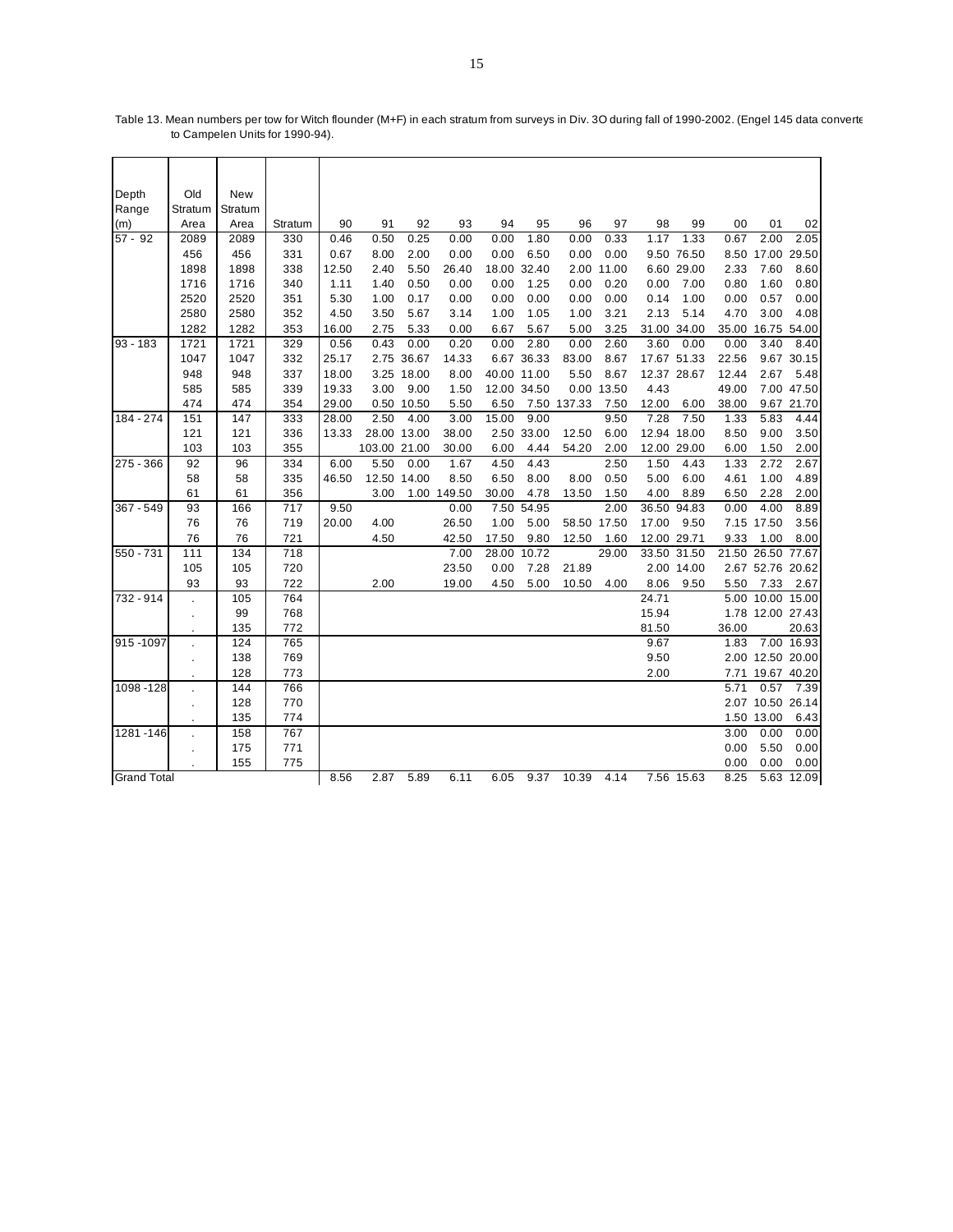| Depth              | णव      | <b>New</b> |         |      |      |      |            |      |      |      |       |       |       |      |      |      |                   |      |      |      |      |      |
|--------------------|---------|------------|---------|------|------|------|------------|------|------|------|-------|-------|-------|------|------|------|-------------------|------|------|------|------|------|
| Range              | Stratum | Stratum    |         |      |      |      |            |      |      |      |       |       |       |      |      |      |                   |      |      |      |      |      |
| (m)                | Area    | Area       | Stratum | 84   | 85   | 86   | 87         | 88   | 89   | 90   | 91    | 92    | 93    | 94   | 95   | 96   | 97                | 98   | 99   | 00   | 01   | 02   |
| <=56               | 1593    | 1593       | 375     | 0.00 | 0.00 | 0.00 | 0.00       | 0.00 | 0.00 | 0.00 | 0.00  | 0.00  | 0.00  | 0.00 | 0.00 | 0.00 | 0.00              | 0.00 | 0.00 | 0.00 | 0.00 | 0.00 |
|                    | 1499    | 1499       | 376     | 0.00 | 0.00 | 0.00 | 0.09       | 0.00 | 0.00 | 0.00 | 0.00  | 0.00  | 0.00  | 0.00 | 0.00 | 0.00 | $0.00 \quad 0.04$ |      | 0.09 | 0.00 | 0.00 | 0.00 |
| $57 - 92$          | 2992    | 2992       | 360     | 4.17 | 0.22 | 1.53 | 1.12       | 3.69 | 0.43 | 0.00 | 0.00  | 0.07  | 0.40  | 0.00 | 0.00 | 0.00 | 0.28 0.08         |      | 0.29 | 0.65 | 0.00 | 0.00 |
|                    | 1853    | 1853       | 361     | 0.47 | 0.00 | 0.00 | 0.15       | 0.20 | 0.00 | 0.08 | 0.00  | 0.00  | 0.00  | 0.00 | 0.15 | 0.00 | $0.00 \quad 0.00$ |      | 0.00 | 0.95 | 0.18 | 0.00 |
|                    | 2520    | 2520       | 362     | 0.00 | 0.24 | 0.07 | 0.05       | 0.42 | 0.00 | 0.00 | 0.00  | 0.00  | 0.00  | 0.00 | 0.00 | 0.00 | $0.00\ 0.00$      |      | 0.00 | 0.00 | 0.00 | 0.00 |
|                    | 2520    | 2520       | 373     | 0.00 | 0.00 | 0.12 | 0.00       | 0.00 | 0.00 | 0.00 | 0.00  | 0.00  | 0.00  | 0.00 | 0.00 | 0.00 | $0.00\ 0.00$      |      | 0.00 | 0.00 | 0.00 | 0.00 |
|                    | 931     | 931        | 374     | 0.00 | 0.00 | 0.00 | 0.00       | 0.00 | 0.00 | 0.00 | 0.00  | 0.00  | 0.14  | 0.27 | 0.00 | 0.00 | $0.00 \quad 0.00$ |      | 0.00 | 0.00 | 0.00 | 0.23 |
|                    | 674     | 674        | 383     | 0.00 | 0.62 | 0.00 | 0.40       | 0.00 | 0.00 | 0.00 | 0.00  | 0.00  | 0.00  | 0.00 | 0.00 | 0.00 | $0.00 \quad 0.00$ |      | 0.00 | 0.00 | 0.00 | 0.00 |
| $93 - 183$         | 421     | 421        | 359     | 3.99 | 0.81 | 1.71 | 0.75       | 5.28 | 2.09 | 0.00 | 0.00  | 0.00  | 0.33  | 0.00 | 0.00 | 0.00 | 0.00              | 0.00 | 1.15 | 2.58 | 1.00 | 0.23 |
|                    | 100     | 100        | 377     | 0.58 | 0.00 | 0.00 | 5.25       | 0.21 | 2.31 | 0.00 | 0.00  | 0.00  | 0.00  | 0.00 | 0.00 | 0.00 | $0.00 \quad 0.00$ |      | 0.00 | 0.00 | 0.00 | 0.00 |
|                    | 647     | 647        | 382     | 0.00 | 0.00 | 0.00 | 0.14       | 0.00 | 0.00 | 0.00 | 0.00  | 0.00  | 0.00  | 0.00 | 0.00 | 0.00 | $0.00\ 0.00$      |      | 0.00 | 0.00 | 0.00 | 0.00 |
| 184 - 274          | 225     | 225        | 358     | 1.29 | 9.94 | 1.37 | 4.42       | 0.64 | 0.95 | 1.86 | 0.00  | 1.44  | 4.26  | 3.42 | 0.24 | 1.65 | 1.58              | 4.33 | 0.21 | 0.29 | 4.98 | 0.47 |
|                    | 139     | 139        | 378     | 1.17 | 1.00 | 1.69 | 8.10       | 1.64 | 2.19 | 0.00 | 0.00  | 1.51  | 0.00  | 0.00 | 0.00 | 0.00 | $0.18$ 0.00       |      | 0.00 | 0.00 | 0.24 | 0.41 |
|                    | 182     | 182        | 381     | 0.82 | 0.28 | 1.27 | 4.04       | 2.77 | 0.00 | 1.14 | 0.00  | 0.00  | 0.00  | 0.00 | 0.00 | 0.00 | $0.00$ $0.01$     |      | 0.00 | 0.00 | 0.27 | 0.00 |
| $275 - 366$        | 164     | 164        | 357     | 0.35 | 3.85 | 6.83 |            | 0.18 | 2.65 | 0.91 | 0.00  | 1.36  | 2.16  | 3.61 | 0.89 | 1.58 | 0.53              | 7.04 | 0.95 | 3.33 | 0.77 | 1.14 |
|                    | 106     | 106        | 379     | 2.48 | 0.83 |      | 1.60 11.84 | 3.00 | 1.38 | 2.38 | 0.21  | 1.27  | 0.00  | 0.29 | 0.00 | 0.00 | $0.60$ $0.15$     |      | 1.75 | 0.25 | 0.26 | 0.00 |
|                    | 116     | 116        | 380     | 0.40 | 3.34 | 0.00 | 8.38       | 1.52 | 0.43 | 0.24 | 0.00  | 0.00  | 0.00  | 0.00 | 0.00 | 0.00 | $0.00 \quad 0.00$ |      | 0.35 | 0.00 | 0.00 | 0.00 |
| 367 - 549          | 155     | 155        | 723     |      |      |      |            |      |      |      | 4.21  | 4.80  | 3.71  | 1.68 | 2.41 | 0.77 | 1.16 2.48         |      | 1.53 | 1.70 | 1.08 | 6.08 |
|                    | 105     | 105        | 725     |      |      |      |            |      |      |      | 4.26  |       | 2.78  | 3.08 | 0.00 | 0.37 | 1.91 0.31         |      | 1.40 | 2.20 | 0.56 | 0.20 |
|                    | 160     | 160        | 727     |      |      |      |            |      |      |      | 0.00  | 0.24  | 1.73  | 0.76 | 0.00 | 0.00 | $0.15$ 0.42       |      | 0.60 | 0.56 | 0.14 | 0.00 |
| 550 - 731          | 124     | 124        | 724     |      |      |      |            |      |      |      | 19.18 | 10.63 | 12.81 | 3.02 | 2.11 | 1.73 | 9.22              | 3.11 | 6.17 | 6.22 | 7.47 | 5.62 |
|                    | 72      | 72         | 726     |      |      |      |            |      |      |      | 8.21  | 2.52  | 2.24  | 2.81 | 0.35 | 1.20 | 4.25 9.65         |      | 5.93 | 6.58 | 8.46 | 1.78 |
|                    | 156     | 156        | 728     |      |      |      |            |      |      |      | 4.31  | 0.88  | 3.84  | 1.02 | 7.07 | 0.97 |                   | 0.70 | 1.51 | 2.08 | 4.56 | 2.01 |
| 732 - 914          |         | 134        | 752     |      |      |      |            |      |      |      |       |       |       | 1.47 |      |      |                   |      |      |      |      |      |
|                    |         | 106        | 756     |      |      |      |            |      |      |      |       |       |       | 2.29 |      |      |                   |      |      |      |      |      |
|                    |         | 154        | 760     |      |      |      |            |      |      |      |       |       |       | 1.22 |      |      |                   |      |      |      |      |      |
| <b>Grand Total</b> |         |            |         | 0.96 | 0.33 | 0.47 | 0.62       | 0.97 | 0.21 | 0.07 | 0.27  | 0.20  | 0.36  | 0.21 | 0.13 | 0.07 | $0.19$ 0.24       |      | 0.22 | 0.43 | 0.26 | 0.16 |

Table 14. Mean weights (kg) per tow of Witch flounder (M+F) in each stratum from surveys in Div. 3N during spring of 1984-2002. (Engel 145 data converted to Campelen Units for 1984-95).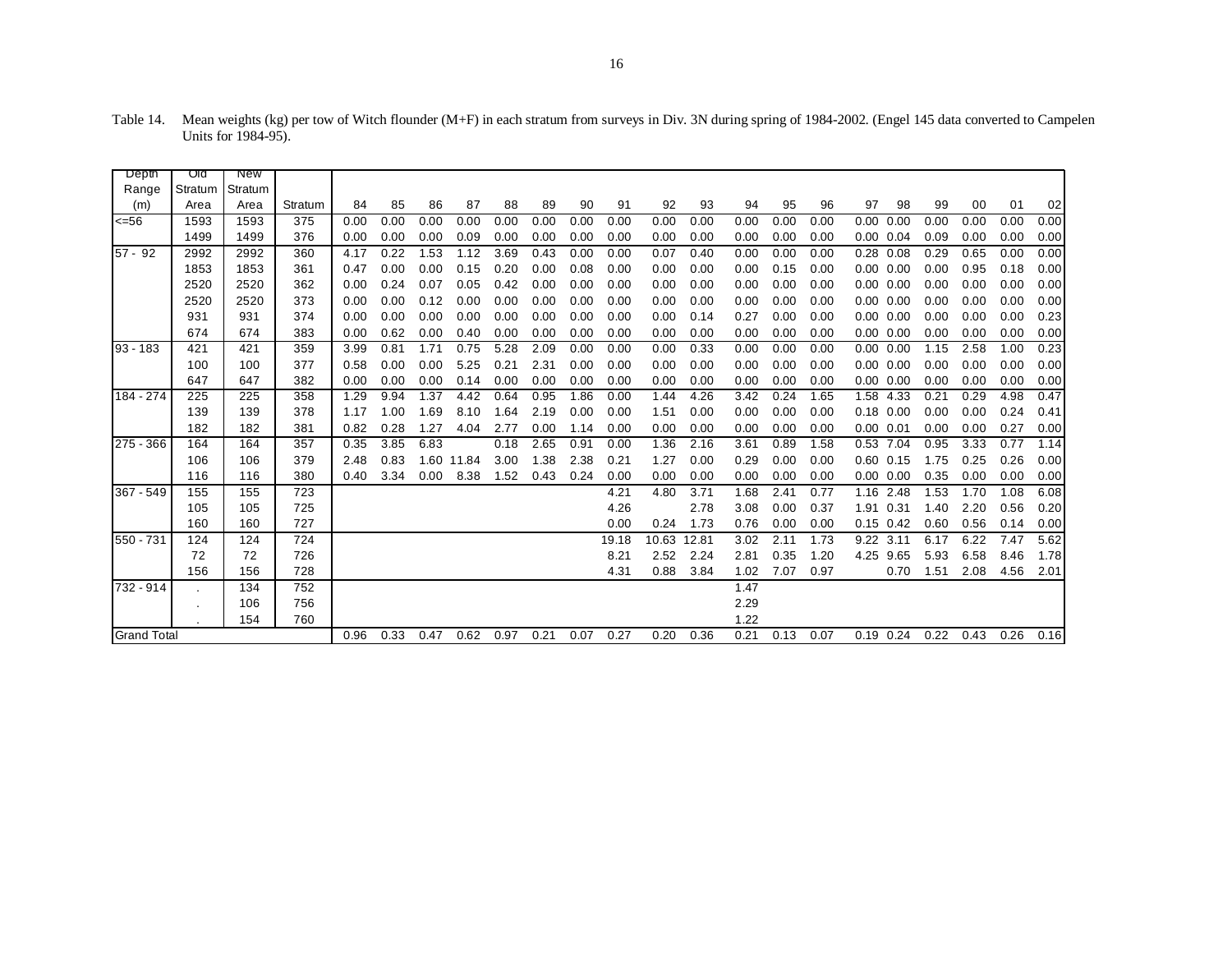| Depth              | Old     | New     |         |       |       |                   |             |            |       |             |            |        |            |        |       |            |             |                   |                  |       |            |            |
|--------------------|---------|---------|---------|-------|-------|-------------------|-------------|------------|-------|-------------|------------|--------|------------|--------|-------|------------|-------------|-------------------|------------------|-------|------------|------------|
| Range              | Stratum | Stratum |         |       |       |                   |             |            |       |             |            |        |            |        |       |            |             |                   |                  |       |            |            |
| (m)                | Area    | Area    | Stratum | 84    | 85    | 86                | 87          | 88         | 89    | 90          | 91         | 92     | 93         | 94     | 95    | 96         | 97          | 98                | 99               | 00    | 01         | 02         |
| $57 - 92$          | 2089    | 2089    | 330     | 0.00  | 0.00  | 0.00              | 0.00        | 0.08       | 0.00  | 0.00        | 0.00       | 0.00   | 0.00       | 0.00   | 0.00  | 0.00       | 0.00        | 0.07              | 0.42             | 0.39  | 0.00       | 0.00       |
|                    | 456     | 456     | 331     | 30.49 | 4.82  | 0.58              | 0.29        | 7.09       | 0.00  |             | 0.00       | 0.00   | 0.00       | 0.00   | 0.00  | 1.18       |             | $0.00 \quad 0.58$ | 8.56             | 0.45  | 5.98       | 1.63       |
|                    | 1898    | 1898    | 338     | 0.51  | 29.90 | 4.24              |             | 4.53 11.78 | 7.00  | 1.66        | 0.00       | 0.42   | 1.13       | 0.00   | 0.88  | 3.33       | 0.00        | 1.37              | 2.99             | 0.70  | 5.19       | 0.46       |
|                    | 1716    | 1716    | 340     | 0.17  | 0.62  | 0.00              | 0.09        | 0.00       | 0.00  | 0.07        | 0.00       | 0.62   | 0.00       | 0.00   | 0.00  | 0.00       |             | $0.00$ $0.00$     | 0.00             | 0.35  | 0.00       | 0.00       |
|                    | 2520    | 2520    | 351     | 1.99  | 0.61  | 1.11              | 0.64        | 2.82       | 0.63  | 0.31        | 0.00       | 0.00   | 0.00       | 0.00   | 0.00  | 0.00       |             | $0.00\ 0.00$      | 0.06             | 0.06  | 0.00       | 0.00       |
|                    | 2580    | 2580    | 352     | 0.23  | 2.68  | 0.63              | 3.59        | 3.75       | 1.87  | 4.02        | 0.11       | 0.30   | 0.17       | 0.11   | 0.18  | 0.17       |             | 0.28 0.15         | 3.37             | 0.37  | 0.15       | 1.95       |
|                    | 1282    | 1282    | 353     | 25.63 | 6.36  | 6.05              |             | 9.12 40.87 | 14.10 | 9.28        | 0.00       | 1.38   | 1.19       | 0.00   | 0.24  | 0.13       |             | 0.01 1.54 12.53   |                  | 7.37  | 2.66       | 3.90       |
| $93 - 183$         | 1721    | 1721    | 329     | 0.00  | 0.00  | 0.00              | 0.00        | 3.33       | 0.20  | 0.11        | 2.09       | 0.00   | 0.00       | 21.42  | 0.82  | 0.00       | $0.05$ 0.21 |                   | 1.01             | 0.11  | 0.00       | 0.00       |
|                    | 1047    | 1047    | 332     | 26.24 |       | 59.64 17.26       | 23.38 47.42 |            | 10.31 | 31.93 16.84 |            | 15.15  | 2.49       | 0.41   | 12.44 | 8.20       |             | 1.63 3.19         | 6.81             |       | 2.83 21.00 | 17.07      |
|                    | 948     | 948     | 337     | 0.39  |       | 31.66 10.85 11.55 |             | 8.13       | 11.83 | 12.48 12.12 |            | 4.45   | 5.18       | 0.38   | 5.01  | 2.53       | 1.25        | 2.46              | 6.74             | 7.18  | 13.98      | 5.77       |
|                    | 585     | 585     | 339     | 4.17  | 0.00  | 0.20              | 2.78        | 1.69       | 0.00  | 0.00        | 0.00       | 0.00   | 0.00       | 0.00   | 0.00  | 0.02       |             | $0.00$ $0.01$     | 0.01             | 0.01  | 0.06       | 0.02       |
|                    | 474     | 474     | 354     | 7.60  |       | 1.61 18.88        | 3.58        | 5.30       | 0.73  | 3.68        | 2.21       |        | 2.28 12.90 | 0.00   | 0.00  | 0.55       | 0.01        |                   | 3.46 16.28 12.68 |       | 14.02      | 8.48       |
| 184 - 274          | 151     | 147     | 333     | 0.50  | 2.30  | 0.48              | 0.00        | 3.23       | 0.75  |             | 6.20 23.96 | 3.83   | 3.83       | 256.95 | 8.00  | 0.33       | 5.38        | 1.22              | 1.32             | 1.47  |            | 6.03 18.55 |
|                    | 121     | 121     | 336     | 0.75  | 0.43  | 2.60              | 1.48        | 3.79       | 0.00  |             | 3.16 29.55 | 82.55  | 6.00       | 63.53  | 3.73  | 10.83      | 17.58 1.38  |                   | 2.82             | 1.65  |            | 9.78 35.90 |
|                    | 103     | 103     | 355     | 3.19  | 12.77 | 2.69              | 5.05        | 0.00       | 6.82  | 8.89        | 9.58       | 1.14   | 2.38       | 9.12   | 3.03  | 6.09       |             | 3.40 3.56         | 1.27             | 1.01  |            | 6.18 13.63 |
| $275 - 366$        | 92      | 96      | 334     | 0.00  | 3.32  | 3.31              | 1.44        | 1.74       | 1.80  | 2.07        | 1.59       | 8.51   | 1.58       | 65.16  | 1.17  | 11.36      | 27.44 0.33  |                   | 0.54             | 0.83  |            | 0.16 10.87 |
|                    | 58      | 58      | 335     | 0.00  | 12.26 | 2.27              | 0.30        | 6.40       | 2.72  | 11.50       | 5.27       | 138.78 | 8.20       | 12.91  | 5.44  | 9.78       | 13.71 0.22  |                   | 7.81             | 16.03 | 0.95       | 1.01       |
|                    | 61      | 61      | 356     | 0.59  | 9.84  | 2.09              | 2.78        | 2.13       | 3.51  | 6.56        | 4.61       | 15.34  | 9.23       | 9.00   | 7.34  | 4.75       |             | 1.28 3.44         | 2.75             | 1.68  | 4.01       | 4.58       |
| $367 - 549$        | 93      | 166     | 717     |       |       |                   |             |            |       |             | 0.83       | 9.41   | 2.77       | 104.01 |       | 2.32 20.37 | 190.65      | 1.91              | 0.82             | 0.76  | 1.80       | 8.80       |
|                    | 76      | 76      | 719     |       |       |                   |             |            |       |             | 14.16      | 97.97  | 4.65       | 1.31   | 1.74  | 13.13      | 57.44 1.44  |                   | 1.49             | 2.39  | 1.16       | 9.12       |
|                    | 76      | 76      | 721     |       |       |                   |             |            |       |             | 7.24       | 4.64   | 2.93       | 6.91   | 1.76  | 1.55       |             | 1.80 3.65         | 3.50             | 2.64  | 8.17       | 3.60       |
| 550 - 731          | 111     | 134     | 718     |       |       |                   |             |            |       |             | 2.27       | 1.89   | 6.80       | 11.97  | 4.34  | 3.88       | 1.99        | 1.79              | 2.08             | 0.82  | 3.10       | 3.00       |
|                    | 105     | 105     | 720     |       |       |                   |             |            |       |             | 15.00      | 9.28   | 12.60      | 6.56   | 1.03  | 1.48       | 10.41       | 2.19              | 1.42             | 2.79  | 2.60       | 0.51       |
|                    | 93      | 93      | 722     |       |       |                   |             |            |       |             | 1.42       |        | 3.86 11.72 | 16.93  | 16.11 | 6.94       |             | 6.78 2.42         | 5.54             | 3.69  | 9.42       | 4.84       |
| 732 - 914          |         | 105     | 764     |       |       |                   |             |            |       |             |            |        |            | 4.17   |       |            |             |                   |                  |       |            |            |
|                    |         | 135     | 772     |       |       |                   |             |            |       |             |            |        |            | 4.07   |       |            |             |                   |                  |       |            |            |
| <b>Grand Total</b> |         |         |         | 4.92  | 9.67  | 3.30              | 3.98        | 9.11       | 3.45  | 4.41        | 2.53       | 3.05   | 1.33       | 6.10   | 1.47  | 1.53       |             | 2.62 0.83         | 3.30             | 1.74  | 3.44       | 2.81       |

Table 15. Mean weights (kg) per tow for Witch flounder (M+F) in each stratum from surveys in Div. 3O during spring of 1984-2002. (Engel 145 data converted to Canpelen Units for 1984-95).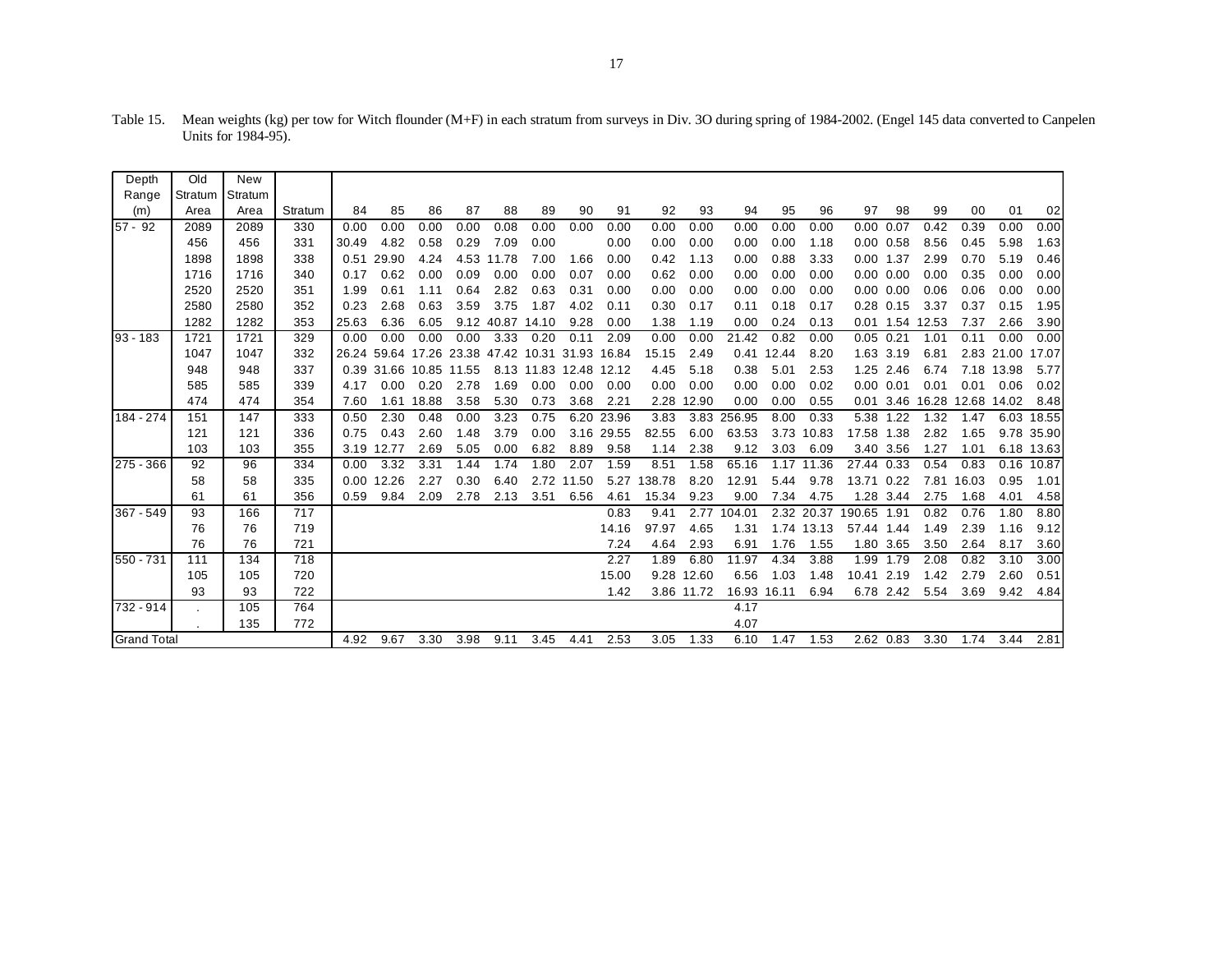| Depth              | Old          | New        |            |      |            |      |            |       |      |      |       |       |       |              |              |              |
|--------------------|--------------|------------|------------|------|------------|------|------------|-------|------|------|-------|-------|-------|--------------|--------------|--------------|
| Range              | Stratum      | Stratum    |            |      |            |      |            |       |      |      |       |       |       |              |              |              |
| (m)                | Area         | Area       | Stratum    | 90   | 91         | 92   | 93         | 94    | 95   | 96   | 97    | 98    | 99    | 00           | 01           | 02           |
| $= 56$             | 1593         | 1593       | 375        | 0.00 | 0.33       |      | 0.00       | 0.00  | 0.00 | 0.00 | 0.00  | 0.00  | 0.00  | 0.00         | 0.00         | 0.16         |
|                    | 1499         | 1499       | 376        | 0.00 | 0.00       | 0.00 | 0.00       | 0.00  | 0.07 | 0.00 | 0.11  | 0.00  | 0.00  | 0.00         | 0.00         | 0.19         |
| $57 - 92$          | 2992         | 2992       | 360        | 0.64 | 0.42       | 3.15 | 0.42       | 0.18  | 2.16 | 0.06 | 1.04  | 1.05  | 0.43  | 1.30         | 0.79         | 1.26         |
|                    | 1853         | 1853       | 361        | 0.11 | 1.83       | 1.82 | 0.00       | 0.13  | 0.00 | 0.00 | 0.06  | 0.00  | 1.05  | 0.11         | 0.67         | 0.58         |
|                    | 2520         | 2520       | 362        | 1.15 | 0.64       | 0.25 | 0.00       | 0.00  | 0.00 | 0.00 | 0.00  | 0.00  | 0.09  | 0.00         | 0.00         | 0.00         |
|                    | 2520         | 2520       | 373        | 0.00 | 0.00       | 0.00 | 0.00       | 0.00  | 0.00 | 0.00 | 0.00  | 0.00  | 0.00  | 0.00         | 0.00         | 0.00         |
|                    | 931          | 931        | 374        | 0.00 | 0.00       |      | 0.00       | 0.00  | 0.00 | 0.00 | 0.00  | 0.00  | 0.00  | 0.00         | 0.00         | 0.00         |
|                    | 674          | 674        | 383        | 0.00 | 0.00       |      | 0.00       | 0.00  | 0.00 | 0.00 | 0.00  | 0.00  | 0.00  | 0.00         | 0.00         | 0.00         |
| $93 - 183$         | 421          | 421        | 359        | 0.00 | 0.00       | 4.81 | 0.00       | 0.00  | 0.39 | 0.00 | 0.00  | 20.95 | 0.01  | 0.00         | 2.10         | 0.73         |
|                    | 100          | 100        | 377        | 0.00 |            | 0.00 | 0.00       | 0.56  | 0.00 | 0.00 | 0.00  | 0.00  | 0.00  | 0.00         | 0.00         | 0.00         |
|                    | 647          | 647        | 382        | 0.00 | 0.00       | 0.00 | 0.00       | 0.00  | 0.00 | 0.00 | 0.00  | 0.00  | 0.00  | 0.00         | 0.00         | 0.00         |
| 184 - 274          | 225          | 225        | 358        | 0.00 | 0.65       | 2.14 | 0.76       | 0.00  | 2.40 | 0.00 | 0.36  | 0.98  | 0.63  | 1.29         | 1.45         | 0.00         |
|                    | 139          | 139        | 378        | 0.00 | 2.17       | 0.81 | 0.00       | 0.00  | 0.00 | 0.00 | 0.05  | 0.01  | 0.00  | 0.00         | 0.14         | 0.27         |
|                    | 182          | 182        | 381        |      | 0.00       |      | 0.00       | 0.00  | 0.00 | 0.00 | 0.04  | 0.01  | 0.00  | 0.00         | 0.27         | 0.00         |
| 275 - 366          | 164          | 164        | 357        |      | 0.00 10.39 | 0.42 | 8.27       | 1.91  | 3.76 | 0.00 | 1.18  | 0.00  |       | 2.33         | 0.82         | 0.91         |
|                    | 106          | 106        | 379        | 0.27 |            | 0.25 | 0.00       | 0.00  | 0.00 | 0.04 | 0.45  | 0.00  | 0.00  | 0.13         | 7.59         | 2.24         |
|                    | 116          | 116        | 380        |      | 0.00       |      | 0.00       | 0.00  | 0.00 | 0.00 | 0.00  | 0.05  | 0.14  | 0.30         | 0.00         | 0.00         |
| $367 - 549$        | 155          | 155        | 723        |      | 1.93       |      | 7.65       | 8.44  | 2.69 | 0.73 | 1.31  | 3.48  | 1.25  | 1.33         | 3.09         | 0.77         |
|                    | 105          | 105        | 725        |      |            |      | 1.01 26.05 | 3.20  | 1.31 | 0.00 | 9.32  | 0.68  | 2.28  | 1.29         | 0.48         | 0.38         |
|                    | 160          | 160        | 727        |      |            |      | 0.00       | 1.71  | 0.01 | 0.00 | 1.30  | 0.30  | 0.20  | 0.00         | 0.46         | 0.00         |
| 550 - 731          | 124          | 124        | 724        |      | 10.11      |      | 24.29      | 10.57 | 6.09 | 3.54 | 11.58 | 4.21  | 10.60 | 5.08         | 4.13         | 5.28         |
|                    | 72           | 72         | 726        |      |            |      | 31.26      | 5.47  | 4.80 | 4.03 | 2.08  | 3.80  | 3.39  | 1.59         | 2.18         | 5.96         |
|                    | 156          | 156        | 728        |      |            |      |            | 7.11  | 1.62 | 1.00 | 3.53  | 3.65  | 4.95  | 7.11         |              | 4.80 13.33   |
| 732 - 914          |              | 134        | 752        |      |            |      |            |       |      |      |       | 6.54  |       | 1.23         | 0.00         | 0.03         |
|                    | $\mathbf{r}$ | 106        | 756        |      |            |      |            |       |      |      |       | 8.53  |       | 3.47         | 5.67         | 0.60         |
|                    |              | 154        | 760        |      |            |      |            |       |      |      |       | 4.18  |       | 1.93         | 3.67         | 8.18         |
| 915-1097           |              | 138        | 753        |      |            |      |            |       |      |      |       | 0.00  |       | 0.01         | 0.00         | 0.17         |
|                    |              | 102        | 757        |      |            |      |            |       |      |      |       | 0.00  |       | 0.00         | 2.66         | 0.48         |
|                    |              | 171        | 761        |      |            |      |            |       |      |      |       | 1.94  |       | 6.23         | 1.80         | 0.41         |
| 1098-128           |              | 180        | 754        |      |            |      |            |       |      |      |       | 0.00  |       | 0.00<br>0.00 | 0.00<br>0.00 | 0.01         |
|                    |              | 99         | 758        |      |            |      |            |       |      |      |       | 0.00  |       |              |              | 0.01         |
|                    |              | 212        | 762        |      |            |      |            |       |      |      |       |       |       | 0.00         | 3.74         | 0.00         |
| 1281-146           |              | 385<br>127 | 755        |      |            |      |            |       |      |      |       | 0.00  |       | 0.00<br>0.00 | 0.00         | 0.00<br>0.00 |
|                    |              | 261        | 759<br>763 |      |            |      |            |       |      |      |       | 0.00  |       | 0.53         | 0.10<br>0.15 | 0.28         |
| <b>Grand Total</b> |              |            |            | 0.31 | 0.63       | 1.22 | 0.69       | 0.34  | 0.56 | 0.07 | 0.41  | 0.89  | 0.37  | 0.46         | 0.53         | 0.56         |
|                    |              |            |            |      |            |      |            |       |      |      |       |       |       |              |              |              |

Table 16. Mean weights (kg) per tow for Witch flounder (M+F) in each stratum from surveys in Div. 3N during fall of 1990-2002. (Engel 145 data converted to Campelen Units for 1990-94).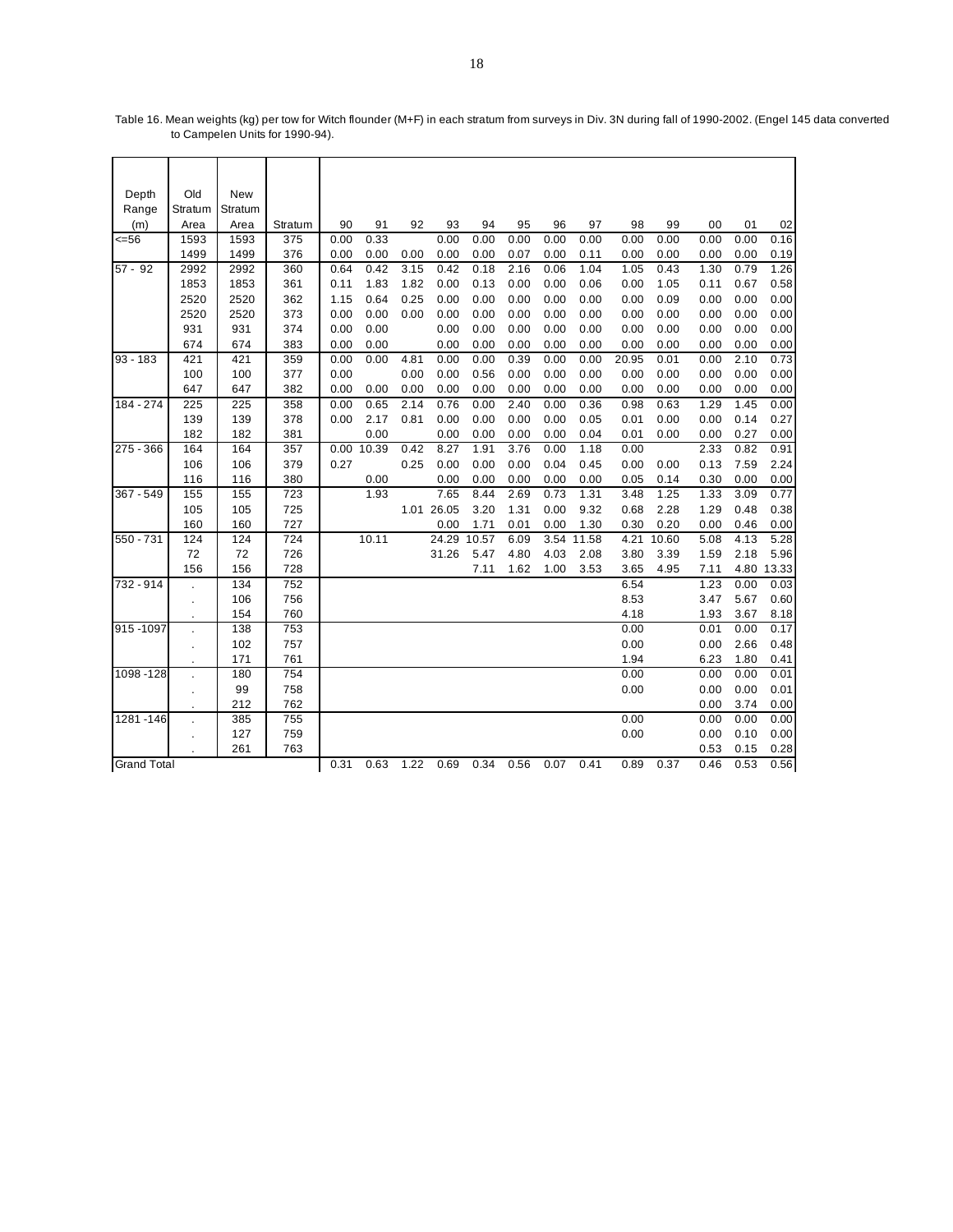| Depth              | Old                  | New     |         |       |       |            |            |            |            |            |      |      |            |       |      |            |
|--------------------|----------------------|---------|---------|-------|-------|------------|------------|------------|------------|------------|------|------|------------|-------|------|------------|
| Range              | Stratum              | Stratum |         |       |       |            |            |            |            |            |      |      |            |       |      |            |
| (m)                | Area                 | Area    | Stratum | 90    | 91    | 92         | 93         | 94         | 95         | 96         | 97   | 98   | 99         | 00    | 01   | 02         |
| $57 - 92$          | 2089                 | 2089    | 330     | 0.43  | 0.23  | 0.28       | 0.00       | 0.00       | 0.86       | 0.00       | 0.25 | 0.58 | 0.73       | 0.17  | 0.99 | 1.19       |
|                    | 456                  | 456     | 331     | 0.35  | 5.02  | 2.14       | 0.00       | 0.00       | 1.73       | 0.00       | 0.00 |      | 4.08 15.08 | 3.88  | 7.46 | 12.35      |
|                    | 1898                 | 1898    | 338     | 8.53  | 1.68  | 3.21       | 15.19      |            | 8.40 17.94 | 1.93       | 5.09 |      | 1.85 10.48 | 1.44  | 3.61 | 3.74       |
|                    | 1716                 | 1716    | 340     | 0.73  | 1.19  | 0.27       | 0.00       | 0.00       | 0.86       | 0.00       | 0.09 | 0.00 | 1.76       | 0.44  | 0.73 | 0.52       |
|                    | 2520                 | 2520    | 351     | 4.87  | 0.82  | 0.21       | 0.00       | 0.00       | 0.00       | 0.00       | 0.00 | 0.11 | 0.59       | 0.00  | 0.50 | 0.00       |
|                    | 2580                 | 2580    | 352     | 3.99  | 2.52  | 3.81       | 2.66       | 0.64       | 1.07       | 0.77       | 1.62 | 1.06 | 4.20       | 2.59  | 1.21 | 2.22       |
|                    | 1282                 | 1282    | 353     | 13.64 | 1.94  | 2.70       | 0.00       | 4.15       | 3.05       | 4.48       | 0.95 |      | 6.04 16.99 | 13.49 | 7.71 | 8.45       |
| $93 - 183$         | 1721                 | 1721    | 329     | 0.42  | 0.36  | 0.00       | 0.07       | 0.00       | 1.76       | 0.00       | 0.73 | 1.29 | 0.00       | 0.00  | 1.19 | 3.09       |
|                    | 1047                 | 1047    | 332     | 14.59 |       | 1.08 11.97 | 5.65       | 2.23       |            | 7.74 31.73 | 1.32 |      | 1.70 11.55 | 3.77  | 2.38 | 8.02       |
|                    | 948                  | 948     | 337     | 10.22 | 1.45  | 7.32       |            | 4.32 16.35 | 3.23       | 3.78       | 2.47 | 3.67 | 7.50       | 2.64  | 0.51 | 1.62       |
|                    | 585                  | 585     | 339     | 14.07 | 2.78  | 8.10       | 1.48       |            | 9.22 23.75 | 0.00       | 5.98 | 3.25 |            | 4.27  |      | 4.20 23.95 |
|                    | 474                  | 474     | 354     | 19.81 | 0.36  | 4.85       | 1.16       | 3.22       |            | 2.94 71.28 | 3.30 | 3.08 | 1.58       | 11.75 | 3.95 | 7.21       |
| 184 - 274          | 151                  | 147     | 333     | 10.65 | 0.52  | 1.07       | 1.46       | 4.43       | 1.24       |            | 0.19 | 0.29 | 1.65       | 0.18  | 0.99 | 0.84       |
|                    | 121                  | 121     | 336     | 4.92  | 9.10  |            | 4.57 17.93 | 0.78       | 2.08       | 1.93       | 1.13 | 1.14 | 4.03       | 1.88  | 2.20 | 1.36       |
|                    | 103                  | 103     | 355     |       | 35.07 | 6.59       | 8.44       | 1.76       |            | 1.16 24.22 | 0.45 | 0.99 | 7.75       | 2.48  | 0.35 | 0.45       |
| $275 - 366$        | 92                   | 96      | 334     | 1.93  | 1.26  | 0.00       | 0.75       | 1.34       | 0.28       |            | 0.41 | 0.11 | 0.52       | 0.40  | 1.03 | 0.67       |
|                    | 58                   | 58      | 335     | 24.31 | 3.09  | 3.20       | 3.76       | 2.23       | 0.10       | 2.89       | 0.01 | 0.17 | 2.92       | 1.00  | 0.37 | 1.07       |
|                    | 61                   | 61      | 356     |       | 1.35  |            | 0.81 51.23 | 11.66      | 0.84       | 7.14       | 0.38 | 0.50 | 3.80       | 2.67  | 0.88 | 0.36       |
| 367 - 549          | 93                   | 166     | 717     | 2.31  |       |            | 0.00       | 2.50       | 2.87       |            | 0.53 |      | 1.83 11.37 | 0.00  | 0.58 | 0.50       |
|                    | 76                   | 76      | 719     | 10.53 | 0.23  |            | 6.24       | 0.58       |            | 0.13 21.58 | 1.78 | 0.85 | 0.93       | 1.29  | 2.80 | 0.56       |
|                    | 76                   | 76      | 721     |       | 1.69  |            | 16.19      | 6.39       | 2.02       | 5.15       | 0.54 | 1.32 | 6.43       | 1.59  | 0.20 | 1.35       |
| 550 - 731          | 111                  | 134     | 718     |       |       |            | 1.45       | 4.43       | 0.52       |            | 3.70 | 2.55 | 2.90       | 1.83  | 2.73 | 2.94       |
|                    | 105                  | 105     | 720     |       |       |            | 5.02       | 0.00       | 0.91       | 4.68       |      | 0.12 | 1.15       | 0.24  | 5.72 | 1.78       |
|                    | 93                   | 93      | 722     |       | 0.69  |            | 6.30       | 1.62       | 1.13       | 3.03       | 0.91 | 0.91 | 2.05       | 0.66  | 1.16 | 0.38       |
| 732 - 914          |                      | 105     | 764     |       |       |            |            |            |            |            |      | 5.21 |            | 0.80  | 1.43 | 2.50       |
|                    |                      | 99      | 768     |       |       |            |            |            |            |            |      | 1.34 |            | 0.49  | 1.35 | 2.80       |
|                    |                      | 135     | 772     |       |       |            |            |            |            |            |      | 9.29 |            | 3.33  |      | 2.65       |
| 915-1097           |                      | 124     | 765     |       |       |            |            |            |            |            |      | 1.40 |            | 0.21  | 1.18 | 3.25       |
|                    |                      | 138     | 769     |       |       |            |            |            |            |            |      | 0.92 |            | 0.26  | 1.45 | 3.13       |
|                    |                      | 128     | 773     |       |       |            |            |            |            |            |      | 0.23 |            | 0.73  | 1.80 | 5.08       |
| 1098-128           |                      | 144     | 766     |       |       |            |            |            |            |            |      |      |            | 1.21  | 0.13 | 1.85       |
|                    | $\ddot{\phantom{a}}$ | 128     | 770     |       |       |            |            |            |            |            |      |      |            | 0.23  | 1.29 | 3.79       |
|                    |                      | 135     | 774     |       |       |            |            |            |            |            |      |      |            | 0.22  | 1.65 | 0.83       |
| 1281-146           |                      | 158     | 767     |       |       |            |            |            |            |            |      |      |            | 0.68  | 0.00 | 0.00       |
|                    |                      | 175     | 771     |       |       |            |            |            |            |            |      |      |            | 0.00  | 0.73 | 0.00       |
|                    |                      | 155     | 775     |       |       |            |            |            |            |            |      |      |            | 0.00  | 0.00 | 0.00       |
| <b>Grand Total</b> |                      |         |         | 5.96  | 1.62  | 2.80       | 3.08       | 2.76       | 4.10       | 4.89       | 1.46 | 1.64 | 5.04       | 2.30  | 2.03 | 3.47       |

Table 17. Mean weights (kg) per tow for Witch flounder (M+F) in each stratum from surveys in Div. 3O during fall of 1990-2002. (Engel 145 data converted to Campelen Units for 1990-94).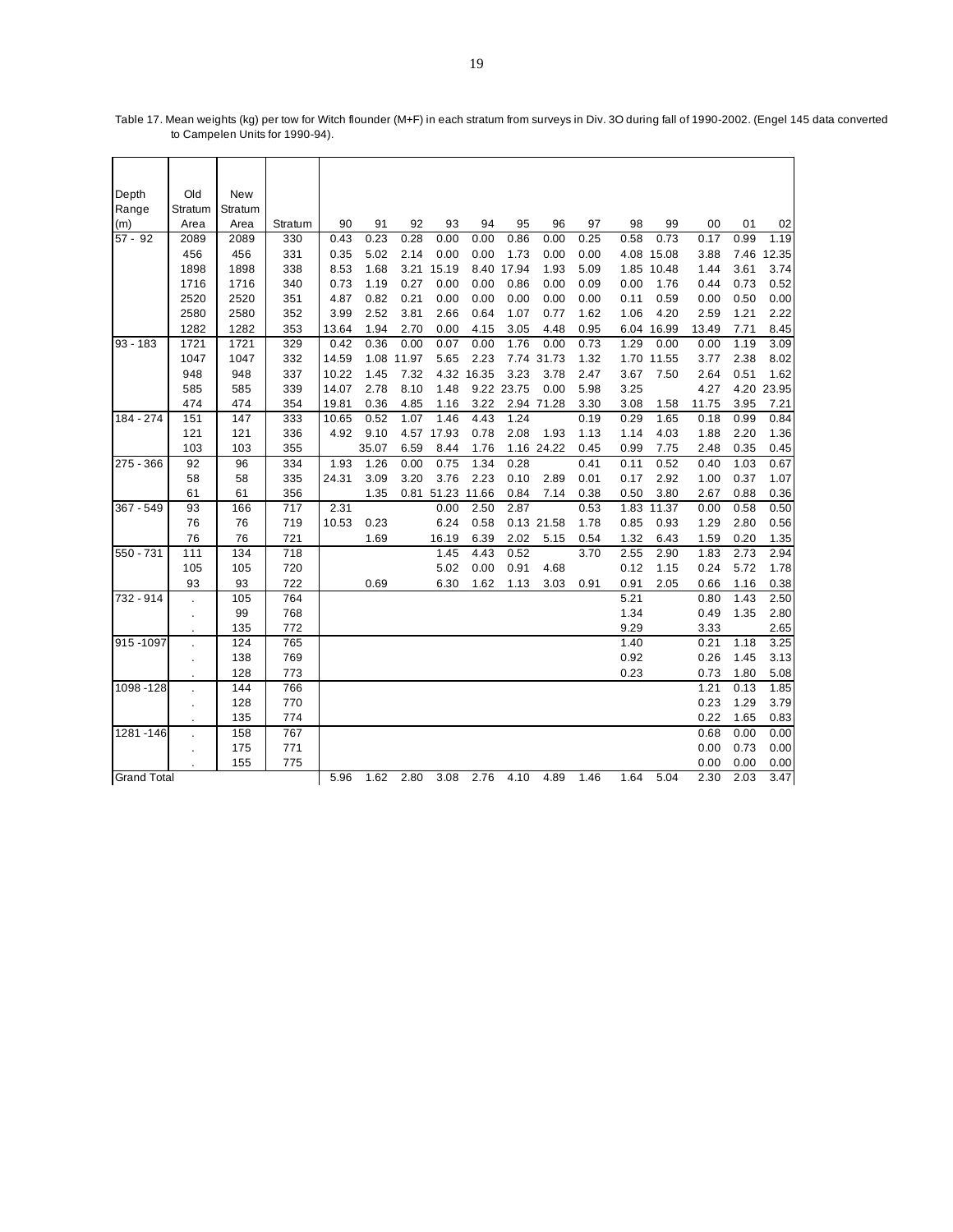

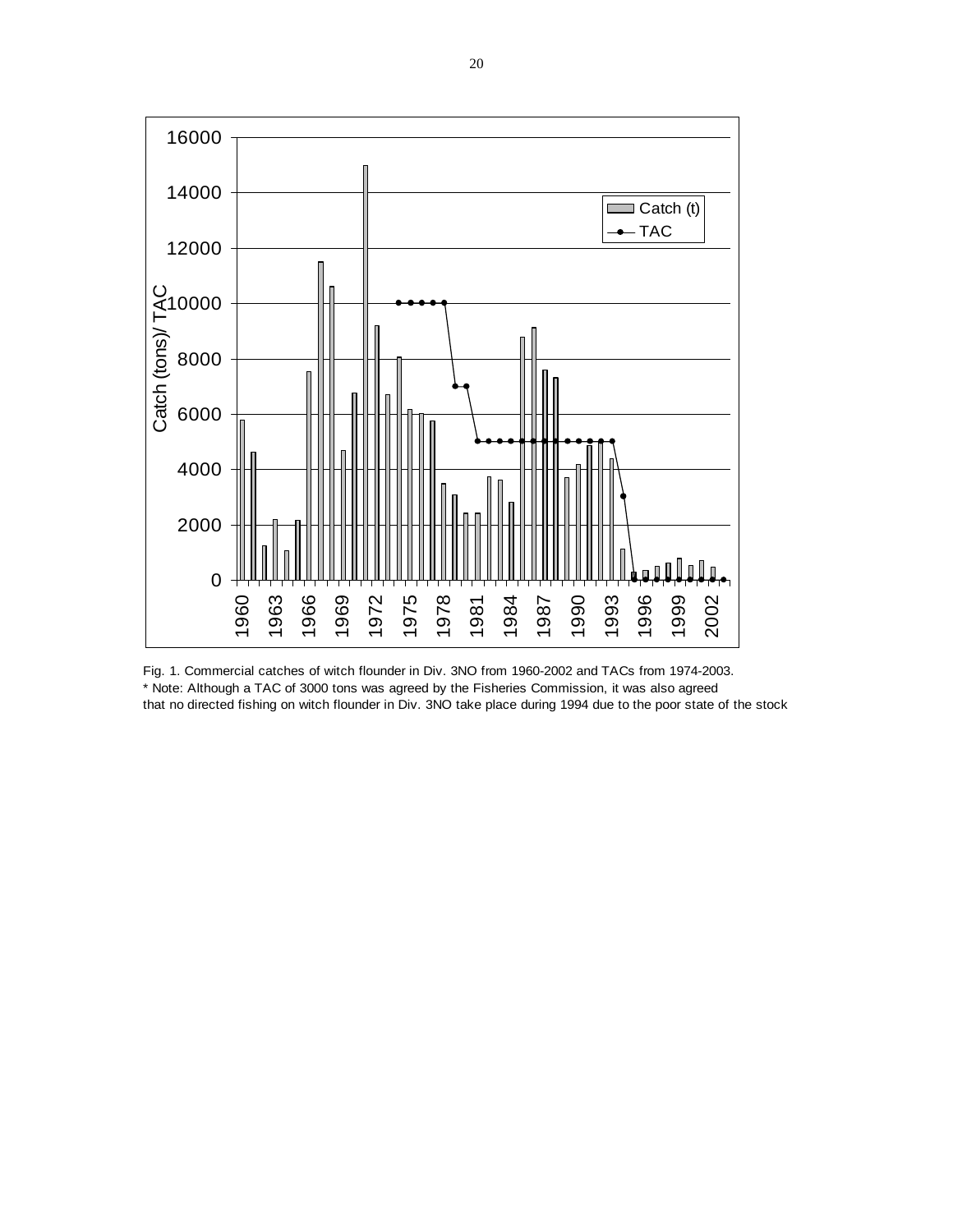

Fig. 2. Biomass (tons), abundance (000s), and mean numbers and weights (kg) per tow for witch flounder from Canadian Spring surveys in Div. 3N and 3O during 1984-2002. Where lower confidence limits were negative error bars were omitted (hollow symbol).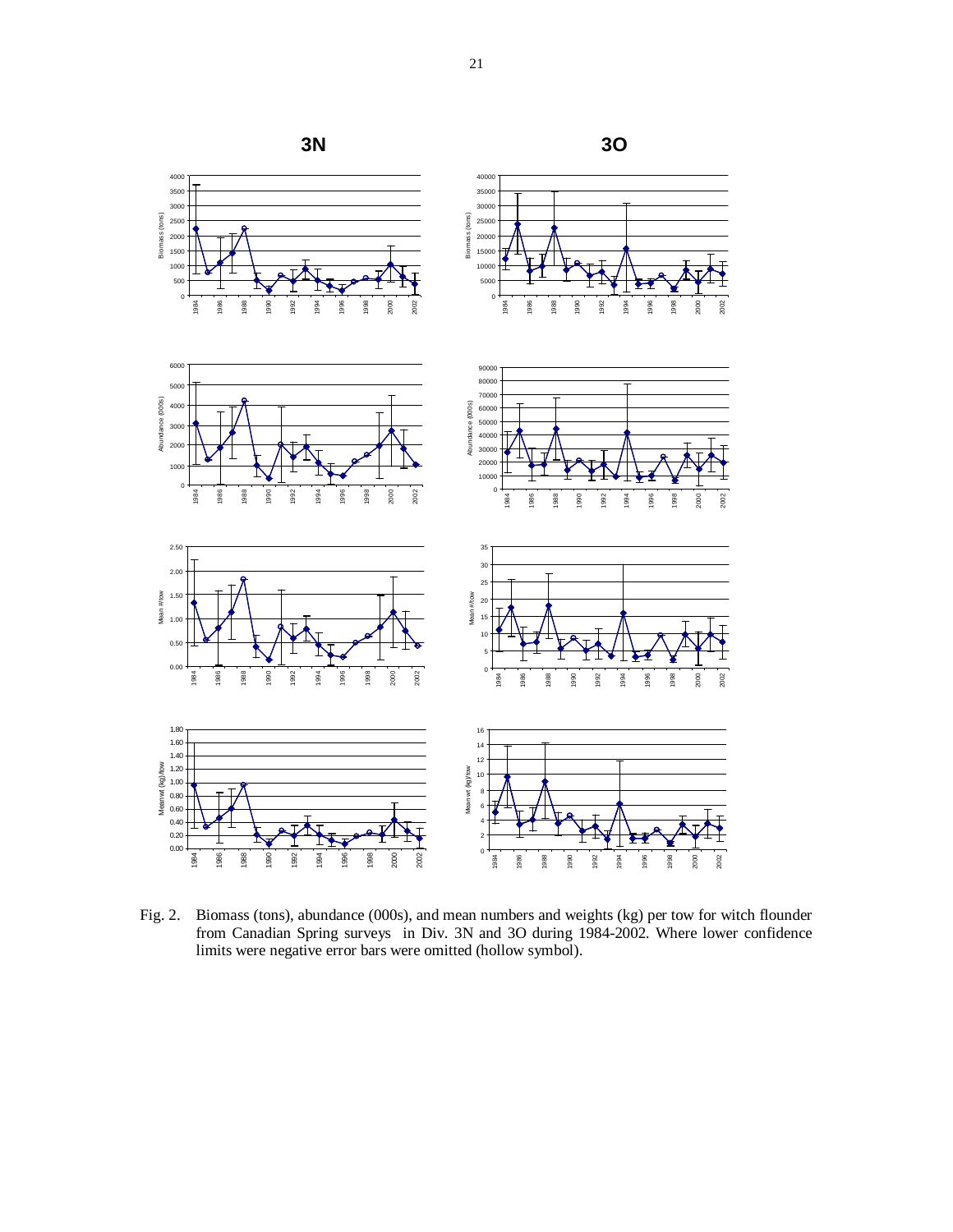

Figure 3. Biomass (tons), abundance (000s), and mean numbers and weights (kg) per tow for witch flounder from Canadian fall surveys in Div. 3N and 3O during 1990-2002. Where lower confidence limits were negative error bars were omitted (hollow symbol).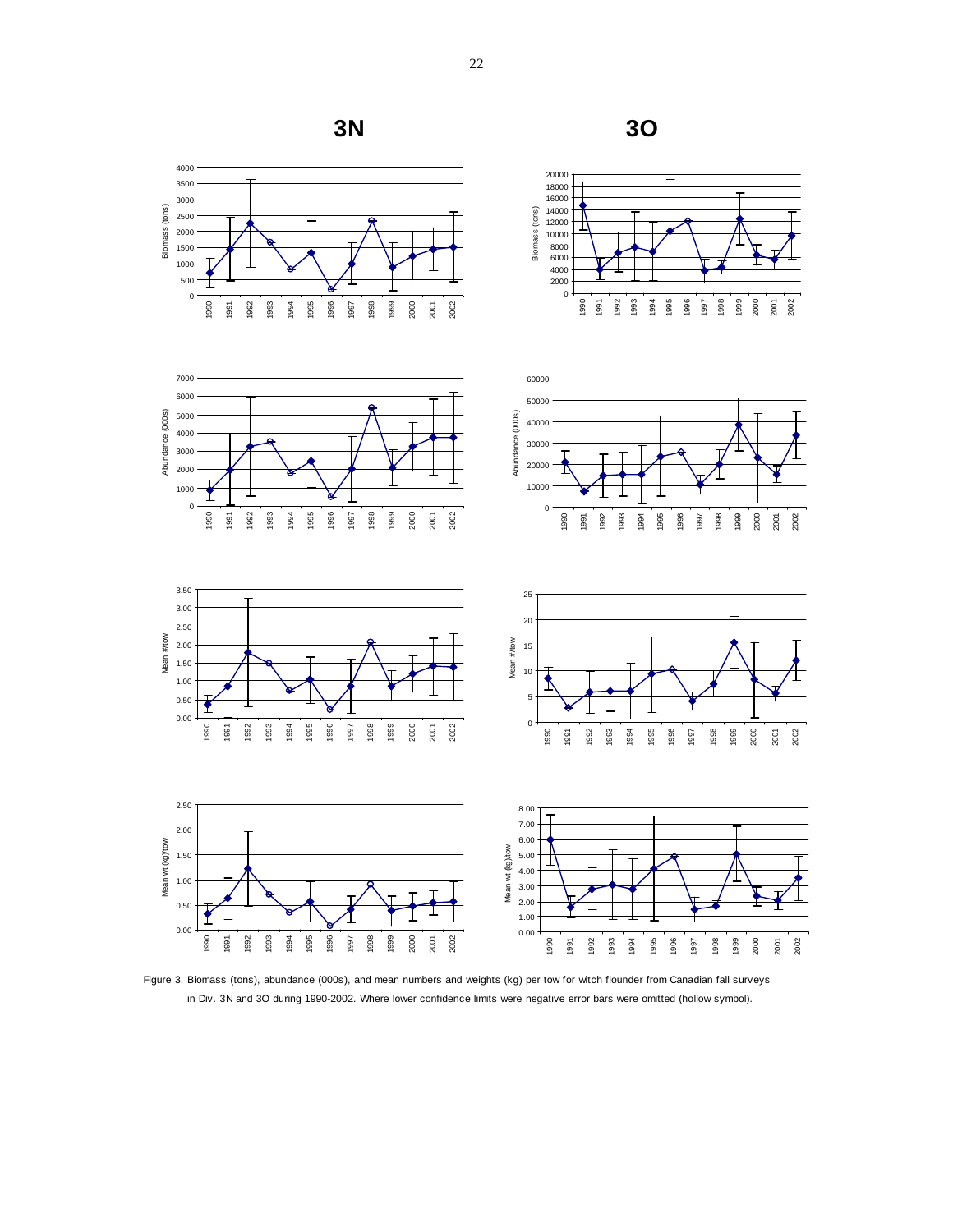

Fig. 4. Biomass (tons), abundance (000s), and mean numbers and weights (kg) per tow for witch flounder in Divs. 3NO. combined. Where lower confidence limits were negative error bars were omitted (hollow symbol).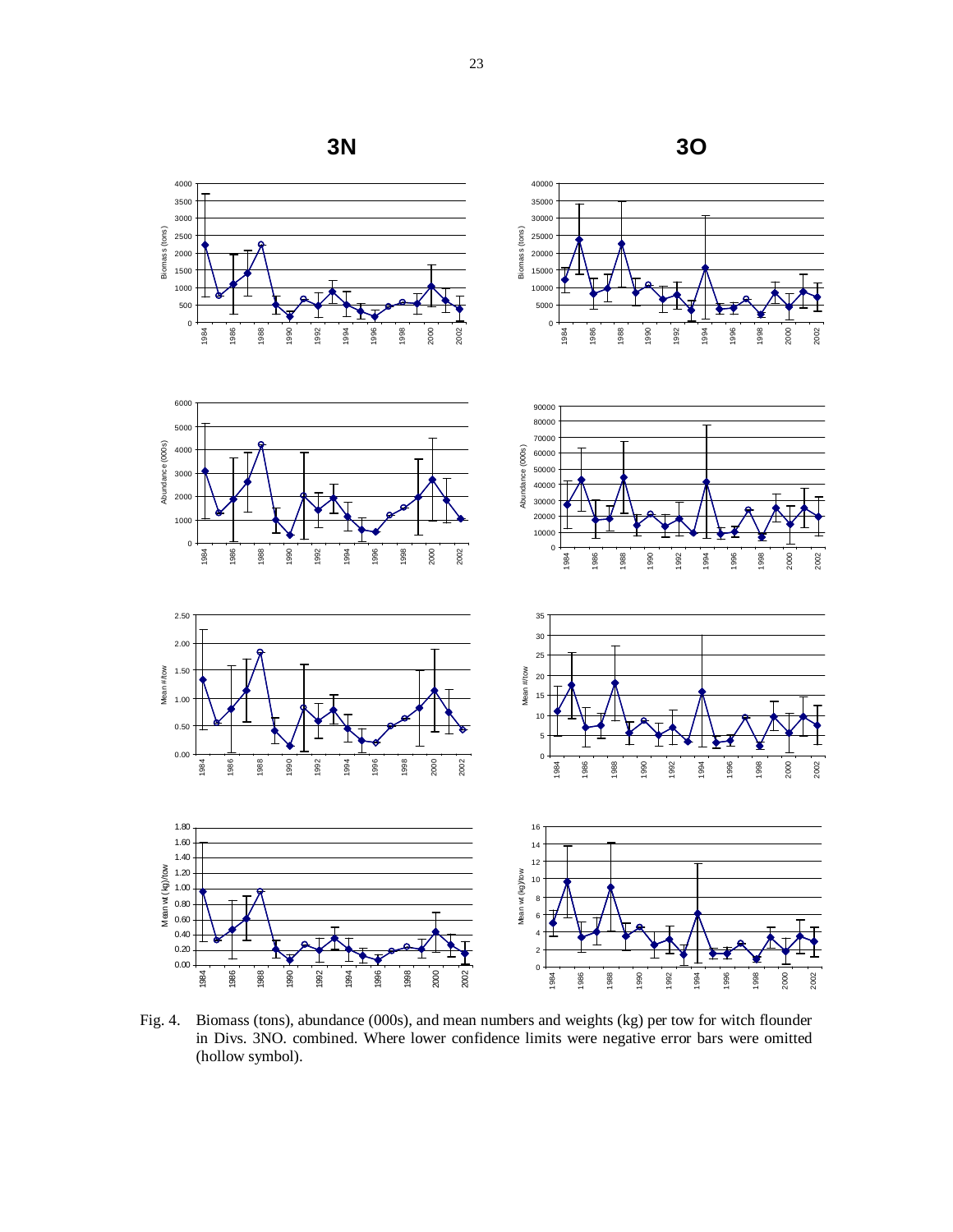

Fig. 5. Length frequency distributions of witch flounder from both spring (1996-2002) and fall (1995- 2002) surveys using the Campelen 1800 shrimp trawl. Estimates represent abundance at length (cm) for the surveyed area.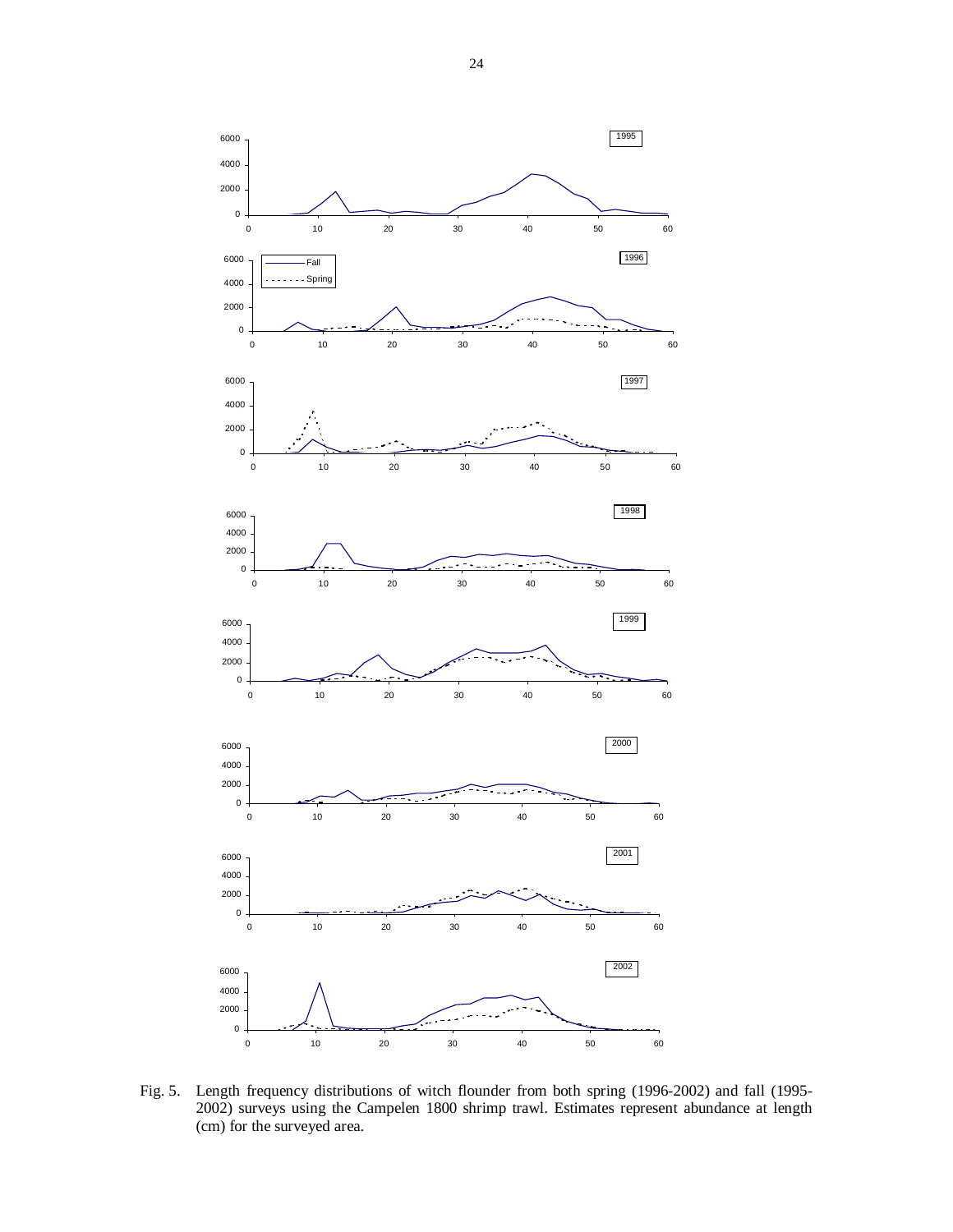

Fig. 6a Distribution of witch flounder (number per set) from spring and fall Canadian surveys in Divisions 3NO during 1996-1998.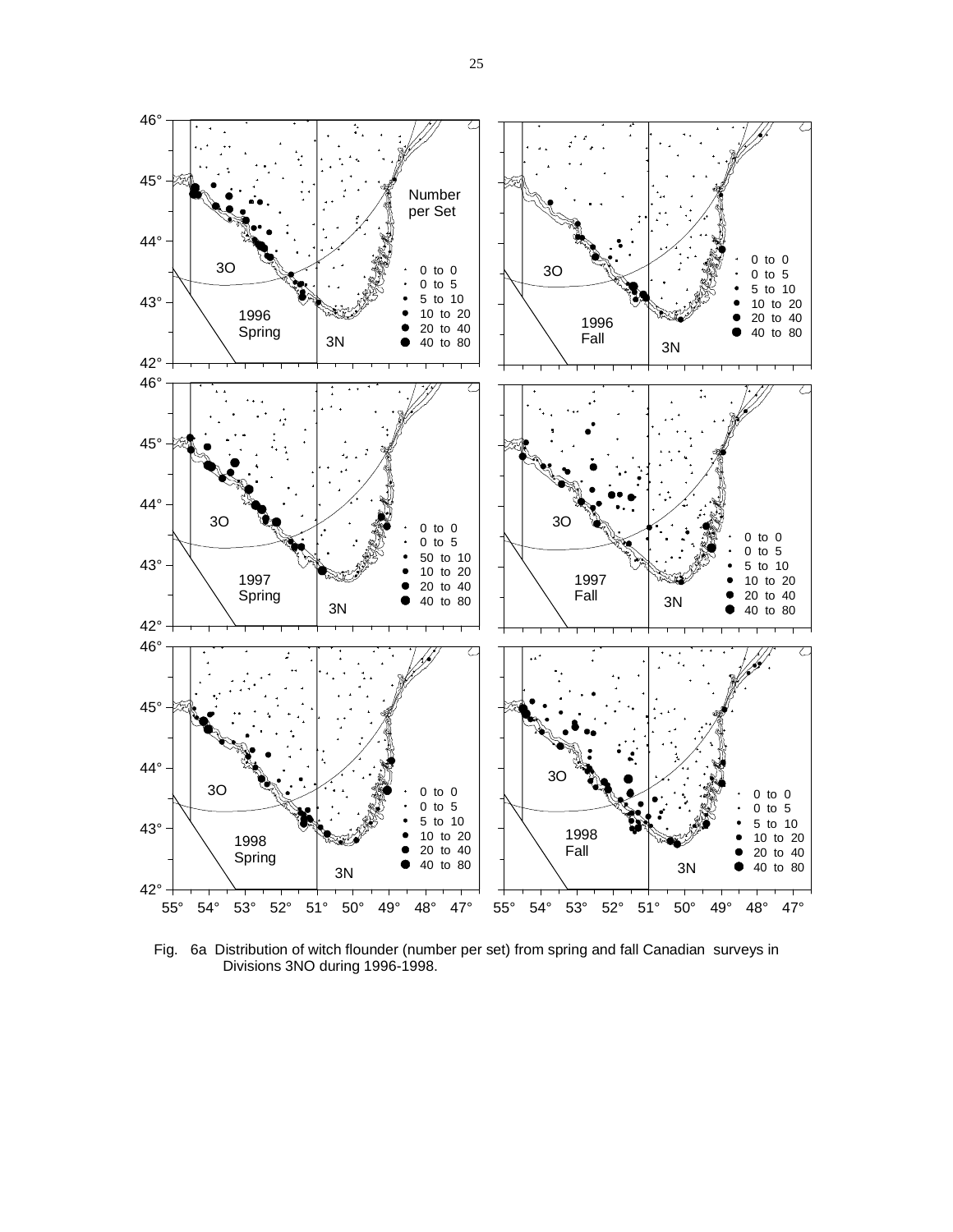

Fig. 6b Distribution of witch flounder (number per set) from spring and fall Canadian surveys in Divisions 3NO during 1999-2001.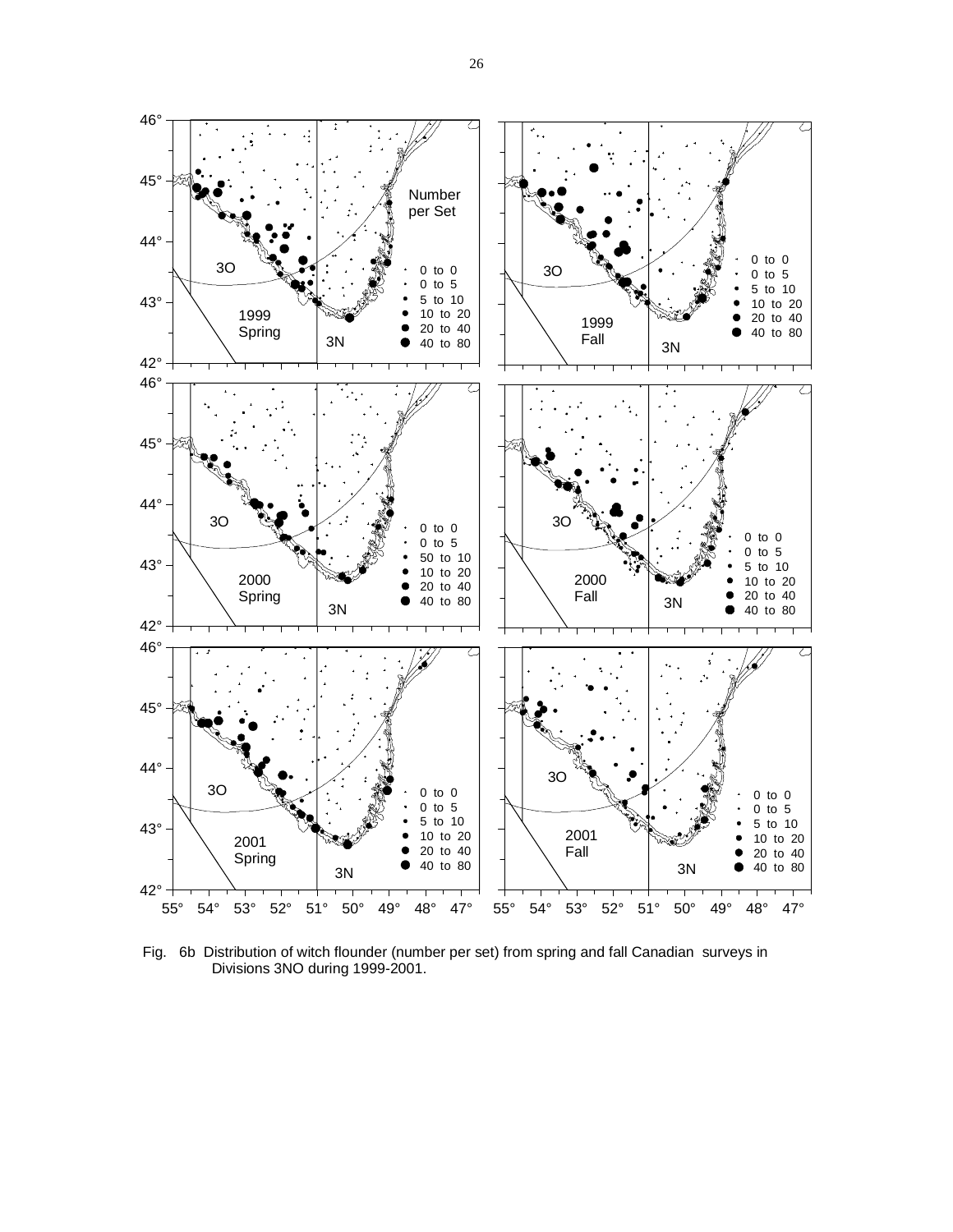

Fig. 7a Distribution of witch flounder (kg. per set) from spring and fall Canadian surveys in Divisions 3NO during 1996-1998.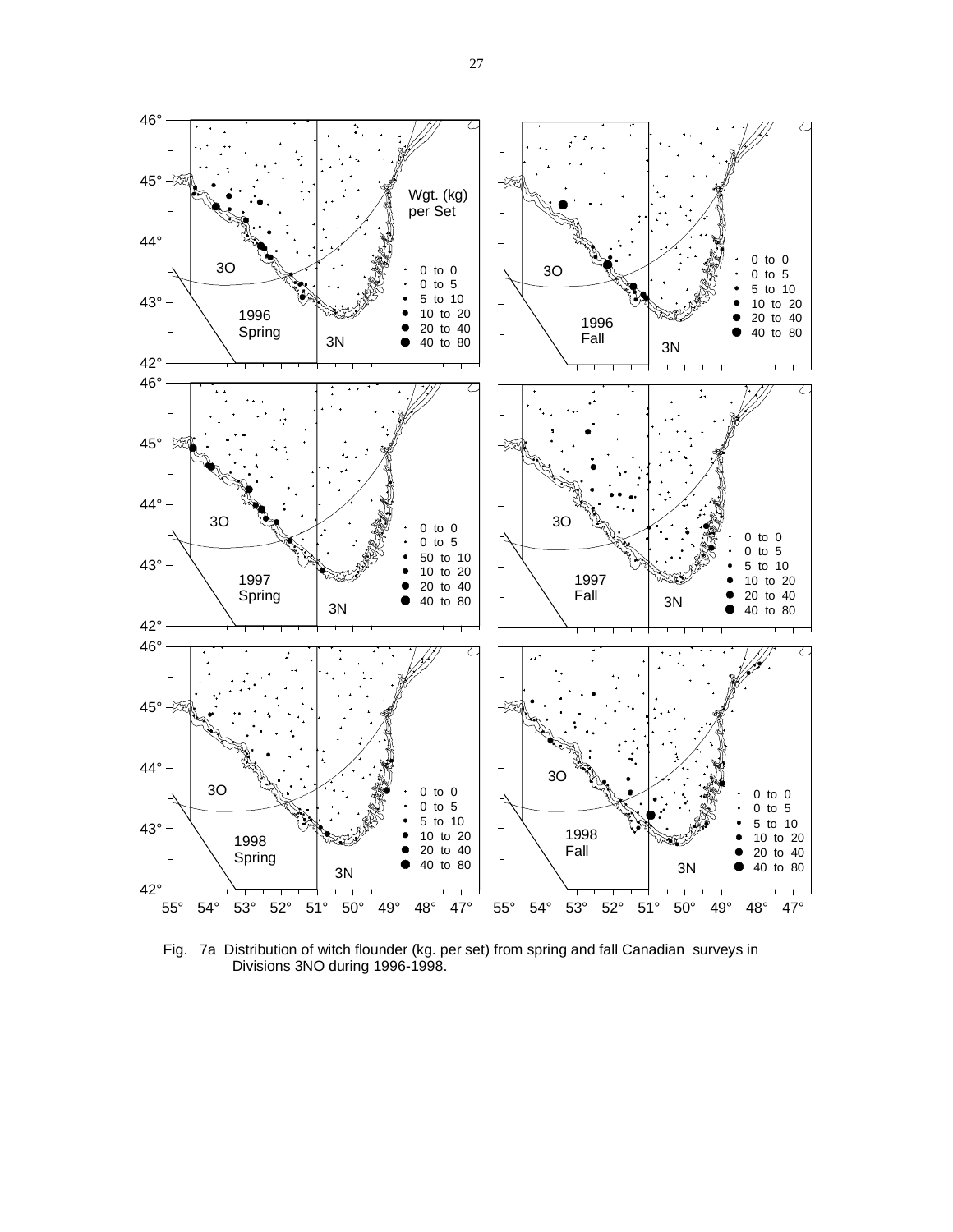

Fig. 7b Distribution of witch flounder (kg. per set) from spring and fall Canadian surveys in Divisions 3NO during 1999-2001.